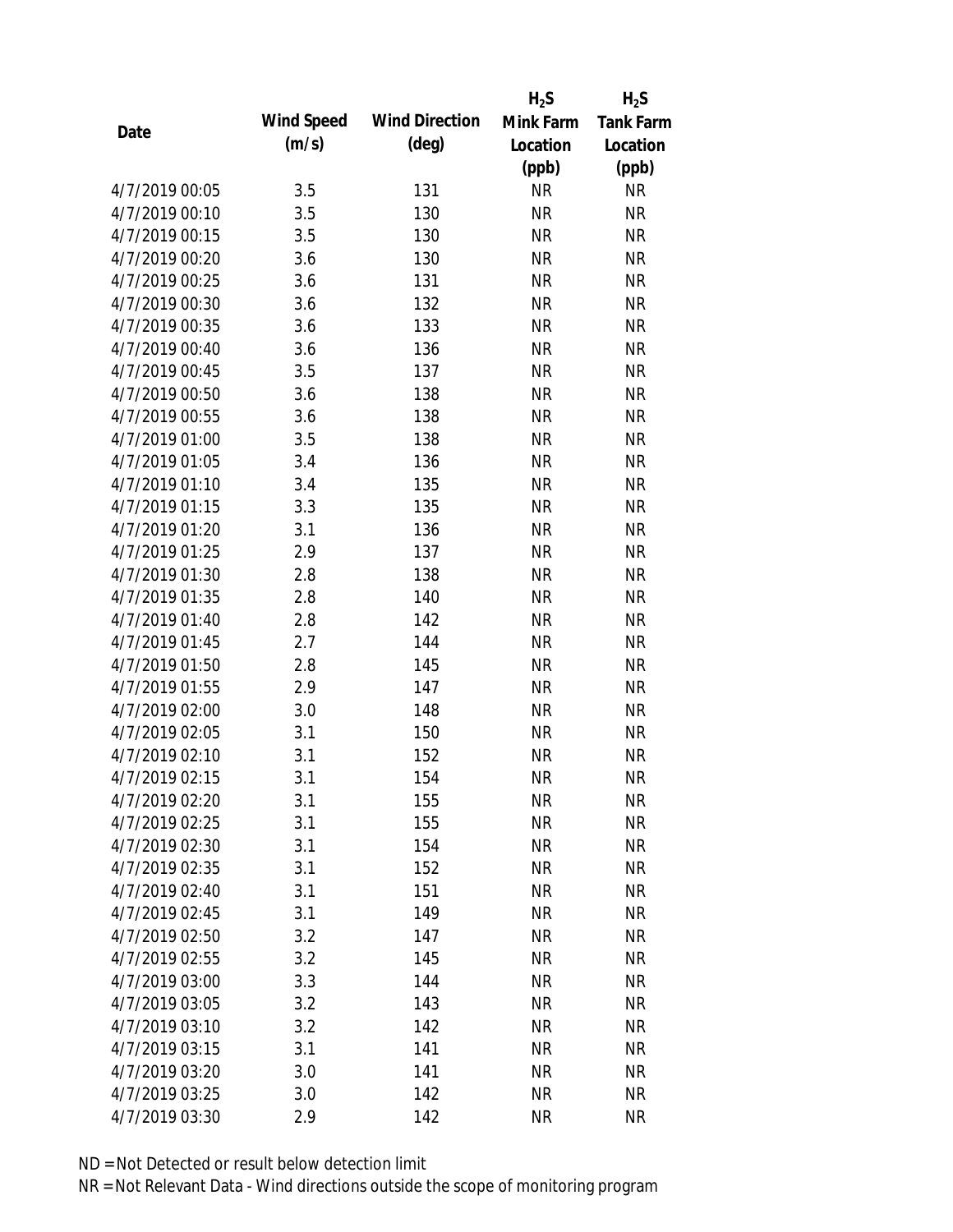|                |            |                       | $H_2S$    | $H_2S$           |
|----------------|------------|-----------------------|-----------|------------------|
| Date           | Wind Speed | <b>Wind Direction</b> | Mink Farm | <b>Tank Farm</b> |
|                | (m/s)      | $(\text{deg})$        | Location  | Location         |
|                |            |                       | (ppb)     | (ppb)            |
| 4/7/2019 03:35 | 2.8        | 142                   | <b>NR</b> | <b>NR</b>        |
| 4/7/2019 03:40 | 2.7        | 140                   | <b>NR</b> | <b>NR</b>        |
| 4/7/2019 03:45 | 2.6        | 135                   | <b>NR</b> | <b>NR</b>        |
| 4/7/2019 03:50 | 2.6        | 130                   | <b>NR</b> | <b>NR</b>        |
| 4/7/2019 03:55 | 2.5        | 128                   | <b>NR</b> | <b>NR</b>        |
| 4/7/2019 04:00 | 2.5        | 125                   | <b>NR</b> | <b>NR</b>        |
| 4/7/2019 04:05 | 2.5        | 123                   | <b>NR</b> | <b>NR</b>        |
| 4/7/2019 04:10 | 2.6        | 122                   | <b>NR</b> | <b>NR</b>        |
| 4/7/2019 04:15 | 2.6        | 123                   | <b>NR</b> | <b>NR</b>        |
| 4/7/2019 04:20 | 2.6        | 123                   | <b>NR</b> | <b>NR</b>        |
| 4/7/2019 04:25 | 2.7        | 121                   | <b>NR</b> | <b>NR</b>        |
| 4/7/2019 04:30 | 2.9        | 120                   | <b>NR</b> | <b>NR</b>        |
| 4/7/2019 04:35 | 3.0        | 119                   | <b>NR</b> | <b>NR</b>        |
| 4/7/2019 04:40 | 3.2        | 118                   | <b>NR</b> | <b>NR</b>        |
| 4/7/2019 04:45 | 3.3        | 120                   | <b>NR</b> | <b>NR</b>        |
| 4/7/2019 04:50 | 3.3        | 122                   | <b>NR</b> | <b>NR</b>        |
| 4/7/2019 04:55 | 3.1        | 124                   | <b>NR</b> | <b>NR</b>        |
| 4/7/2019 05:00 | 2.8        | 127                   | <b>NR</b> | <b>NR</b>        |
| 4/7/2019 05:05 | 2.4        | 134                   | <b>NR</b> | <b>NR</b>        |
| 4/7/2019 05:10 | 2.1        | 141                   | <b>NR</b> | <b>NR</b>        |
| 4/7/2019 05:15 | 1.9        | 144                   | <b>NR</b> | <b>NR</b>        |
| 4/7/2019 05:20 | 1.9        | 146                   | <b>NR</b> | <b>NR</b>        |
| 4/7/2019 05:25 | 1.9        | 149                   | <b>NR</b> | <b>NR</b>        |
| 4/7/2019 05:30 | 2.1        | 149                   | <b>NR</b> | <b>NR</b>        |
| 4/7/2019 05:35 | 2.3        | 146                   | <b>NR</b> | <b>NR</b>        |
| 4/7/2019 05:40 | 2.5        | 142                   | <b>NR</b> | <b>NR</b>        |
| 4/7/2019 05:45 | 2.6        | 142                   | <b>NR</b> | <b>NR</b>        |
| 4/7/2019 05:50 | 2.6        | 141                   | <b>NR</b> | <b>NR</b>        |
| 4/7/2019 05:55 | 2.7        | 142                   | <b>NR</b> | <b>NR</b>        |
| 4/7/2019 06:00 | 2.8        | 144                   | <b>NR</b> | <b>NR</b>        |
| 4/7/2019 06:05 | 2.9        | 146                   | <b>NR</b> | <b>NR</b>        |
| 4/7/2019 06:10 | 3.0        | 149                   | <b>NR</b> | <b>NR</b>        |
| 4/7/2019 06:15 | 3.2        | 149                   | <b>NR</b> | <b>NR</b>        |
| 4/7/2019 06:20 | 3.3        | 151                   | <b>NR</b> | <b>NR</b>        |
| 4/7/2019 06:25 | 3.4        | 151                   | <b>NR</b> | <b>NR</b>        |
| 4/7/2019 06:30 | 3.4        | 151                   | <b>NR</b> | <b>NR</b>        |
| 4/7/2019 06:35 | 3.4        | 150                   | <b>NR</b> | <b>NR</b>        |
| 4/7/2019 06:40 | 3.4        | 148                   | <b>NR</b> | <b>NR</b>        |
| 4/7/2019 06:45 | 3.4        | 149                   | <b>NR</b> | <b>NR</b>        |
| 4/7/2019 06:50 | 3.4        | 148                   | <b>NR</b> | <b>NR</b>        |
| 4/7/2019 06:55 | 3.5        | 149                   | <b>NR</b> | <b>NR</b>        |
| 4/7/2019 07:00 | 3.7        | 150                   | <b>NR</b> | <b>NR</b>        |
|                |            |                       |           |                  |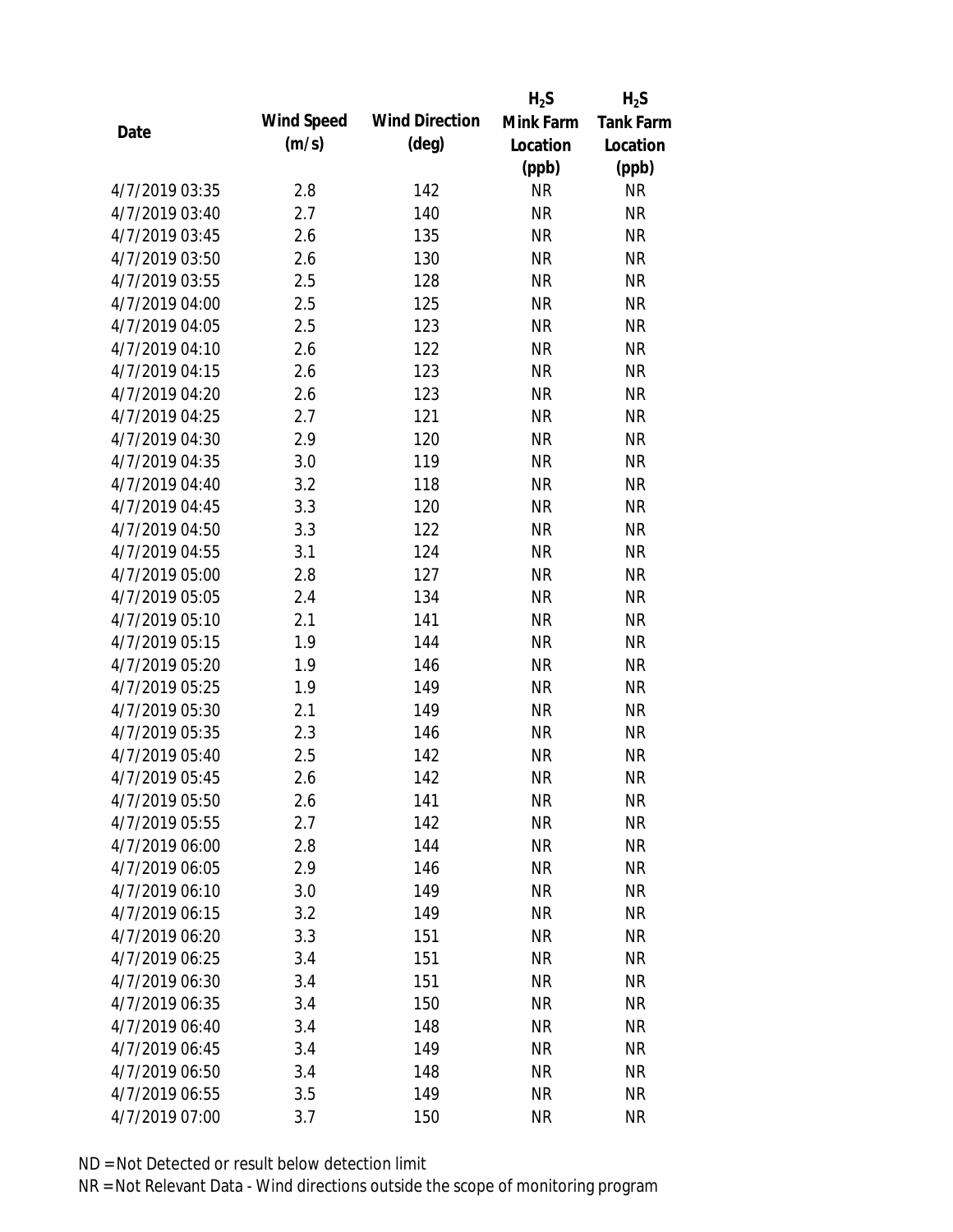|                |            |                       | $H_2S$    | $H_2S$           |
|----------------|------------|-----------------------|-----------|------------------|
| Date           | Wind Speed | <b>Wind Direction</b> | Mink Farm | <b>Tank Farm</b> |
|                | (m/s)      | $(\text{deg})$        | Location  | Location         |
|                |            |                       | (ppb)     | (ppb)            |
| 4/7/2019 07:05 | 3.9        | 152                   | <b>NR</b> | <b>NR</b>        |
| 4/7/2019 07:10 | 4.1        | 154                   | <b>NR</b> | <b>NR</b>        |
| 4/7/2019 07:15 | 4.3        | 156                   | <b>NR</b> | <b>NR</b>        |
| 4/7/2019 07:20 | 4.3        | 157                   | <b>NR</b> | <b>NR</b>        |
| 4/7/2019 07:25 | 4.4        | 158                   | <b>NR</b> | <b>NR</b>        |
| 4/7/2019 07:30 | 4.4        | 160                   | <b>NR</b> | <b>NR</b>        |
| 4/7/2019 07:35 | 4.5        | 160                   | <b>NR</b> | <b>NR</b>        |
| 4/7/2019 07:40 | 4.5        | 161                   | <b>NR</b> | <b>NR</b>        |
| 4/7/2019 07:45 | 4.5        | 162                   | <b>NR</b> | <b>NR</b>        |
| 4/7/2019 07:50 | 4.7        | 163                   | <b>NR</b> | <b>NR</b>        |
| 4/7/2019 07:55 | 4.7        | 162                   | <b>NR</b> | <b>NR</b>        |
| 4/7/2019 08:00 | 4.7        | 161                   | <b>NR</b> | <b>NR</b>        |
| 4/7/2019 08:05 | 4.7        | 161                   | <b>NR</b> | <b>NR</b>        |
| 4/7/2019 08:10 | 4.7        | 161                   | <b>NR</b> | <b>NR</b>        |
| 4/7/2019 08:15 | 4.6        | 161                   | <b>NR</b> | <b>NR</b>        |
| 4/7/2019 08:20 | 4.5        | 160                   | <b>NR</b> | <b>NR</b>        |
| 4/7/2019 08:25 | 4.5        | 160                   | <b>NR</b> | <b>NR</b>        |
| 4/7/2019 08:30 | 4.4        | 161                   | <b>NR</b> | <b>NR</b>        |
| 4/7/2019 08:35 | 4.3        | 162                   | <b>NR</b> | <b>NR</b>        |
| 4/7/2019 08:40 | 4.2        | 163                   | <b>NR</b> | <b>NR</b>        |
| 4/7/2019 08:45 | 3.9        | 161                   | <b>NR</b> | <b>NR</b>        |
| 4/7/2019 08:50 | 3.7        | 161                   | <b>NR</b> | <b>NR</b>        |
| 4/7/2019 08:55 | 3.6        | 161                   | <b>NR</b> | <b>NR</b>        |
| 4/7/2019 09:00 | 3.5        | 161                   | <b>NR</b> | <b>NR</b>        |
| 4/7/2019 09:05 | 3.4        | 161                   | <b>NR</b> | <b>NR</b>        |
| 4/7/2019 09:10 | 3.3        | 163                   | <b>NR</b> | <b>NR</b>        |
| 4/7/2019 09:15 | 3.3        | 169                   | <b>NR</b> | <b>NR</b>        |
| 4/7/2019 09:20 | 3.3        | 175                   | <b>NR</b> | 1                |
| 4/7/2019 09:25 | 3.2        | 180                   | <b>NR</b> | 1                |
| 4/7/2019 09:30 | 3.4        | 182                   | <b>NR</b> | 1                |
| 4/7/2019 09:35 | 3.5        | 182                   | <b>NR</b> | 1                |
| 4/7/2019 09:40 | 3.7        | 179                   | <b>NR</b> | 1                |
| 4/7/2019 09:45 | 3.8        | 171                   | <b>NR</b> | 1                |
| 4/7/2019 09:50 | 3.9        | 166                   | <b>NR</b> | <b>NR</b>        |
| 4/7/2019 09:55 | 3.9        | 161                   | <b>NR</b> | <b>NR</b>        |
| 4/7/2019 10:00 | 3.7        | 160                   | <b>NR</b> | <b>NR</b>        |
| 4/7/2019 10:05 | 3.4        | 160                   | <b>NR</b> | <b>NR</b>        |
| 4/7/2019 10:10 | 3.3        | 160                   | <b>NR</b> | <b>NR</b>        |
| 4/7/2019 10:15 | 3.3        | 162                   | <b>NR</b> | <b>NR</b>        |
| 4/7/2019 10:20 | 3.3        | 165                   | <b>NR</b> | <b>NR</b>        |
| 4/7/2019 10:25 | 3.3        | 169                   | <b>NR</b> | <b>NR</b>        |
| 4/7/2019 10:30 | 3.3        | 171                   | <b>NR</b> | $\mathbf{1}$     |
|                |            |                       |           |                  |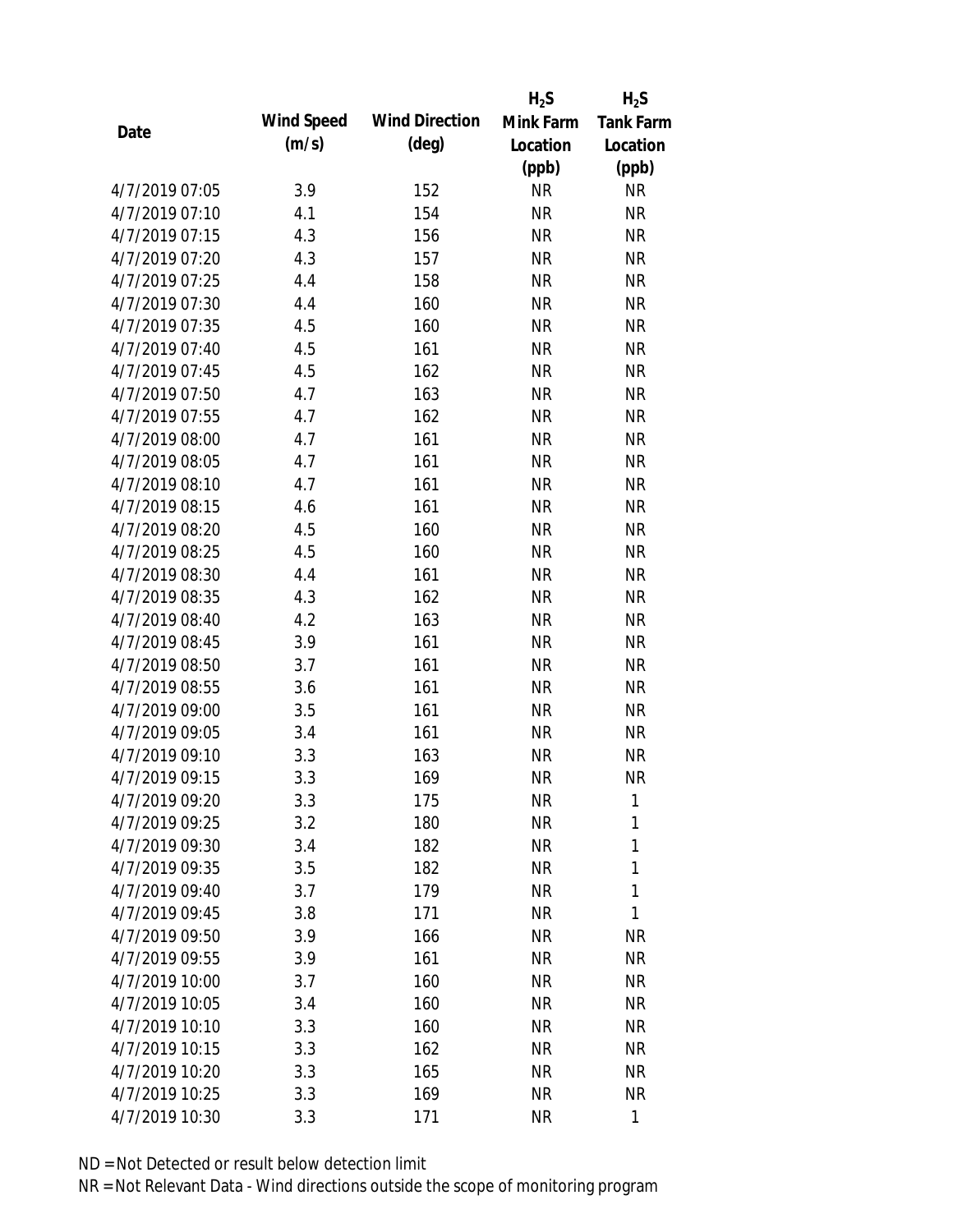|                |            |                       | $H_2S$    | $H_2S$           |
|----------------|------------|-----------------------|-----------|------------------|
|                | Wind Speed | <b>Wind Direction</b> | Mink Farm | <b>Tank Farm</b> |
| Date           | (m/s)      | $(\text{deg})$        | Location  | Location         |
|                |            |                       | (ppb)     | (ppb)            |
| 4/7/2019 10:35 | 3.2        | 171                   | <b>NR</b> | 1                |
| 4/7/2019 10:40 | 3.0        | 172                   | <b>NR</b> | 1                |
| 4/7/2019 10:45 | 3.0        | 170                   | <b>NR</b> | 1                |
| 4/7/2019 10:50 | 2.9        | 167                   | <b>NR</b> | <b>NR</b>        |
| 4/7/2019 10:55 | 3.0        | 165                   | <b>NR</b> | <b>NR</b>        |
| 4/7/2019 11:00 | 3.2        | 163                   | <b>NR</b> | <b>NR</b>        |
| 4/7/2019 11:05 | 3.4        | 160                   | <b>NR</b> | <b>NR</b>        |
| 4/7/2019 11:10 | 3.6        | 159                   | <b>NR</b> | <b>NR</b>        |
| 4/7/2019 11:15 | 3.8        | 162                   | <b>NR</b> | <b>NR</b>        |
| 4/7/2019 11:20 | 3.9        | 162                   | <b>NR</b> | <b>NR</b>        |
| 4/7/2019 11:25 | 3.9        | 158                   | <b>NR</b> | <b>NR</b>        |
| 4/7/2019 11:30 | 3.8        | 156                   | <b>NR</b> | <b>NR</b>        |
| 4/7/2019 11:35 | 3.8        | 156                   | <b>NR</b> | <b>NR</b>        |
| 4/7/2019 11:40 | 3.9        | 156                   | <b>NR</b> | <b>NR</b>        |
| 4/7/2019 11:45 | 3.9        | 157                   | <b>NR</b> | <b>NR</b>        |
| 4/7/2019 11:50 | 4.1        | 157                   | <b>NR</b> | <b>NR</b>        |
| 4/7/2019 11:55 | 4.3        | 160                   | <b>NR</b> | <b>NR</b>        |
| 4/7/2019 12:00 | 4.6        | 163                   | <b>NR</b> | <b>NR</b>        |
| 4/7/2019 12:05 | 4.6        | 164                   | <b>NR</b> | <b>NR</b>        |
| 4/7/2019 12:10 | 4.4        | 166                   | <b>NR</b> | <b>NR</b>        |
| 4/7/2019 12:15 | 4.1        | 168                   | <b>NR</b> | <b>NR</b>        |
| 4/7/2019 12:20 | 3.9        | 169                   | <b>NR</b> | <b>NR</b>        |
| 4/7/2019 12:25 | 3.6        | 168                   | <b>NR</b> | <b>NR</b>        |
| 4/7/2019 12:30 | 3.3        | 166                   | <b>NR</b> | <b>NR</b>        |
| 4/7/2019 12:35 | 3.0        | 163                   | <b>NR</b> | <b>NR</b>        |
| 4/7/2019 12:40 | 3.0        | 158                   | <b>NR</b> | <b>NR</b>        |
| 4/7/2019 12:45 | 2.9        | 154                   | <b>NR</b> | <b>NR</b>        |
| 4/7/2019 12:50 | 2.8        | 152                   | <b>NR</b> | <b>NR</b>        |
| 4/7/2019 12:55 | 2.8        | 151                   | <b>NR</b> | <b>NR</b>        |
| 4/7/2019 13:00 | 2.9        | 149                   | <b>NR</b> | <b>NR</b>        |
| 4/7/2019 13:05 | 3.0        | 154                   | <b>NR</b> | <b>NR</b>        |
| 4/7/2019 13:10 | 3.1        | 158                   | <b>NR</b> | <b>NR</b>        |
| 4/7/2019 13:15 | 3.1        | 161                   | <b>NR</b> | <b>NR</b>        |
| 4/7/2019 13:20 | 3.1        | 165                   | <b>NR</b> | <b>NR</b>        |
| 4/7/2019 13:25 | 3.1        | 169                   | <b>NR</b> | <b>NR</b>        |
| 4/7/2019 13:30 | 3.1        | 173                   | <b>NR</b> | 1                |
| 4/7/2019 13:35 | 3.3        | 172                   | NR        | 1                |
| 4/7/2019 13:40 | 3.6        | 171                   | <b>NR</b> | 1                |
| 4/7/2019 13:45 | 3.8        | 174                   | <b>NR</b> | 1                |
| 4/7/2019 13:50 | 4.0        | 179                   | <b>NR</b> | 1                |
| 4/7/2019 13:55 | 4.1        | 185                   | <b>NR</b> | 1                |
| 4/7/2019 14:00 | 4.3        | 189                   | <b>NR</b> | 1                |
|                |            |                       |           |                  |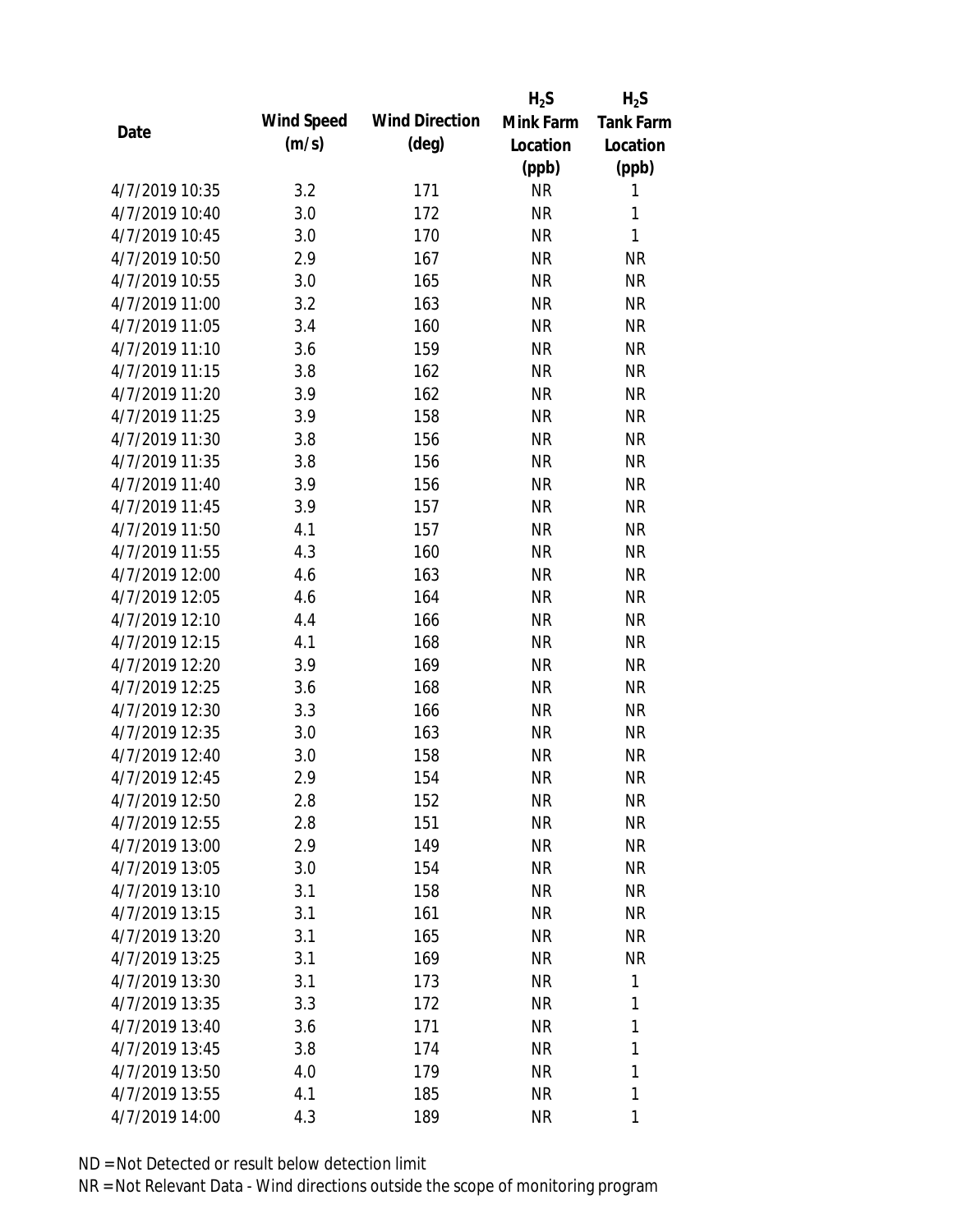|                |            |                       | $H_2S$    | $H_2S$           |
|----------------|------------|-----------------------|-----------|------------------|
| Date           | Wind Speed | <b>Wind Direction</b> | Mink Farm | <b>Tank Farm</b> |
|                | (m/s)      | $(\text{deg})$        | Location  | Location         |
|                |            |                       | (ppb)     | (ppb)            |
| 4/7/2019 14:05 | 4.2        | 194                   | <b>NR</b> | 1                |
| 4/7/2019 14:10 | 3.9        | 201                   | <b>NR</b> | 1                |
| 4/7/2019 14:15 | 3.9        | 203                   | <b>NR</b> | 1                |
| 4/7/2019 14:20 | 4.0        | 202                   | <b>NR</b> | 1                |
| 4/7/2019 14:25 | 4.2        | 200                   | <b>NR</b> | 1                |
| 4/7/2019 14:30 | 4.1        | 203                   | <b>NR</b> | 1                |
| 4/7/2019 14:35 | 4.2        | 205                   | <b>NR</b> | 1                |
| 4/7/2019 14:40 | 4.4        | 204                   | <b>NR</b> | 1                |
| 4/7/2019 14:45 | 4.3        | 205                   | <b>NR</b> | 1                |
| 4/7/2019 14:50 | 4.2        | 206                   | <b>NR</b> | 1                |
| 4/7/2019 14:55 | 4.2        | 206                   | <b>NR</b> | 1                |
| 4/7/2019 15:00 | 4.3        | 206                   | <b>NR</b> | 1                |
| 4/7/2019 15:05 | 4.4        | 204                   | <b>NR</b> | 1                |
| 4/7/2019 15:10 | 4.3        | 205                   | <b>NR</b> | 1                |
| 4/7/2019 15:15 | 4.4        | 205                   | <b>NR</b> | 1                |
| 4/7/2019 15:20 | 4.3        | 204                   | <b>NR</b> | 1                |
| 4/7/2019 15:25 | 4.4        | 204                   | <b>NR</b> | 1                |
| 4/7/2019 15:30 | 4.4        | 203                   | <b>NR</b> | 1                |
| 4/7/2019 15:35 | 4.4        | 203                   | <b>NR</b> | 1                |
| 4/7/2019 15:40 | 4.8        | 207                   | <b>NR</b> | 1                |
| 4/7/2019 15:45 | 5.2        | 210                   | <b>NR</b> | 1                |
| 4/7/2019 15:50 | 5.3        | 213                   | <b>NR</b> | 1                |
| 4/7/2019 15:55 | 5.4        | 214                   | <b>NR</b> | 1                |
| 4/7/2019 16:00 | 5.5        | 216                   | <b>NR</b> | 1                |
| 4/7/2019 16:05 | 5.5        | 218                   | <b>NR</b> | 1                |
| 4/7/2019 16:10 | 5.2        | 215                   | <b>NR</b> | 1                |
| 4/7/2019 16:15 | 5.2        | 212                   | <b>NR</b> | 1                |
| 4/7/2019 16:20 | 5.2        | 212                   | <b>NR</b> | 1                |
| 4/7/2019 16:25 | 5.1        | 211                   | <b>NR</b> | 2                |
| 4/7/2019 16:30 | 5.4        | 207                   | <b>NR</b> | 1                |
| 4/7/2019 16:35 | 5.5        | 205                   | <b>NR</b> | 1                |
| 4/7/2019 16:40 | 5.6        | 205                   | <b>NR</b> | 1                |
| 4/7/2019 16:45 | 5.6        | 205                   | <b>NR</b> | 1                |
| 4/7/2019 16:50 | 5.6        | 204                   | <b>NR</b> | 1                |
| 4/7/2019 16:55 | 5.5        | 204                   | <b>NR</b> | 1                |
| 4/7/2019 17:00 | 5.4        | 208                   | <b>NR</b> | 1                |
| 4/7/2019 17:05 | 5.4        | 207                   | <b>NR</b> | 1                |
| 4/7/2019 17:10 | 5.2        | 206                   | <b>NR</b> | 1                |
| 4/7/2019 17:15 | 5.1        | 208                   | <b>NR</b> | 1                |
| 4/7/2019 17:20 | 5.1        | 211                   | <b>NR</b> | 1                |
| 4/7/2019 17:25 | 5.3        | 211                   | <b>NR</b> | 1                |
| 4/7/2019 17:30 | 5.4        | 212                   | <b>NR</b> | 1                |
|                |            |                       |           |                  |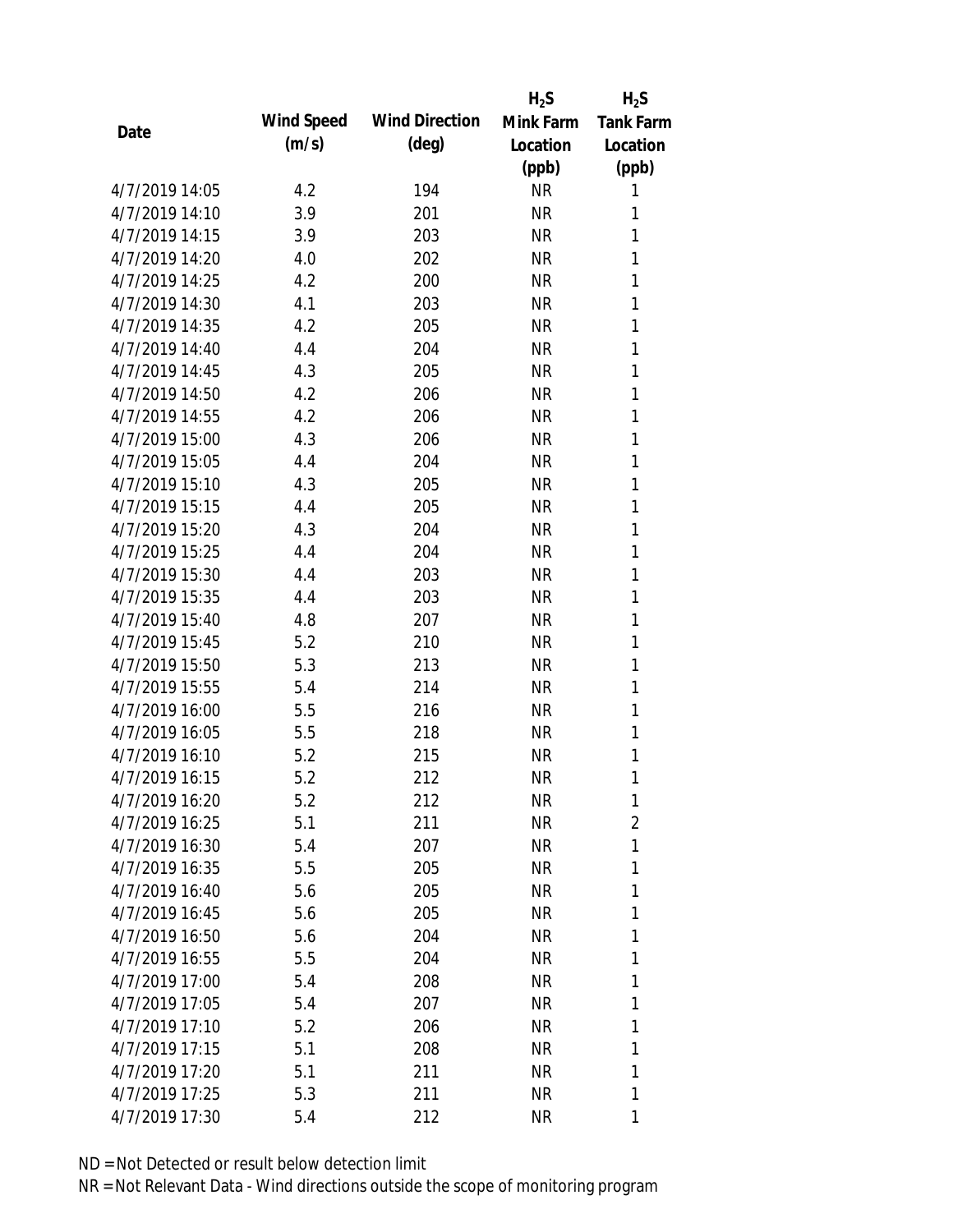|                |            |                       | $H_2S$         | $H_2S$           |
|----------------|------------|-----------------------|----------------|------------------|
| Date           | Wind Speed | <b>Wind Direction</b> | Mink Farm      | <b>Tank Farm</b> |
|                | (m/s)      | $(\text{deg})$        | Location       | Location         |
|                |            |                       | (ppb)          | (ppb)            |
| 4/7/2019 17:35 | 5.5        | 214                   | <b>NR</b>      | 1                |
| 4/7/2019 17:40 | 5.7        | 214                   | <b>NR</b>      | 1                |
| 4/7/2019 17:45 | 5.9        | 214                   | <b>NR</b>      | 1                |
| 4/7/2019 17:50 | 6.2        | 213                   | <b>NR</b>      | 1                |
| 4/7/2019 17:55 | 6.4        | 213                   | <b>NR</b>      | 1                |
| 4/7/2019 18:00 | 6.6        | 212                   | <b>NR</b>      | $\overline{2}$   |
| 4/7/2019 18:05 | 6.7        | 214                   | <b>NR</b>      | 1                |
| 4/7/2019 18:10 | 6.9        | 216                   | <b>NR</b>      | 1                |
| 4/7/2019 18:15 | 7.1        | 216                   | <b>NR</b>      | $\overline{2}$   |
| 4/7/2019 18:20 | 7.0        | 217                   | <b>NR</b>      | 1                |
| 4/7/2019 18:25 | 7.1        | 219                   | <b>NR</b>      | 1                |
| 4/7/2019 18:30 | 7.0        | 219                   | <b>NR</b>      | 1                |
| 4/7/2019 18:35 | 7.2        | 220                   | <b>NR</b>      | 1                |
| 4/7/2019 18:40 | 7.1        | 225                   | <b>NR</b>      | 1                |
| 4/7/2019 18:45 | 6.8        | 231                   | 1              | <b>ND</b>        |
| 4/7/2019 18:50 | 6.6        | 237                   | 1              | <b>ND</b>        |
| 4/7/2019 18:55 | 6.3        | 243                   | 1              | 1                |
| 4/7/2019 19:00 | 5.9        | 248                   | 1              | 1                |
| 4/7/2019 19:05 | 5.5        | 253                   | 1              | 1                |
| 4/7/2019 19:10 | 5.4        | 255                   | 1              | 1                |
| 4/7/2019 19:15 | 5.3        | 257                   | 1              | 1                |
| 4/7/2019 19:20 | 5.1        | 258                   | 1              | 1                |
| 4/7/2019 19:25 | 5.3        | 261                   | 1              | 1                |
| 4/7/2019 19:30 | 5.4        | 264                   | 1              | 1                |
| 4/7/2019 19:35 | 5.5        | 267                   | 1              | 1                |
| 4/7/2019 19:40 | 5.5        | 270                   | $\overline{2}$ | 1                |
| 4/7/2019 19:45 | 5.5        | 271                   | $\overline{2}$ | 1                |
| 4/7/2019 19:50 | 5.8        | 273                   | $\sqrt{2}$     | 1                |
| 4/7/2019 19:55 | 5.7        | 276                   | $\overline{2}$ | <b>NR</b>        |
| 4/7/2019 20:00 | 5.6        | 278                   | 1              | <b>NR</b>        |
| 4/7/2019 20:05 | 5.5        | 279                   | 1              | <b>NR</b>        |
| 4/7/2019 20:10 | 5.5        | 282                   | 1              | <b>NR</b>        |
| 4/7/2019 20:15 | 5.6        | 284                   | $\overline{2}$ | <b>NR</b>        |
| 4/7/2019 20:20 | 5.4        | 284                   | $\overline{2}$ | <b>NR</b>        |
| 4/7/2019 20:25 | 5.1        | 283                   | $\overline{2}$ | <b>NR</b>        |
| 4/7/2019 20:30 | 5.1        | 283                   | $\overline{2}$ | <b>NR</b>        |
| 4/7/2019 20:35 | 5.1        | 282                   | $\overline{2}$ | <b>NR</b>        |
| 4/7/2019 20:40 | 5.1        | 281                   | $\overline{2}$ | <b>NR</b>        |
| 4/7/2019 20:45 | 4.9        | 280                   | $\overline{2}$ | <b>NR</b>        |
| 4/7/2019 20:50 | 4.9        | 280                   | $\overline{2}$ | <b>NR</b>        |
| 4/7/2019 20:55 | 5.0        | 279                   | $\overline{2}$ | <b>NR</b>        |
| 4/7/2019 21:00 | 4.7        | 279                   | $\overline{2}$ | <b>NR</b>        |
|                |            |                       |                |                  |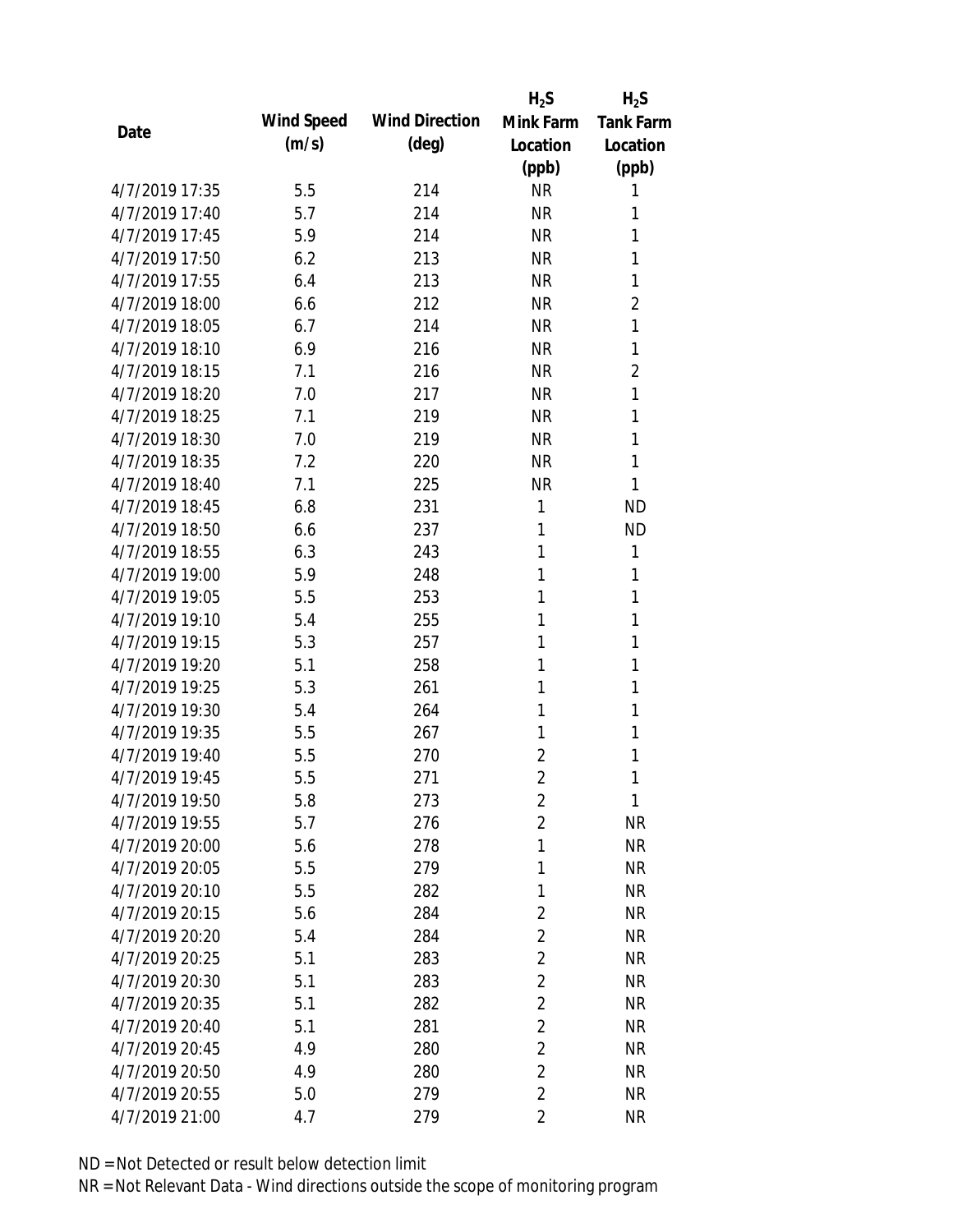|                |            |                       | $H_2S$         | $H_2S$           |
|----------------|------------|-----------------------|----------------|------------------|
| Date           | Wind Speed | <b>Wind Direction</b> | Mink Farm      | <b>Tank Farm</b> |
|                | (m/s)      | (deg)                 | Location       | Location         |
|                |            |                       | (ppb)          | (ppb)            |
| 4/7/2019 21:05 | 4.6        | 280                   | 2              | <b>NR</b>        |
| 4/7/2019 21:10 | 4.4        | 280                   | $\overline{2}$ | <b>NR</b>        |
| 4/7/2019 21:15 | 4.3        | 281                   | $\overline{2}$ | <b>NR</b>        |
| 4/7/2019 21:20 | 4.1        | 280                   | $\overline{2}$ | <b>NR</b>        |
| 4/7/2019 21:25 | 4.1        | 279                   | $\overline{2}$ | <b>NR</b>        |
| 4/7/2019 21:30 | 4.0        | 277                   | $\overline{2}$ | <b>NR</b>        |
| 4/7/2019 21:35 | 3.9        | 276                   | $\overline{2}$ | <b>NR</b>        |
| 4/7/2019 21:40 | 3.7        | 274                   | 1              | 1                |
| 4/7/2019 21:45 | 3.7        | 272                   | 1              | 1                |
| 4/7/2019 21:50 | 3.5        | 273                   | 1              | 1                |
| 4/7/2019 21:55 | 3.2        | 274                   | 1              | 1                |
| 4/7/2019 22:00 | 3.1        | 274                   | 1              | 1                |
| 4/7/2019 22:05 | 2.9        | 273                   | 1              | 1                |
| 4/7/2019 22:10 | 2.8        | 274                   | 1              | 1                |
| 4/7/2019 22:15 | 2.7        | 275                   | 1              | 1                |
| 4/7/2019 22:20 | 2.7        | 275                   | 1              | 1                |
| 4/7/2019 22:25 | 2.7        | 276                   | 1              | <b>NR</b>        |
| 4/7/2019 22:30 | 2.8        | 279                   | 1              | <b>NR</b>        |
| 4/7/2019 22:35 | 2.8        | 280                   | 1              | <b>NR</b>        |
| 4/7/2019 22:40 | 2.7        | 278                   | 1              | <b>NR</b>        |
| 4/7/2019 22:45 | 2.7        | 275                   | 1              | 1                |
| 4/7/2019 22:50 | 2.7        | 270                   | 1              | 1                |
| 4/7/2019 22:55 | 2.7        | 268                   | $\overline{2}$ | 1                |
| 4/7/2019 23:00 | 2.6        | 265                   | $\overline{2}$ | 1                |
| 4/7/2019 23:05 | 2.6        | 263                   | $\overline{2}$ | $\overline{2}$   |
| 4/7/2019 23:10 | 2.6        | 260                   | $\overline{2}$ | $\overline{2}$   |
| 4/7/2019 23:15 | 2.7        | 258                   | $\overline{2}$ | $\overline{2}$   |
| 4/7/2019 23:20 | 2.8        | 256                   | 2              | $\overline{2}$   |
| 4/7/2019 23:25 | 2.9        | 254                   | 2              | $\overline{2}$   |
| 4/7/2019 23:30 | 2.9        | 252                   | 2              | 1                |
| 4/7/2019 23:35 | 2.9        | 252                   | 2              | 1                |
| 4/7/2019 23:40 | 2.9        | 254                   | $\overline{2}$ | 1                |
| 4/7/2019 23:45 | 2.9        | 255                   | 1              | 1                |
| 4/7/2019 23:50 | 2.8        | 256                   | 1              | 1                |
| 4/7/2019 23:55 | 2.7        | 256                   | 1              | 1                |
| 4/7/2019 24:00 | 2.7        | 255                   | 1              | $\overline{2}$   |
| 4/8/2019 00:05 | 2.8        | 253                   | 1              | $\overline{2}$   |
| 4/8/2019 00:10 | 2.8        | 252                   | 1              | $\overline{2}$   |
| 4/8/2019 00:15 | 2.8        | 250                   | 1              | $\overline{2}$   |
| 4/8/2019 00:20 | 2.8        | 247                   | 1              | 1                |
| 4/8/2019 00:25 | 2.7        | 241                   | $\overline{2}$ | $\overline{2}$   |
| 4/8/2019 00:30 | 2.5        | 233                   | 2              | 1                |
|                |            |                       |                |                  |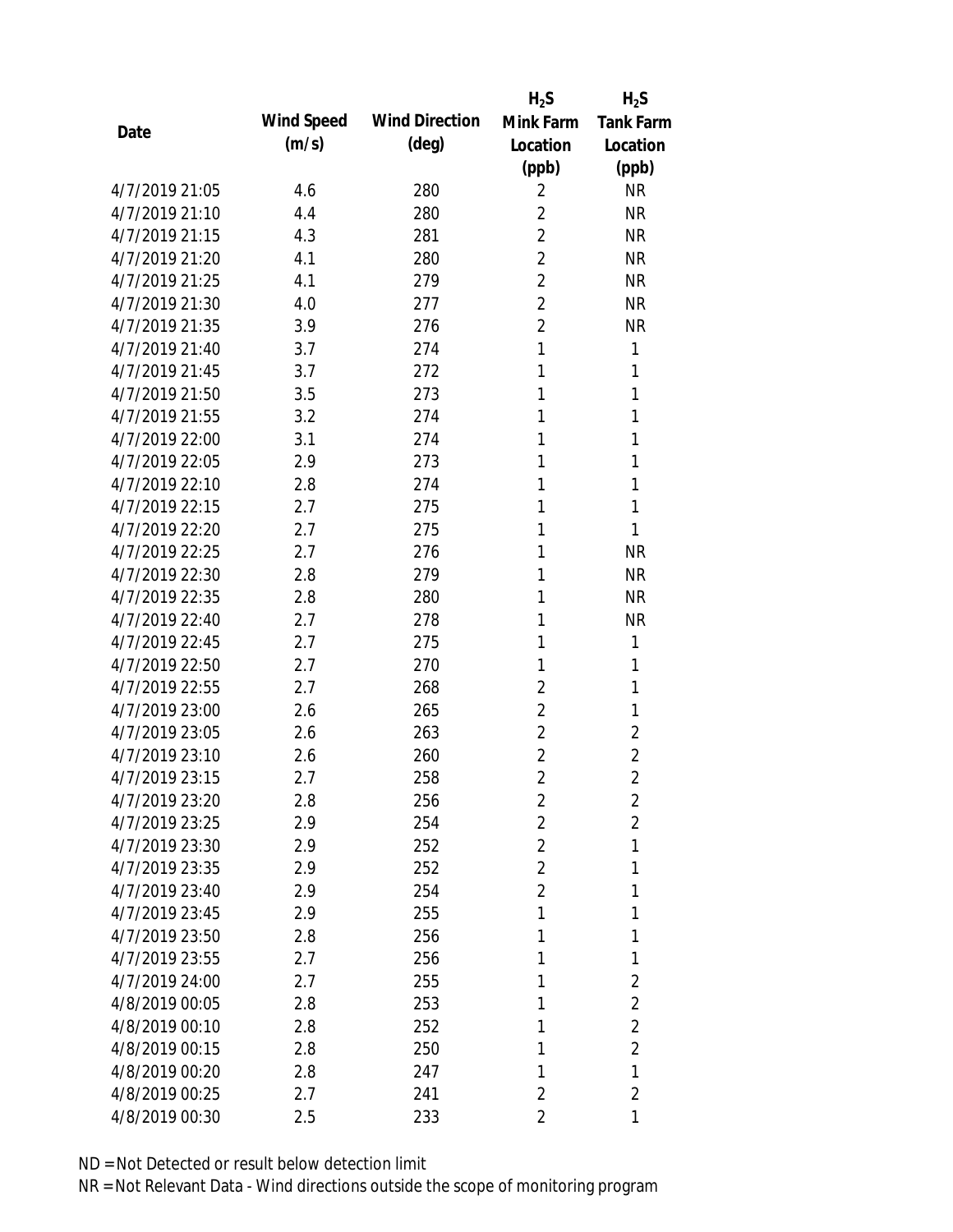|                |            |                       | $H_2S$         | $H_2S$           |
|----------------|------------|-----------------------|----------------|------------------|
| Date           | Wind Speed | <b>Wind Direction</b> | Mink Farm      | <b>Tank Farm</b> |
|                | (m/s)      | $(\text{deg})$        | Location       | Location         |
|                |            |                       | (ppb)          | (ppb)            |
| 4/8/2019 00:35 | 2.3        | 224                   | <b>NR</b>      | 1                |
| 4/8/2019 00:40 | 2.1        | 215                   | <b>NR</b>      | 1                |
| 4/8/2019 00:45 | 2.0        | 209                   | <b>NR</b>      | 1                |
| 4/8/2019 00:50 | 1.9        | 204                   | <b>NR</b>      | $\overline{2}$   |
| 4/8/2019 00:55 | 1.9        | 204                   | <b>NR</b>      | 1                |
| 4/8/2019 01:00 | 1.9        | 206                   | <b>NR</b>      | 1                |
| 4/8/2019 01:05 | 1.9        | 206                   | <b>NR</b>      | 1                |
| 4/8/2019 01:10 | 1.8        | 204                   | <b>NR</b>      | 1                |
| 4/8/2019 01:15 | 1.8        | 203                   | <b>NR</b>      | 1                |
| 4/8/2019 01:20 | 1.8        | 201                   | <b>NR</b>      | 1                |
| 4/8/2019 01:25 | 2.0        | 197                   | <b>NR</b>      | 1                |
| 4/8/2019 01:30 | 2.2        | 194                   | <b>NR</b>      | 1                |
| 4/8/2019 01:35 | 2.3        | 196                   | <b>NR</b>      | 1                |
| 4/8/2019 01:40 | 2.4        | 201                   | <b>NR</b>      | 1                |
| 4/8/2019 01:45 | 2.4        | 206                   | <b>NR</b>      | 1                |
| 4/8/2019 01:50 | 2.2        | 209                   | <b>NR</b>      | 1                |
| 4/8/2019 01:55 | 2.1        | 210                   | <b>NR</b>      | 1                |
| 4/8/2019 02:00 | 1.9        | 211                   | <b>NR</b>      | 1                |
| 4/8/2019 02:05 | 2.0        | 211                   | <b>NR</b>      | 1                |
| 4/8/2019 02:10 | 2.1        | 208                   | <b>NR</b>      | 1                |
| 4/8/2019 02:15 | 2.2        | 209                   | <b>NR</b>      | 1                |
| 4/8/2019 02:20 | 2.4        | 210                   | <b>NR</b>      | 1                |
| 4/8/2019 02:25 | 2.6        | 214                   | <b>NR</b>      | 1                |
| 4/8/2019 02:30 | 2.6        | 219                   | <b>NR</b>      | 1                |
| 4/8/2019 02:35 | 2.6        | 223                   | <b>NR</b>      | 1                |
| 4/8/2019 02:40 | 2.4        | 227                   | <b>NR</b>      | 1                |
| 4/8/2019 02:45 | 2.4        | 231                   | 1              | 1                |
| 4/8/2019 02:50 | 2.3        | 236                   | 1              | 1                |
| 4/8/2019 02:55 | 2.1        | 236                   | 1              | 1                |
| 4/8/2019 03:00 | 1.9        | 240                   | 1              | 1                |
| 4/8/2019 03:05 | 1.9        | 243                   | 1              | 1                |
| 4/8/2019 03:10 | 2.1        | 245                   | 1              | $\overline{2}$   |
| 4/8/2019 03:15 | 2.2        | 245                   | 1              | $\overline{2}$   |
| 4/8/2019 03:20 | 2.3        | 245                   | 1              | $\overline{2}$   |
| 4/8/2019 03:25 | 2.5        | 249                   | 1              | 2                |
| 4/8/2019 03:30 | 2.8        | 251                   | 1              | $\overline{2}$   |
| 4/8/2019 03:35 | 2.9        | 253                   | 1              | $\overline{2}$   |
| 4/8/2019 03:40 | 2.7        | 255                   | 1              | $\overline{2}$   |
| 4/8/2019 03:45 | 2.6        | 255                   | 2              | 1                |
| 4/8/2019 03:50 | 2.4        | 255                   | $\overline{2}$ | 1                |
| 4/8/2019 03:55 | 2.2        | 254                   | $\overline{2}$ | 1                |
| 4/8/2019 04:00 | 2.0        | 251                   | 1              | 1                |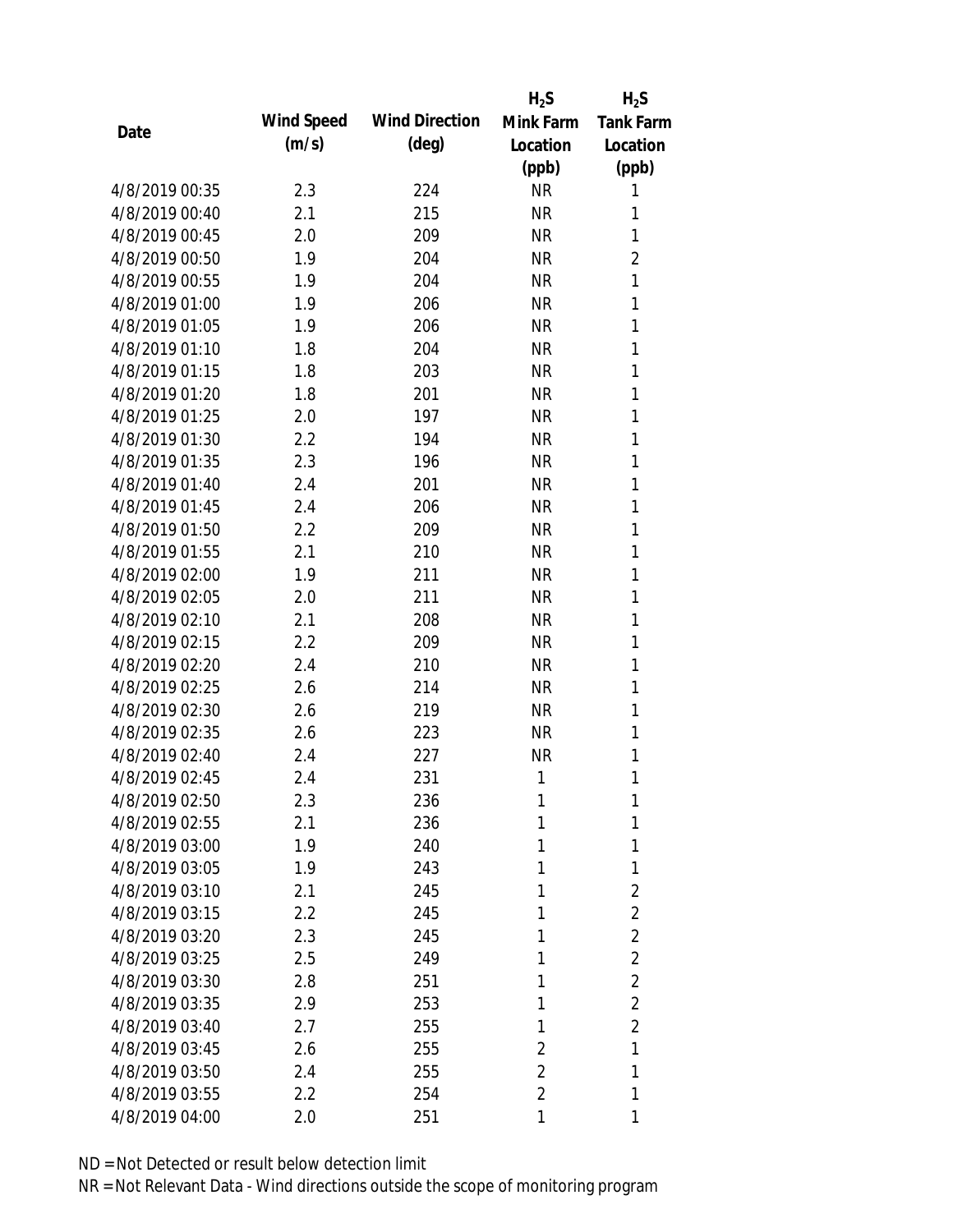|                |            |                       | $H_2S$         | $H_2S$           |
|----------------|------------|-----------------------|----------------|------------------|
| Date           | Wind Speed | <b>Wind Direction</b> | Mink Farm      | <b>Tank Farm</b> |
|                | (m/s)      | $(\text{deg})$        | Location       | Location         |
|                |            |                       | (ppb)          | (ppb)            |
| 4/8/2019 04:05 | 1.9        | 250                   | 1              | 1                |
| 4/8/2019 04:10 | 1.9        | 251                   | 1              | 1                |
| 4/8/2019 04:15 | 2.0        | 253                   | 1              | 1                |
| 4/8/2019 04:20 | 1.9        | 252                   | 1              | 2                |
| 4/8/2019 04:25 | 2.0        | 253                   | 1              | $\overline{2}$   |
| 4/8/2019 04:30 | 2.1        | 259                   | 1              | $\overline{2}$   |
| 4/8/2019 04:35 | 2.1        | 261                   | 1              | $\overline{2}$   |
| 4/8/2019 04:40 | 2.1        | 261                   | 1              | $\overline{2}$   |
| 4/8/2019 04:45 | 2.1        | 260                   | 1              | 1                |
| 4/8/2019 04:50 | 2.1        | 262                   | 1              | 1                |
| 4/8/2019 04:55 | 2.0        | 263                   | 1              | 1                |
| 4/8/2019 05:00 | 2.0        | 264                   | 1              | 1                |
| 4/8/2019 05:05 | 2.0        | 265                   | 1              | 1                |
| 4/8/2019 05:10 | 2.1        | 271                   | 1              | 1                |
| 4/8/2019 05:15 | 2.2        | 274                   | 1              | $\overline{2}$   |
| 4/8/2019 05:20 | 2.2        | 277                   | $\overline{2}$ | <b>NR</b>        |
| 4/8/2019 05:25 | 2.2        | 282                   | $\overline{2}$ | <b>NR</b>        |
| 4/8/2019 05:30 | 2.1        | 284                   | $\overline{2}$ | <b>NR</b>        |
| 4/8/2019 05:35 | 2.0        | 284                   | $\overline{2}$ | <b>NR</b>        |
| 4/8/2019 05:40 | 1.8        | 285                   | $\overline{2}$ | <b>NR</b>        |
| 4/8/2019 05:45 | 1.6        | 290                   | $\overline{2}$ | <b>NR</b>        |
| 4/8/2019 05:50 | 1.4        | 295                   | $\overline{2}$ | <b>NR</b>        |
| 4/8/2019 05:55 | 1.5        | 295                   | $\overline{2}$ | <b>NR</b>        |
| 4/8/2019 06:00 | 1.4        | 297                   | $\overline{2}$ | <b>NR</b>        |
| 4/8/2019 06:05 | 1.6        | 303                   | $\overline{2}$ | <b>NR</b>        |
| 4/8/2019 06:10 | 1.8        | 306                   | $\overline{2}$ | <b>NR</b>        |
| 4/8/2019 06:15 | 2.0        | 307                   | 1              | <b>NR</b>        |
| 4/8/2019 06:20 | 2.3        | 307                   | $\overline{2}$ | <b>NR</b>        |
| 4/8/2019 06:25 | 2.4        | 310                   | $\overline{2}$ | <b>NR</b>        |
| 4/8/2019 06:30 | 2.4        | 311                   | $\overline{2}$ | <b>NR</b>        |
| 4/8/2019 06:35 | 2.2        | 309                   | $\overline{2}$ | <b>NR</b>        |
| 4/8/2019 06:40 | 2.0        | 307                   | $\overline{2}$ | <b>NR</b>        |
| 4/8/2019 06:45 | 1.8        | 305                   | $\overline{2}$ | <b>NR</b>        |
| 4/8/2019 06:50 | 1.7        | 306                   | $\overline{2}$ | <b>NR</b>        |
| 4/8/2019 06:55 | 1.7        | 308                   | $\overline{2}$ | <b>NR</b>        |
| 4/8/2019 07:00 | 1.7        | 310                   | $\overline{2}$ | <b>NR</b>        |
| 4/8/2019 07:05 | 1.8        | 313                   | $\overline{2}$ | <b>NR</b>        |
| 4/8/2019 07:10 | 1.8        | 315                   | $\overline{2}$ | <b>NR</b>        |
| 4/8/2019 07:15 | 1.7        | 315                   | $\overline{2}$ | <b>NR</b>        |
| 4/8/2019 07:20 | 1.6        | 311                   | $\overline{2}$ | <b>NR</b>        |
| 4/8/2019 07:25 | 1.6        | 310                   | $\overline{2}$ | <b>NR</b>        |
| 4/8/2019 07:30 | 1.5        | 306                   | $\overline{2}$ | <b>NR</b>        |
|                |            |                       |                |                  |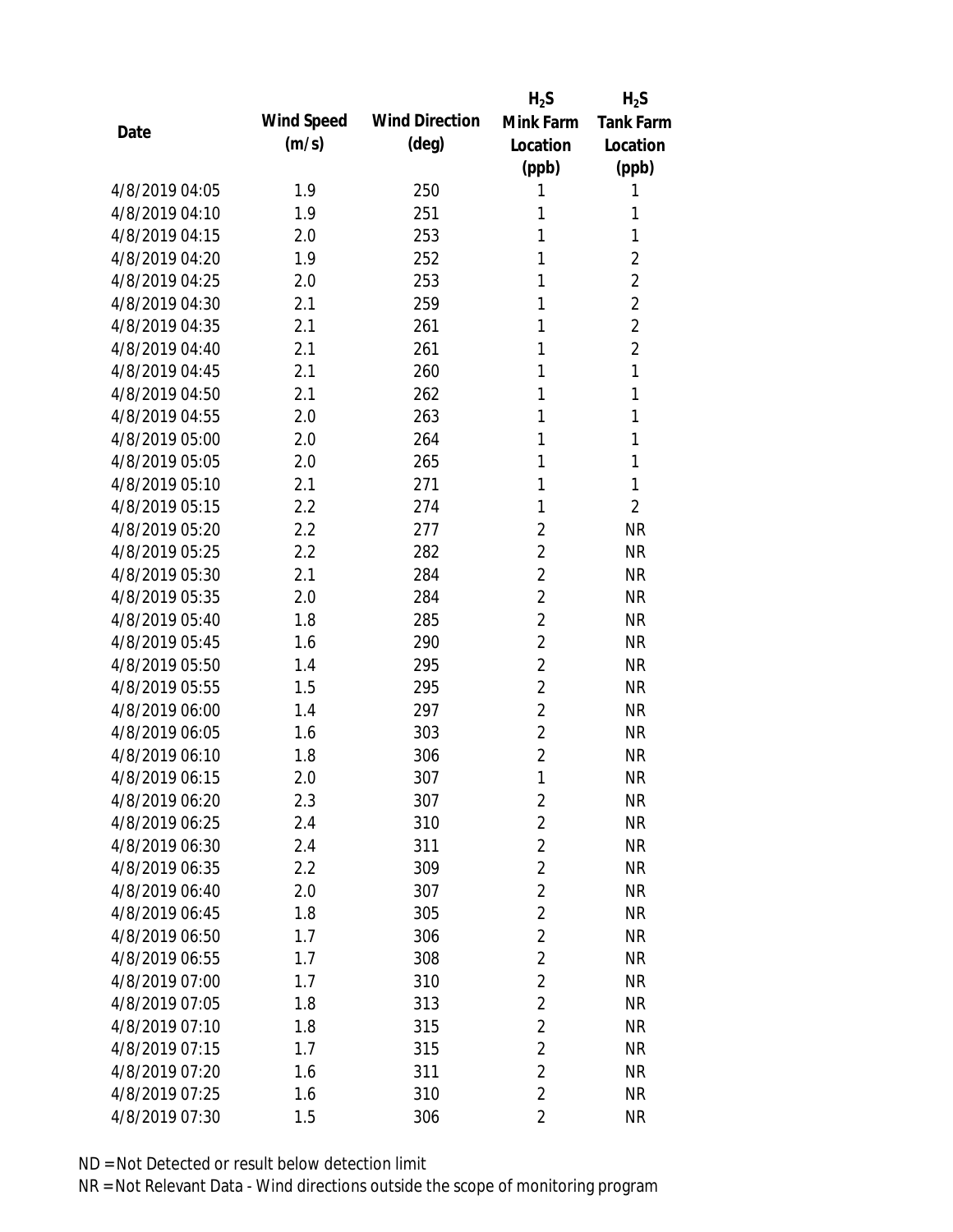|                |            |                       | $H_2S$         | $H_2S$           |
|----------------|------------|-----------------------|----------------|------------------|
|                | Wind Speed | <b>Wind Direction</b> | Mink Farm      | <b>Tank Farm</b> |
| Date           | (m/s)      | $(\text{deg})$        | Location       | Location         |
|                |            |                       | (ppb)          | (ppb)            |
| 4/8/2019 07:35 | 1.4        | 301                   | $\overline{2}$ | <b>NR</b>        |
| 4/8/2019 07:40 | 1.3        | 304                   | $\overline{2}$ | <b>NR</b>        |
| 4/8/2019 07:45 | 1.3        | 309                   | $\overline{2}$ | <b>NR</b>        |
| 4/8/2019 07:50 | 1.3        | 316                   | $\overline{2}$ | <b>NR</b>        |
| 4/8/2019 07:55 | 1.2        | 320                   | $\overline{2}$ | <b>NR</b>        |
| 4/8/2019 08:00 | 1.3        | 326                   | 3              | <b>NR</b>        |
| 4/8/2019 08:05 | 1.3        | 331                   | 3              | <b>NR</b>        |
| 4/8/2019 08:10 | 1.5        | 331                   | 3              | <b>NR</b>        |
| 4/8/2019 08:15 | 1.6        | 330                   | 3              | <b>NR</b>        |
| 4/8/2019 08:20 | 1.7        | 329                   | 3              | <b>NR</b>        |
| 4/8/2019 08:25 | 1.9        | 328                   | 3              | <b>NR</b>        |
| 4/8/2019 08:30 | 1.9        | 330                   | 3              | <b>NR</b>        |
| 4/8/2019 08:35 | 2.0        | 330                   | 3              | <b>NR</b>        |
| 4/8/2019 08:40 | 2.0        | 329                   | 3              | <b>NR</b>        |
| 4/8/2019 08:45 | 2.1        | 328                   | $\overline{2}$ | <b>NR</b>        |
| 4/8/2019 08:50 | 2.0        | 328                   | 3              | <b>NR</b>        |
| 4/8/2019 08:55 | 1.9        | 330                   | 3              | <b>NR</b>        |
| 4/8/2019 09:00 | 1.8        | 327                   | 3              | <b>NR</b>        |
| 4/8/2019 09:05 | 1.8        | 329                   | 3              | <b>NR</b>        |
| 4/8/2019 09:10 | 1.6        | 334                   | 3              | <b>NR</b>        |
| 4/8/2019 09:15 | 1.5        | 340                   | 3              | <b>NR</b>        |
| 4/8/2019 09:20 | 1.5        | 341                   | 3              | <b>NR</b>        |
| 4/8/2019 09:25 | 1.5        | 341                   | 3              | <b>NR</b>        |
| 4/8/2019 09:30 | 1.6        | 344                   | 3              | <b>NR</b>        |
| 4/8/2019 09:35 | 1.6        | 343                   | 3              | <b>NR</b>        |
| 4/8/2019 09:40 | 1.7        | 339                   | 3              | <b>NR</b>        |
| 4/8/2019 09:45 | 1.7        | 337                   | $\overline{2}$ | <b>NR</b>        |
| 4/8/2019 09:50 | 1.8        | 340                   | $\overline{2}$ | <b>NR</b>        |
| 4/8/2019 09:55 | 1.9        | 338                   | $\overline{2}$ | <b>NR</b>        |
| 4/8/2019 10:00 | 1.9        | 334                   | $\overline{2}$ | <b>NR</b>        |
| 4/8/2019 10:05 | 1.9        | 331                   | $\overline{2}$ | <b>NR</b>        |
| 4/8/2019 10:10 | 2.0        | 326                   | $\overline{2}$ | <b>NR</b>        |
| 4/8/2019 10:15 | 2.0        | 323                   | $\overline{2}$ | <b>NR</b>        |
| 4/8/2019 10:20 | 2.1        | 318                   | $\overline{2}$ | <b>NR</b>        |
| 4/8/2019 10:25 | 2.3        | 320                   | $\overline{2}$ | <b>NR</b>        |
| 4/8/2019 10:30 | 2.4        | 325                   | $\overline{2}$ | <b>NR</b>        |
| 4/8/2019 10:35 | 2.4        | 325                   | $\overline{2}$ | <b>NR</b>        |
| 4/8/2019 10:40 | 2.4        | 323                   | $\overline{2}$ | <b>NR</b>        |
| 4/8/2019 10:45 | 2.4        | 321                   | $\overline{2}$ | <b>NR</b>        |
| 4/8/2019 10:50 | 2.3        | 322                   | 1              | <b>NR</b>        |
| 4/8/2019 10:55 | 2.2        | 320                   | $\overline{2}$ | <b>NR</b>        |
| 4/8/2019 11:00 | 2.2        | 316                   | $\overline{2}$ | <b>NR</b>        |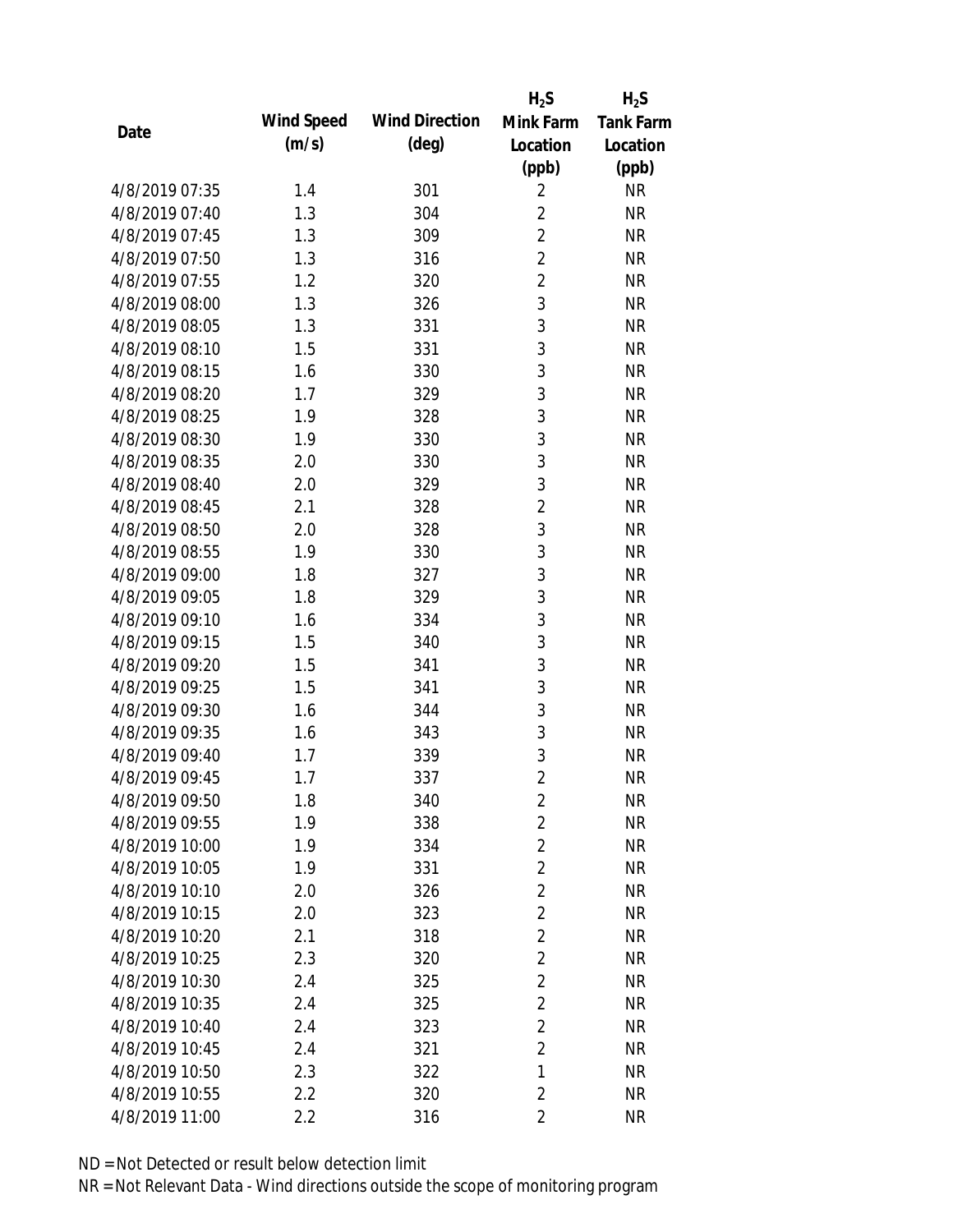|                |            |                       | $H_2S$         | $H_2S$           |
|----------------|------------|-----------------------|----------------|------------------|
| Date           | Wind Speed | <b>Wind Direction</b> | Mink Farm      | <b>Tank Farm</b> |
|                | (m/s)      | $(\text{deg})$        | Location       | Location         |
|                |            |                       | (ppb)          | (ppb)            |
| 4/8/2019 11:05 | 2.5        | 312                   | 1              | <b>NR</b>        |
| 4/8/2019 11:10 | 2.6        | 312                   | 1              | <b>NR</b>        |
| 4/8/2019 11:15 | 2.7        | 315                   | 1              | <b>NR</b>        |
| 4/8/2019 11:20 | 2.8        | 312                   | $\overline{2}$ | <b>NR</b>        |
| 4/8/2019 11:25 | 2.9        | 311                   | $\mathbf{1}$   | <b>NR</b>        |
| 4/8/2019 11:30 | 2.9        | 315                   | $\overline{2}$ | <b>NR</b>        |
| 4/8/2019 11:35 | 2.7        | 315                   | $\overline{2}$ | <b>NR</b>        |
| 4/8/2019 11:40 | 2.6        | 316                   | $\overline{2}$ | <b>NR</b>        |
| 4/8/2019 11:45 | 2.6        | 314                   | $\overline{2}$ | <b>NR</b>        |
| 4/8/2019 11:50 | 2.5        | 313                   | $\overline{2}$ | <b>NR</b>        |
| 4/8/2019 11:55 | 2.6        | 315                   | $\overline{2}$ | <b>NR</b>        |
| 4/8/2019 12:00 | 2.8        | 312                   | $\mathbf{1}$   | <b>NR</b>        |
| 4/8/2019 12:05 | 2.6        | 318                   | 1              | <b>NR</b>        |
| 4/8/2019 12:10 | 2.8        | 322                   | 1              | <b>NR</b>        |
| 4/8/2019 12:15 | 2.8        | 325                   | 1              | <b>NR</b>        |
| 4/8/2019 12:20 | 2.9        | 326                   | 1              | <b>NR</b>        |
| 4/8/2019 12:25 | 2.9        | 320                   | 1              | <b>NR</b>        |
| 4/8/2019 12:30 | 2.8        | 323                   | 1              | <b>NR</b>        |
| 4/8/2019 12:35 | 3.0        | 321                   | $\overline{2}$ | <b>NR</b>        |
| 4/8/2019 12:40 | 2.9        | 316                   | $\mathbf{1}$   | <b>NR</b>        |
| 4/8/2019 12:45 | 2.9        | 306                   | 1              | <b>NR</b>        |
| 4/8/2019 12:50 | 3.0        | 298                   | 1              | <b>NR</b>        |
| 4/8/2019 12:55 | 2.7        | 293                   | 1              | <b>NR</b>        |
| 4/8/2019 13:00 | 2.5        | 280                   | 1              | <b>NR</b>        |
| 4/8/2019 13:05 | 2.5        | 272                   | 1              | 1                |
| 4/8/2019 13:10 | 2.4        | 267                   | 1              | 1                |
| 4/8/2019 13:15 | 2.4        | 269                   | 1              | 1                |
| 4/8/2019 13:20 | 2.3        | 269                   | 1              | 1                |
| 4/8/2019 13:25 | 2.5        | 272                   | 1              | 1                |
| 4/8/2019 13:30 | 2.8        | 275                   | 1              | 1                |
| 4/8/2019 13:35 | 2.7        | 274                   | 1              | 1                |
| 4/8/2019 13:40 | 2.9        | 280                   | 1              | <b>NR</b>        |
| 4/8/2019 13:45 | 2.8        | 284                   | 1              | <b>NR</b>        |
| 4/8/2019 13:50 | 2.7        | 288                   | 1              | <b>NR</b>        |
| 4/8/2019 13:55 | 2.4        | 291                   | <b>NR</b>      | <b>NR</b>        |
| 4/8/2019 14:00 | 2.2        | 282                   | <b>NR</b>      | <b>NR</b>        |
| 4/8/2019 14:05 | 2.2        | 277                   | <b>NR</b>      | NR               |
| 4/8/2019 14:10 | 2.1        | 270                   | <b>NR</b>      | <b>NR</b>        |
| 4/8/2019 14:15 | 2.0        | 260                   | <b>NR</b>      | <b>NR</b>        |
| 4/8/2019 14:20 | 2.1        | 248                   | <b>NR</b>      | <b>NR</b>        |
| 4/8/2019 14:25 | 2.4        | 248                   | <b>NR</b>      | NR               |
| 4/8/2019 14:30 | 2.4        | 256                   | 1              | 1                |
|                |            |                       |                |                  |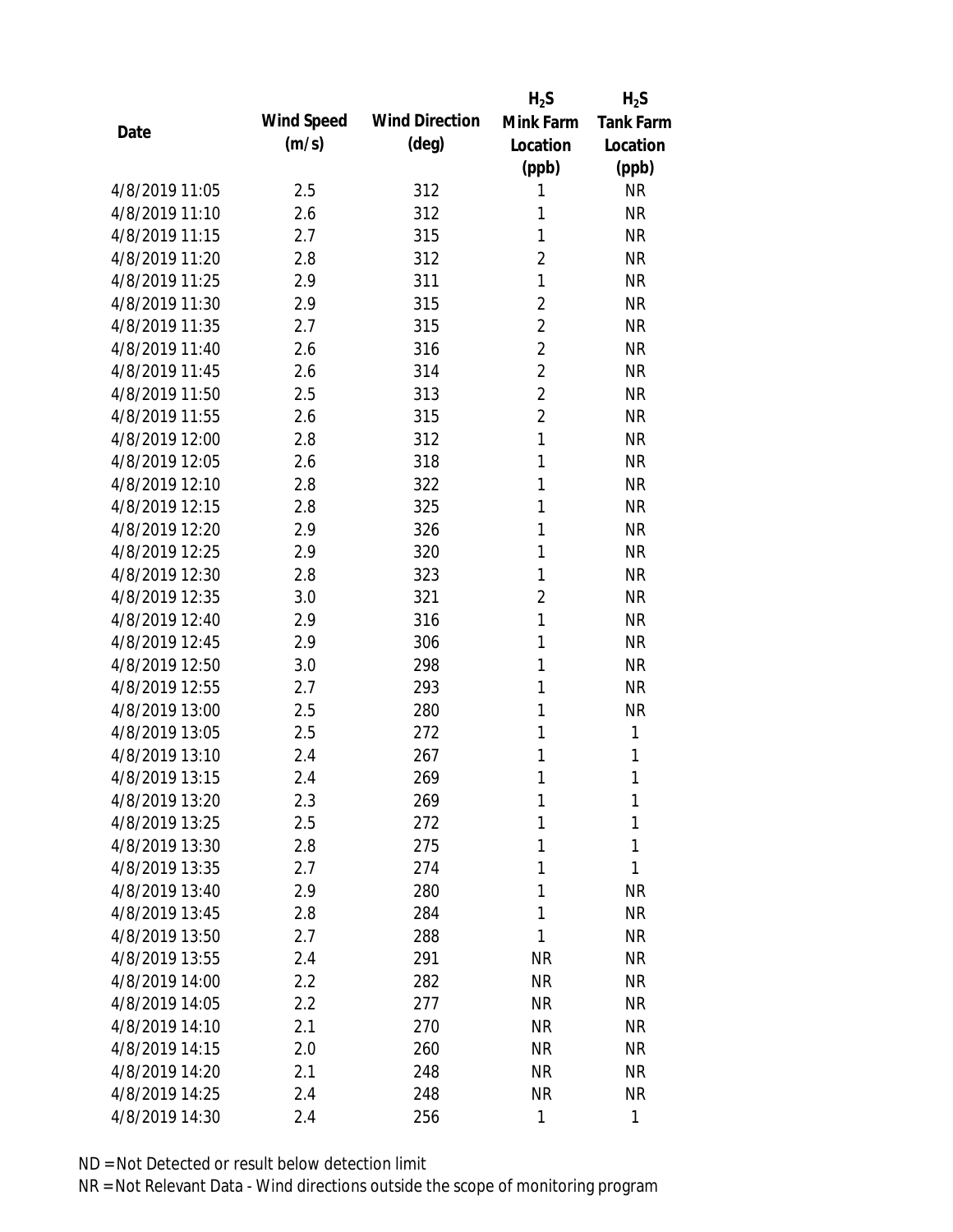|                |            |                       | $H_2S$    | $H_2S$           |
|----------------|------------|-----------------------|-----------|------------------|
| Date           | Wind Speed | <b>Wind Direction</b> | Mink Farm | <b>Tank Farm</b> |
|                | (m/s)      | $(\text{deg})$        | Location  | Location         |
|                |            |                       | (ppb)     | (ppb)            |
| 4/8/2019 14:35 | 2.5        | 263                   | 1         | 1                |
| 4/8/2019 14:40 | 2.5        | 259                   | 1         | 1                |
| 4/8/2019 14:45 | 2.6        | 249                   | <b>NR</b> | <b>NR</b>        |
| 4/8/2019 14:50 | 2.6        | 245                   | <b>NR</b> | <b>NR</b>        |
| 4/8/2019 14:55 | 2.7        | 240                   | 1         | 1                |
| 4/8/2019 15:00 | 2.9        | 232                   | <b>NR</b> | <b>NR</b>        |
| 4/8/2019 15:05 | 3.0        | 226                   | <b>NR</b> | 1                |
| 4/8/2019 15:10 | 3.1        | 227                   | <b>NR</b> | 1                |
| 4/8/2019 15:15 | 3.1        | 232                   | 1         | 1                |
| 4/8/2019 15:20 | 3.2        | 235                   | 1         | 1                |
| 4/8/2019 15:25 | 3.3        | 225                   | <b>NR</b> | 1                |
| 4/8/2019 15:30 | 3.3        | 221                   | <b>NR</b> | 1                |
| 4/8/2019 15:35 | 3.5        | 216                   | <b>NR</b> | 1                |
| 4/8/2019 15:40 | 3.5        | 209                   | <b>NR</b> | 1                |
| 4/8/2019 15:45 | 3.5        | 209                   | <b>NR</b> | 1                |
| 4/8/2019 15:50 | 3.5        | 207                   | <b>NR</b> | 1                |
| 4/8/2019 15:55 | 3.5        | 213                   | <b>NR</b> | 1                |
| 4/8/2019 16:00 | 3.4        | 214                   | <b>NR</b> | 1                |
| 4/8/2019 16:05 | 3.1        | 214                   | <b>NR</b> | 1                |
| 4/8/2019 16:10 | 3.3        | 221                   | <b>NR</b> | 1                |
| 4/8/2019 16:15 | 3.5        | 218                   | <b>NR</b> | 1                |
| 4/8/2019 16:20 | 3.3        | 222                   | <b>NR</b> | 1                |
| 4/8/2019 16:25 | 3.3        | 224                   | <b>NR</b> | 1                |
| 4/8/2019 16:30 | 3.5        | 227                   | <b>NR</b> | 1                |
| 4/8/2019 16:35 | 3.7        | 225                   | <b>NR</b> | 1                |
| 4/8/2019 16:40 | 3.7        | 221                   | <b>NR</b> | 1                |
| 4/8/2019 16:45 | 3.7        | 219                   | <b>NR</b> | 1                |
| 4/8/2019 16:50 | 4.1        | 216                   | <b>NR</b> | 1                |
| 4/8/2019 16:55 | 4.1        | 216                   | <b>NR</b> | 1                |
| 4/8/2019 17:00 | 4.2        | 215                   | <b>NR</b> | 1                |
| 4/8/2019 17:05 | 4.1        | 215                   | <b>NR</b> | 1                |
| 4/8/2019 17:10 | 4.3        | 213                   | <b>NR</b> | 1                |
| 4/8/2019 17:15 | 4.4        | 215                   | <b>NR</b> | <b>ND</b>        |
| 4/8/2019 17:20 | 4.5        | 212                   | <b>NR</b> | <b>ND</b>        |
| 4/8/2019 17:25 | 4.5        | 211                   | <b>NR</b> | <b>ND</b>        |
| 4/8/2019 17:30 | 4.5        | 212                   | <b>NR</b> | 1                |
| 4/8/2019 17:35 | 4.9        | 214                   | <b>NR</b> | 1                |
| 4/8/2019 17:40 | 4.9        | 213                   | NR        | 1                |
| 4/8/2019 17:45 | 4.7        | 212                   | <b>NR</b> | 1                |
| 4/8/2019 17:50 | 4.7        | 214                   | <b>NR</b> | 1                |
| 4/8/2019 17:55 | 4.7        | 213                   | <b>NR</b> | 1                |
| 4/8/2019 18:00 | 4.7        | 212                   | <b>NR</b> | 1                |
|                |            |                       |           |                  |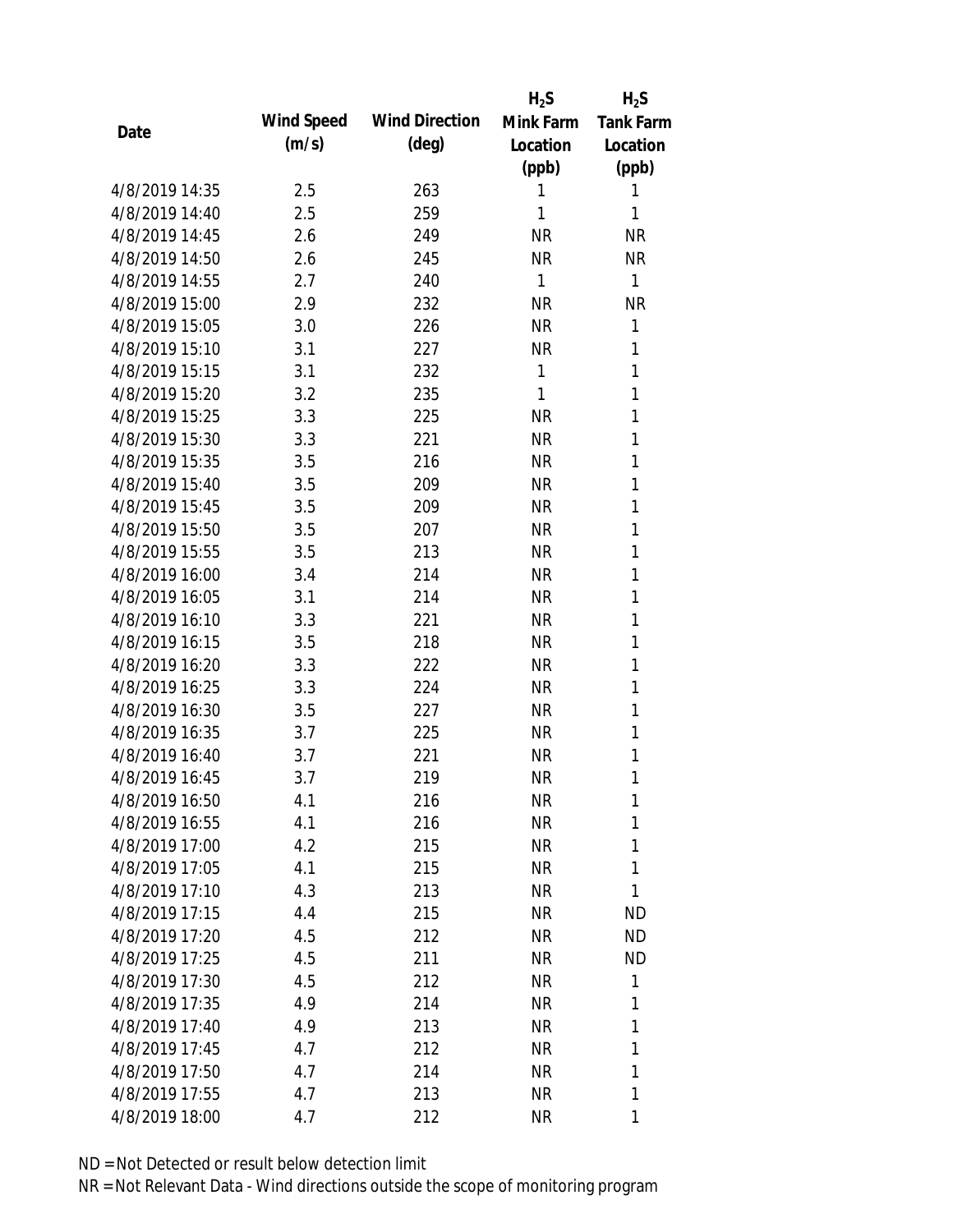|                |            |                       | $H_2S$    | $H_2S$           |
|----------------|------------|-----------------------|-----------|------------------|
|                | Wind Speed | <b>Wind Direction</b> | Mink Farm | <b>Tank Farm</b> |
| Date           | (m/s)      | $(\text{deg})$        | Location  | Location         |
|                |            |                       | (ppb)     | (ppb)            |
| 4/8/2019 18:05 | 4.6        | 212                   | <b>NR</b> | 1                |
| 4/8/2019 18:10 | 4.6        | 214                   | <b>NR</b> | 1                |
| 4/8/2019 18:15 | 4.7        | 215                   | <b>NR</b> | $\mathbf{1}$     |
| 4/8/2019 18:20 | 4.6        | 215                   | <b>NR</b> | 1                |
| 4/8/2019 18:25 | 4.8        | 216                   | <b>NR</b> | 1                |
| 4/8/2019 18:30 | 5.0        | 218                   | <b>NR</b> | 1                |
| 4/8/2019 18:35 | 5.0        | 218                   | <b>NR</b> | 1                |
| 4/8/2019 18:40 | 5.0        | 217                   | <b>NR</b> | 1                |
| 4/8/2019 18:45 | 4.9        | 217                   | <b>NR</b> | 1                |
| 4/8/2019 18:50 | 5.1        | 217                   | <b>NR</b> | 1                |
| 4/8/2019 18:55 | 5.0        | 216                   | <b>NR</b> | 1                |
| 4/8/2019 19:00 | 4.7        | 214                   | <b>NR</b> | $\overline{2}$   |
| 4/8/2019 19:05 | 4.5        | 213                   | <b>NR</b> | 1                |
| 4/8/2019 19:10 | 4.4        | 213                   | <b>NR</b> | $\overline{2}$   |
| 4/8/2019 19:15 | 4.3        | 211                   | <b>NR</b> | 1                |
| 4/8/2019 19:20 | 4.1        | 210                   | <b>NR</b> | 1                |
| 4/8/2019 19:25 | 4.0        | 208                   | <b>NR</b> | $\mathbf{1}$     |
| 4/8/2019 19:30 | 3.9        | 207                   | <b>NR</b> | 1                |
| 4/8/2019 19:35 | 3.9        | 208                   | <b>NR</b> | <b>ND</b>        |
| 4/8/2019 19:40 | 3.9        | 207                   | <b>NR</b> | <b>ND</b>        |
| 4/8/2019 19:45 | 3.8        | 206                   | <b>NR</b> | 1                |
| 4/8/2019 19:50 | 3.8        | 207                   | <b>NR</b> | 1                |
| 4/8/2019 19:55 | 3.8        | 207                   | <b>NR</b> | 1                |
| 4/8/2019 20:00 | 3.8        | 209                   | <b>NR</b> | <b>ND</b>        |
| 4/8/2019 20:05 | 3.8        | 210                   | <b>NR</b> | <b>ND</b>        |
| 4/8/2019 20:10 | 3.9        | 210                   | <b>NR</b> | <b>ND</b>        |
| 4/8/2019 20:15 | 3.9        | 210                   | <b>NR</b> | <b>ND</b>        |
| 4/8/2019 20:20 | 3.9        | 210                   | <b>NR</b> | 1                |
| 4/8/2019 20:25 | 4.0        | 210                   | <b>NR</b> | 1                |
| 4/8/2019 20:30 | 4.1        | 209                   | <b>NR</b> | 1                |
| 4/8/2019 20:35 | 4.2        | 209                   | <b>NR</b> | 1                |
| 4/8/2019 20:40 | 4.2        | 208                   | <b>NR</b> | 1                |
| 4/8/2019 20:45 | 4.4        | 208                   | <b>NR</b> | 1                |
| 4/8/2019 20:50 | 4.4        | 208                   | <b>NR</b> | 1                |
| 4/8/2019 20:55 | 4.3        | 207                   | <b>NR</b> | 1                |
| 4/8/2019 21:00 | 4.4        | 207                   | <b>NR</b> | 1                |
| 4/8/2019 21:05 | 4.4        | 207                   | NR        | 1                |
| 4/8/2019 21:10 | 4.5        | 208                   | <b>NR</b> | 1                |
| 4/8/2019 21:15 | 4.5        | 208                   | <b>NR</b> | 1                |
| 4/8/2019 21:20 | 4.4        | 209                   | <b>NR</b> | 1                |
| 4/8/2019 21:25 | 4.5        | 209                   | <b>NR</b> | 1                |
| 4/8/2019 21:30 | 4.6        | 210                   | <b>NR</b> | 1                |
|                |            |                       |           |                  |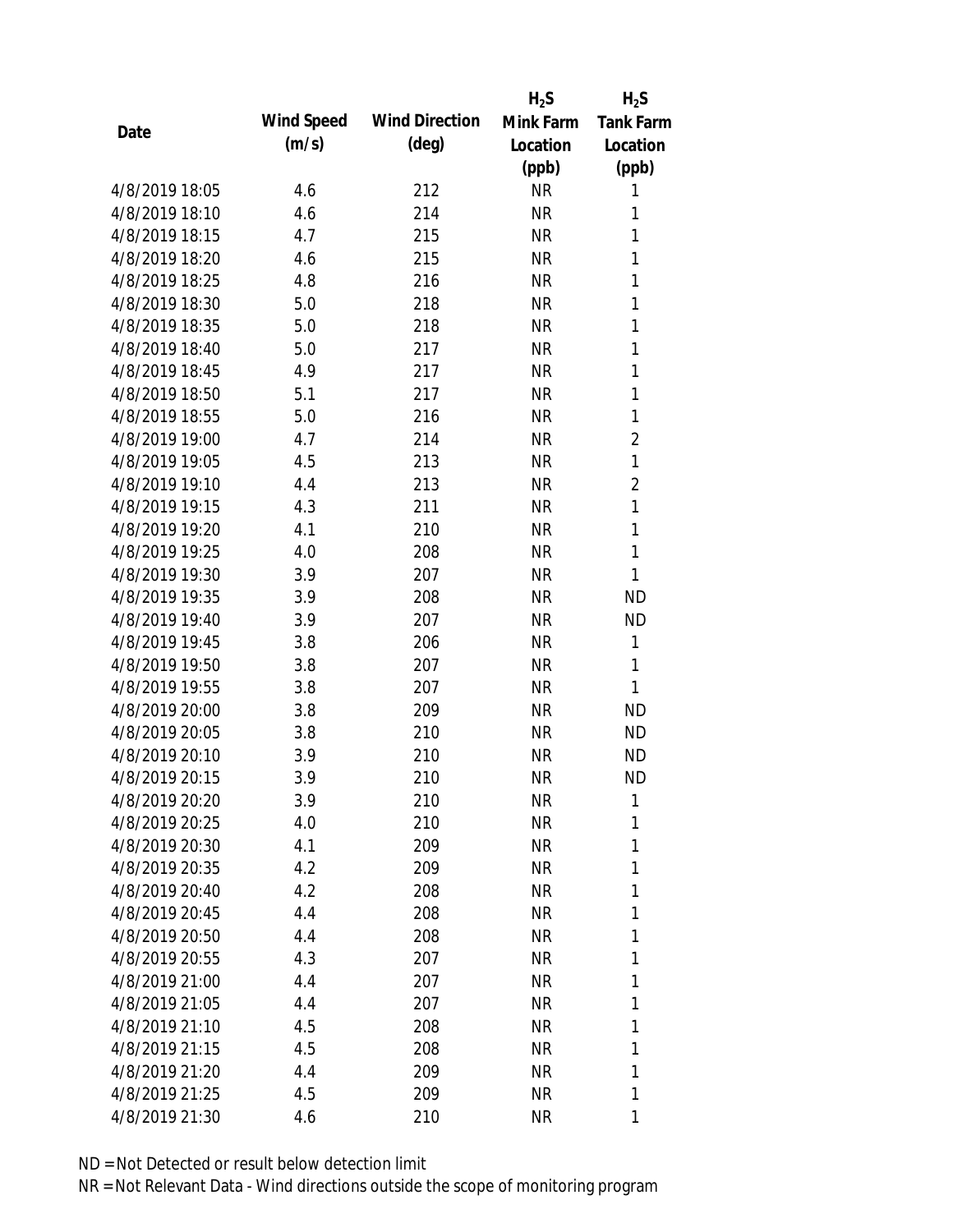|                |            |                       | $H_2S$         | $H_2S$           |
|----------------|------------|-----------------------|----------------|------------------|
| Date           | Wind Speed | <b>Wind Direction</b> | Mink Farm      | <b>Tank Farm</b> |
|                | (m/s)      | $(\text{deg})$        | Location       | Location         |
|                |            |                       | (ppb)          | (ppb)            |
| 4/8/2019 21:35 | 4.6        | 210                   | <b>NR</b>      | 1                |
| 4/8/2019 21:40 | 4.5        | 210                   | <b>NR</b>      | 1                |
| 4/8/2019 21:45 | 4.5        | 210                   | <b>NR</b>      | 1                |
| 4/8/2019 21:50 | 4.6        | 211                   | <b>NR</b>      | 1                |
| 4/8/2019 21:55 | 4.6        | 212                   | <b>NR</b>      | 1                |
| 4/8/2019 22:00 | 4.6        | 213                   | <b>NR</b>      | 1                |
| 4/8/2019 22:05 | 4.8        | 215                   | <b>NR</b>      | 1                |
| 4/8/2019 22:10 | 4.9        | 217                   | <b>NR</b>      | 1                |
| 4/8/2019 22:15 | 5.0        | 217                   | <b>NR</b>      | 1                |
| 4/8/2019 22:20 | 5.1        | 217                   | <b>NR</b>      | 1                |
| 4/8/2019 22:25 | 5.2        | 218                   | <b>NR</b>      | 1                |
| 4/8/2019 22:30 | 5.3        | 218                   | <b>NR</b>      | 1                |
| 4/8/2019 22:35 | 5.4        | 218                   | <b>NR</b>      | 1                |
| 4/8/2019 22:40 | 5.4        | 218                   | <b>NR</b>      | 1                |
| 4/8/2019 22:45 | 5.4        | 220                   | <b>NR</b>      | 1                |
| 4/8/2019 22:50 | 5.5        | 221                   | <b>NR</b>      | 1                |
| 4/8/2019 22:55 | 5.2        | 223                   | <b>NR</b>      | 1                |
| 4/8/2019 23:00 | 4.8        | 225                   | <b>NR</b>      | 1                |
| 4/8/2019 23:05 | 4.5        | 229                   | <b>NR</b>      | 1                |
| 4/8/2019 23:10 | 4.6        | 235                   | 1              | $\overline{2}$   |
| 4/8/2019 23:15 | 4.7        | 241                   | 1              | $\overline{2}$   |
| 4/8/2019 23:20 | 4.4        | 250                   | 1              | $\overline{2}$   |
| 4/8/2019 23:25 | 4.4        | 255                   | 1              | 1                |
| 4/8/2019 23:30 | 4.6        | 262                   | 1              | $\overline{2}$   |
| 4/8/2019 23:35 | 4.7        | 266                   | 1              | $\overline{2}$   |
| 4/8/2019 23:40 | 4.4        | 271                   | 1              | $\overline{2}$   |
| 4/8/2019 23:45 | 4.2        | 275                   | 1              | $\overline{2}$   |
| 4/8/2019 23:50 | 4.1        | 275                   | $\sqrt{2}$     | 2                |
| 4/8/2019 23:55 | 4.2        | 277                   | $\overline{2}$ | <b>NR</b>        |
| 4/8/2019 24:00 | 4.2        | 279                   | $\overline{2}$ | <b>NR</b>        |
| 4/9/2019 00:05 | 4.0        | 283                   | $\overline{2}$ | <b>NR</b>        |
| 4/9/2019 00:10 | 4.0        | 285                   | $\mathfrak{Z}$ | <b>NR</b>        |
| 4/9/2019 00:15 | 4.0        | 288                   | 3              | <b>NR</b>        |
| 4/9/2019 00:20 | 4.0        | 292                   | 3              | <b>NR</b>        |
| 4/9/2019 00:25 | 4.1        | 297                   | 3              | <b>NR</b>        |
| 4/9/2019 00:30 | 4.3        | 300                   | 3              | <b>NR</b>        |
| 4/9/2019 00:35 | 4.5        | 303                   | 3              | <b>NR</b>        |
| 4/9/2019 00:40 | 4.7        | 305                   | $\mathfrak{Z}$ | <b>NR</b>        |
| 4/9/2019 00:45 | 4.8        | 307                   | $\mathfrak{Z}$ | <b>NR</b>        |
| 4/9/2019 00:50 | 4.8        | 309                   | 3              | <b>NR</b>        |
| 4/9/2019 00:55 | 4.6        | 313                   | 3              | <b>NR</b>        |
| 4/9/2019 01:00 | 4.8        | 316                   | 3              | <b>NR</b>        |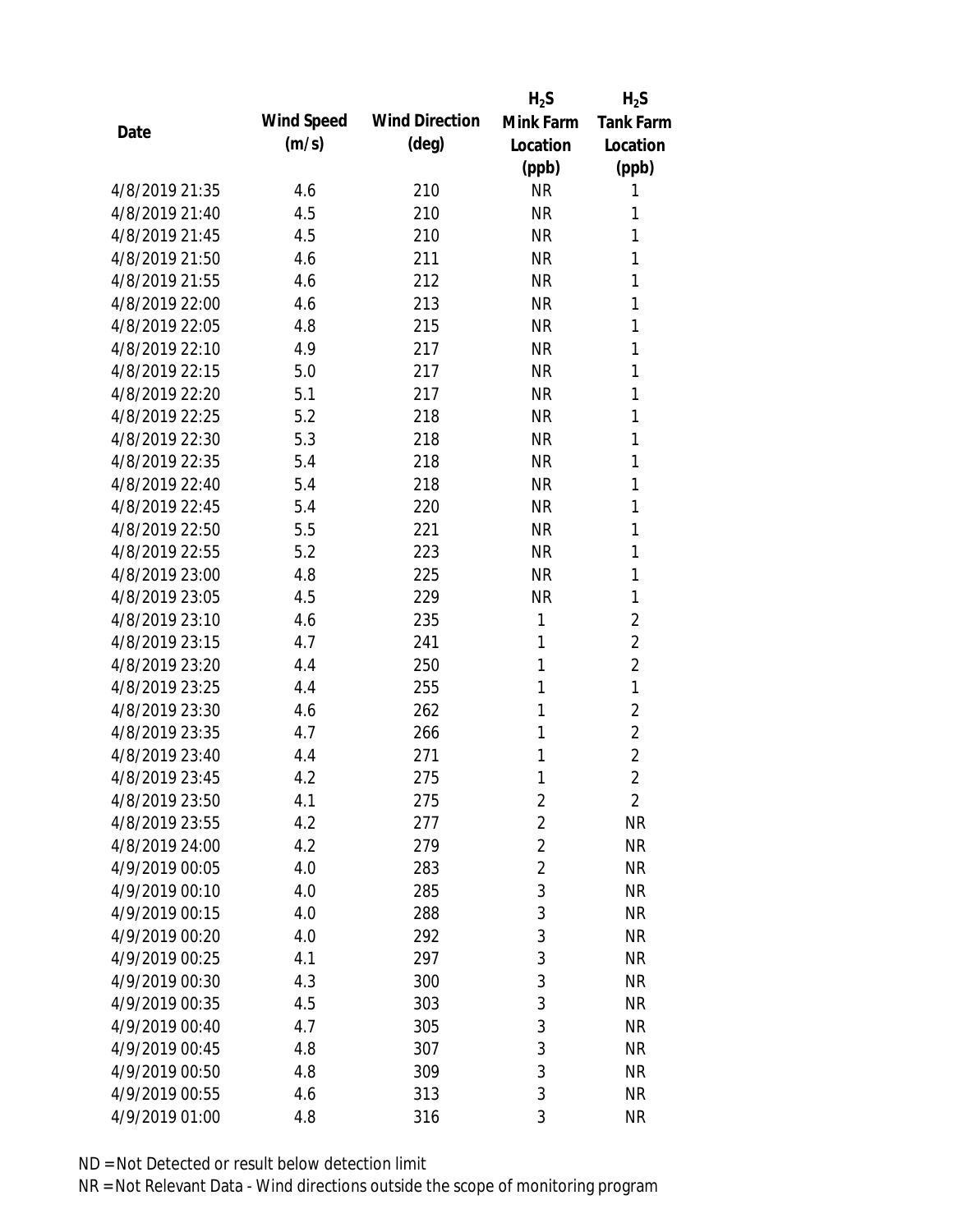|      |                |            |                       | $H_2S$         | $H_2S$           |
|------|----------------|------------|-----------------------|----------------|------------------|
| Date |                | Wind Speed | <b>Wind Direction</b> | Mink Farm      | <b>Tank Farm</b> |
|      |                | (m/s)      | $(\text{deg})$        | Location       | Location         |
|      |                |            |                       | (ppb)          | (ppb)            |
|      | 4/9/2019 01:05 | 4.7        | 320                   | 3              | <b>NR</b>        |
|      | 4/9/2019 01:10 | 4.7        | 324                   | 3              | <b>NR</b>        |
|      | 4/9/2019 01:15 | 4.6        | 328                   | $\overline{2}$ | <b>NR</b>        |
|      | 4/9/2019 01:20 | 4.5        | 332                   | $\overline{2}$ | <b>NR</b>        |
|      | 4/9/2019 01:25 | 4.4        | 335                   | $\overline{2}$ | <b>NR</b>        |
|      | 4/9/2019 01:30 | 4.0        | 338                   | $\overline{2}$ | <b>NR</b>        |
|      | 4/9/2019 01:35 | 3.8        | 341                   | $\overline{2}$ | <b>NR</b>        |
|      | 4/9/2019 01:40 | 3.5        | 343                   | $\overline{2}$ | <b>NR</b>        |
|      | 4/9/2019 01:45 | 3.3        | 347                   | 3              | <b>NR</b>        |
|      | 4/9/2019 01:50 | 3.4        | 351                   | $\overline{2}$ | <b>NR</b>        |
|      | 4/9/2019 01:55 | 3.8        | 354                   | $\overline{2}$ | <b>NR</b>        |
|      | 4/9/2019 02:00 | 4.0        | 355                   | $\overline{2}$ | <b>NR</b>        |
|      | 4/9/2019 02:05 | 4.0        | 355                   | $\overline{2}$ | <b>NR</b>        |
|      | 4/9/2019 02:10 | 4.1        | 355                   | $\mathbf{1}$   | <b>NR</b>        |
|      | 4/9/2019 02:15 | 4.3        | 355                   | 1              | <b>NR</b>        |
|      | 4/9/2019 02:20 | 4.3        | 354                   | 1              | <b>NR</b>        |
|      | 4/9/2019 02:25 | 4.2        | 352                   | 1              | <b>NR</b>        |
|      | 4/9/2019 02:30 | 4.0        | 353                   | 1              | <b>NR</b>        |
|      | 4/9/2019 02:35 | 4.0        | 354                   | $\mathbf{1}$   | <b>NR</b>        |
|      | 4/9/2019 02:40 | 3.9        | 355                   | 1              | <b>NR</b>        |
|      | 4/9/2019 02:45 | 3.8        | 355                   | 1              | <b>NR</b>        |
|      | 4/9/2019 02:50 | 3.5        | 356                   | 1              | <b>NR</b>        |
|      | 4/9/2019 02:55 | 3.3        | 357                   | 1              | <b>NR</b>        |
|      | 4/9/2019 03:00 | 3.4        | 359                   | 1              | <b>NR</b>        |
|      | 4/9/2019 03:05 | 3.5        | 360                   | 1              | <b>NR</b>        |
|      | 4/9/2019 03:10 | 3.6        | 1                     | 1              | <b>NR</b>        |
|      | 4/9/2019 03:15 | 3.6        | $\overline{2}$        | 1              | <b>NR</b>        |
|      | 4/9/2019 03:20 | 3.7        | $\overline{2}$        | 1              | <b>NR</b>        |
|      | 4/9/2019 03:25 | 3.3        | $\overline{2}$        | 1              | <b>NR</b>        |
|      | 4/9/2019 03:30 | 3.1        | 1                     | 1              | <b>NR</b>        |
|      | 4/9/2019 03:35 | 2.7        | 359                   | 1              | <b>NR</b>        |
|      | 4/9/2019 03:40 | 2.5        | 357                   | 1              | <b>NR</b>        |
|      | 4/9/2019 03:45 | 2.3        | 353                   | 1              | <b>NR</b>        |
|      | 4/9/2019 03:50 | 2.2        | 351                   | 1              | <b>NR</b>        |
|      | 4/9/2019 03:55 | 2.4        | 349                   | 1              | <b>NR</b>        |
|      | 4/9/2019 04:00 | 2.4        | 348                   | 1              | <b>NR</b>        |
|      | 4/9/2019 04:05 | 2.4        | 348                   | 1              | <b>NR</b>        |
|      | 4/9/2019 04:10 | 2.4        | 350                   | 1              | <b>NR</b>        |
|      | 4/9/2019 04:15 | 2.4        | 350                   | 1              | <b>NR</b>        |
|      | 4/9/2019 04:20 | 2.3        | 351                   | 1              | <b>NR</b>        |
|      | 4/9/2019 04:25 | 2.2        | 351                   | 1              | <b>NR</b>        |
|      | 4/9/2019 04:30 | 2.2        | 351                   | 1              | <b>NR</b>        |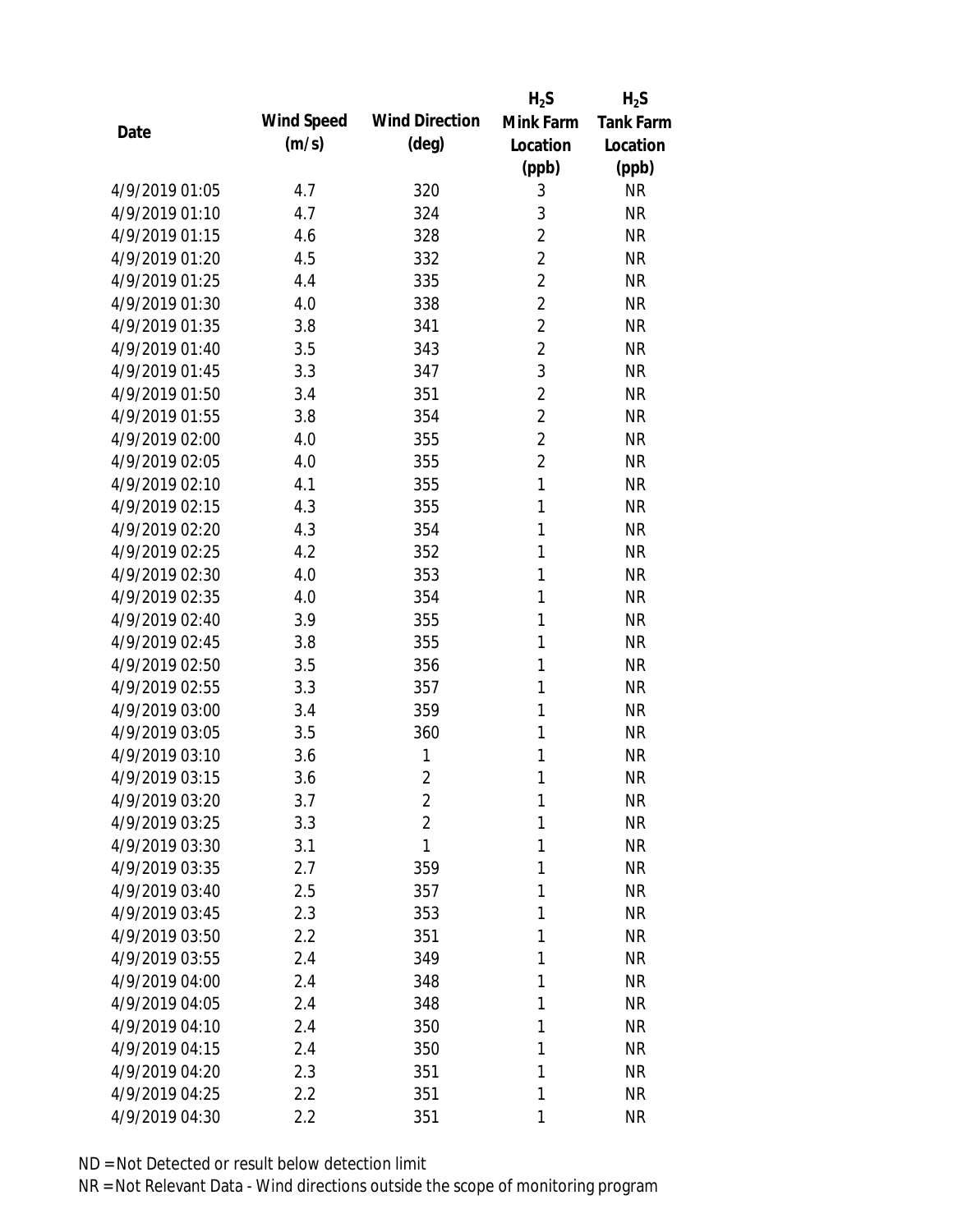|                |            |                       | $H_2S$         | $H_2S$           |
|----------------|------------|-----------------------|----------------|------------------|
| Date           | Wind Speed | <b>Wind Direction</b> | Mink Farm      | <b>Tank Farm</b> |
|                | (m/s)      | (deg)                 | Location       | Location         |
|                |            |                       | (ppb)          | (ppb)            |
| 4/9/2019 04:35 | 2.2        | 352                   | 1              | <b>NR</b>        |
| 4/9/2019 04:40 | 2.3        | 350                   | 1              | <b>NR</b>        |
| 4/9/2019 04:45 | 2.3        | 349                   | $\overline{2}$ | <b>NR</b>        |
| 4/9/2019 04:50 | 2.4        | 349                   | $\overline{2}$ | <b>NR</b>        |
| 4/9/2019 04:55 | 2.5        | 349                   | $\mathbf{1}$   | <b>NR</b>        |
| 4/9/2019 05:00 | 2.4        | 349                   | $\overline{2}$ | <b>NR</b>        |
| 4/9/2019 05:05 | 2.4        | 348                   | $\mathbf{1}$   | <b>NR</b>        |
| 4/9/2019 05:10 | 2.3        | 349                   | $\mathbf{1}$   | <b>NR</b>        |
| 4/9/2019 05:15 | 2.2        | 350                   | $\mathbf{1}$   | <b>NR</b>        |
| 4/9/2019 05:20 | 2.0        | 350                   | 1              | <b>NR</b>        |
| 4/9/2019 05:25 | 1.8        | 349                   | 1              | <b>NR</b>        |
| 4/9/2019 05:30 | 1.8        | 350                   | 1              | <b>NR</b>        |
| 4/9/2019 05:35 | 1.7        | 350                   | $\mathbf{1}$   | <b>NR</b>        |
| 4/9/2019 05:40 | 1.8        | 351                   | 1              | <b>NR</b>        |
| 4/9/2019 05:45 | 1.8        | 353                   | 1              | <b>NR</b>        |
| 4/9/2019 05:50 | 1.8        | 354                   | $\overline{2}$ | <b>NR</b>        |
| 4/9/2019 05:55 | 1.8        | 356                   | $\mathbf{1}$   | <b>NR</b>        |
| 4/9/2019 06:00 | 1.8        | 356                   | $\mathbf{1}$   | <b>NR</b>        |
| 4/9/2019 06:05 | 1.8        | 354                   | $\mathbf{1}$   | <b>NR</b>        |
| 4/9/2019 06:10 | 1.9        | 350                   | 1              | <b>NR</b>        |
| 4/9/2019 06:15 | 2.0        | 347                   | 1              | <b>NR</b>        |
| 4/9/2019 06:20 | 2.1        | 343                   | 1              | <b>NR</b>        |
| 4/9/2019 06:25 | 2.2        | 338                   | 1              | <b>NR</b>        |
| 4/9/2019 06:30 | 2.2        | 334                   | $\overline{2}$ | <b>NR</b>        |
| 4/9/2019 06:35 | 2.2        | 331                   | $\overline{2}$ | <b>NR</b>        |
| 4/9/2019 06:40 | 2.0        | 325                   | $\overline{2}$ | <b>NR</b>        |
| 4/9/2019 06:45 | 1.8        | 313                   | $\overline{2}$ | <b>NR</b>        |
| 4/9/2019 06:50 | 1.6        | 297                   | <b>NR</b>      | <b>NR</b>        |
| 4/9/2019 06:55 | 1.5        | 281                   | 1              | <b>NR</b>        |
| 4/9/2019 07:00 | 1.4        | 265                   | 1              | 1                |
| 4/9/2019 07:05 | 1.3        | 257                   | $\overline{2}$ | 1                |
| 4/9/2019 07:10 | 1.2        | 260                   | $\overline{2}$ | 1                |
| 4/9/2019 07:15 | 1.2        | 275                   | $\overline{2}$ | 1                |
| 4/9/2019 07:20 | 1.2        | 286                   | $\overline{2}$ | <b>NR</b>        |
| 4/9/2019 07:25 | 1.1        | 306                   | $\overline{2}$ | <b>NR</b>        |
| 4/9/2019 07:30 | 1.1        | 325                   | $\overline{2}$ | <b>NR</b>        |
| 4/9/2019 07:35 | 1.0        | 337                   | $\overline{2}$ | <b>NR</b>        |
| 4/9/2019 07:40 | 1.1        | 338                   | $\overline{2}$ | <b>NR</b>        |
| 4/9/2019 07:45 | 1.0        | 336                   | $\overline{2}$ | <b>NR</b>        |
| 4/9/2019 07:50 | 1.1        | 341                   | $\overline{2}$ | <b>NR</b>        |
| 4/9/2019 07:55 | 1.2        | 340                   | $\overline{2}$ | <b>NR</b>        |
| 4/9/2019 08:00 | 1.3        | 342                   | $\overline{2}$ | <b>NR</b>        |
|                |            |                       |                |                  |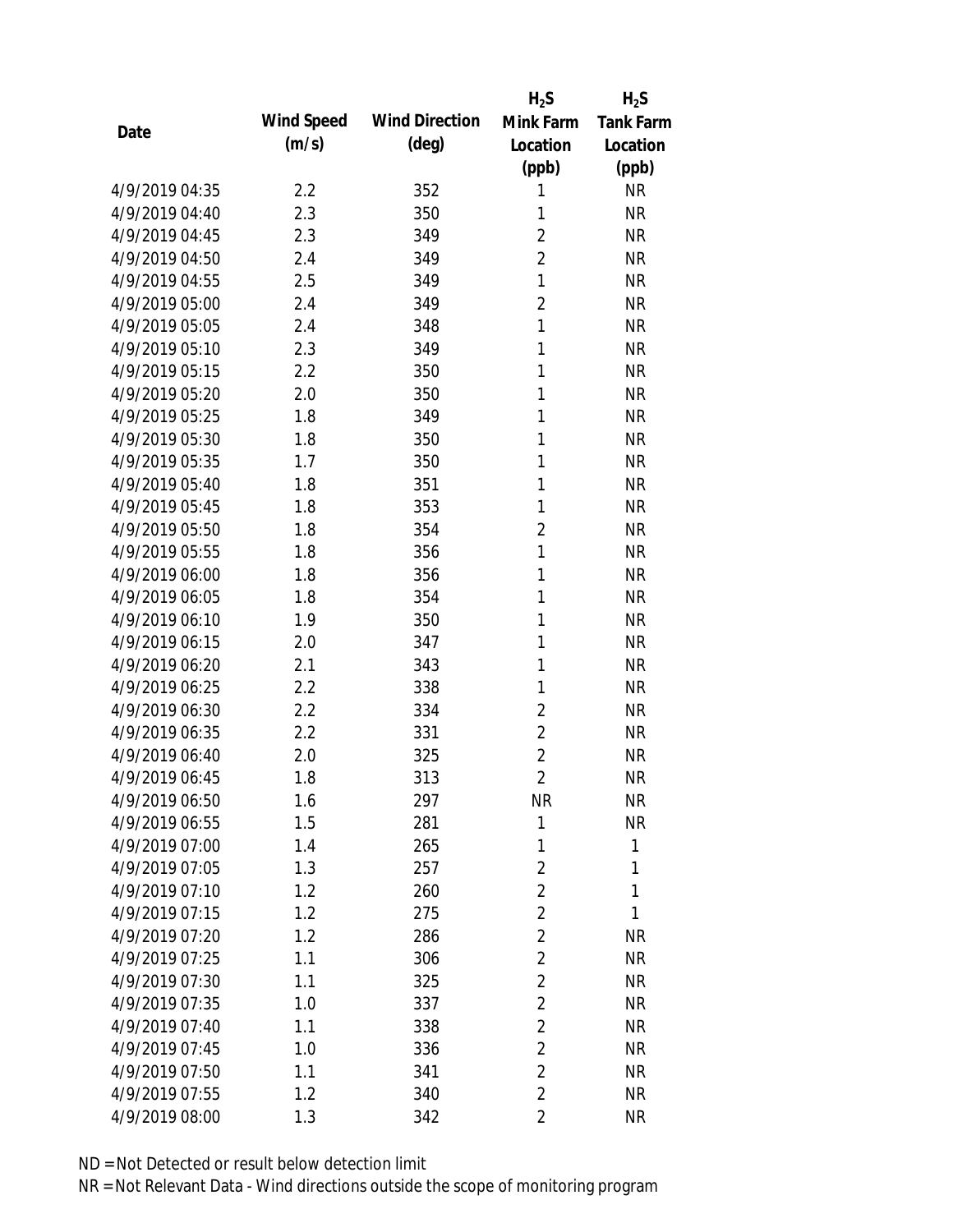|                |            |                       | $H_2S$         | $H_2S$           |
|----------------|------------|-----------------------|----------------|------------------|
|                | Wind Speed | <b>Wind Direction</b> | Mink Farm      | <b>Tank Farm</b> |
| Date           | (m/s)      | $(\text{deg})$        | Location       | Location         |
|                |            |                       | (ppb)          | (ppb)            |
| 4/9/2019 08:05 | 1.5        | 340                   | $\overline{2}$ | <b>NR</b>        |
| 4/9/2019 08:10 | 1.6        | 340                   | 1              | <b>NR</b>        |
| 4/9/2019 08:15 | 1.9        | 341                   | 1              | <b>NR</b>        |
| 4/9/2019 08:20 | 1.9        | 340                   | 1              | <b>NR</b>        |
| 4/9/2019 08:25 | 2.2        | 338                   | 1              | <b>NR</b>        |
| 4/9/2019 08:30 | 2.5        | 335                   | $\overline{2}$ | <b>NR</b>        |
| 4/9/2019 08:35 | 2.7        | 334                   | $\overline{2}$ | <b>NR</b>        |
| 4/9/2019 08:40 | 3.0        | 333                   | $\overline{2}$ | <b>NR</b>        |
| 4/9/2019 08:45 | 3.0        | 332                   | $\overline{2}$ | <b>NR</b>        |
| 4/9/2019 08:50 | 3.1        | 330                   | $\overline{2}$ | <b>NR</b>        |
| 4/9/2019 08:55 | 2.9        | 327                   | $\overline{2}$ | <b>NR</b>        |
| 4/9/2019 09:00 | 2.9        | 321                   | $\overline{2}$ | <b>NR</b>        |
| 4/9/2019 09:05 | 2.8        | 311                   | $\overline{2}$ | <b>NR</b>        |
| 4/9/2019 09:10 | 2.7        | 306                   | $\overline{2}$ | <b>NR</b>        |
| 4/9/2019 09:15 | 2.8        | 299                   | $\overline{2}$ | <b>NR</b>        |
| 4/9/2019 09:20 | 2.9        | 289                   | $\overline{2}$ | <b>NR</b>        |
| 4/9/2019 09:25 | 2.9        | 280                   | $\mathbf{1}$   | <b>NR</b>        |
| 4/9/2019 09:30 | 2.9        | 280                   | $\mathbf{1}$   | <b>NR</b>        |
| 4/9/2019 09:35 | 2.8        | 287                   | 1              | <b>NR</b>        |
| 4/9/2019 09:40 | 2.7        | 287                   | 1              | <b>NR</b>        |
| 4/9/2019 09:45 | 2.7        | 284                   | 1              | <b>NR</b>        |
| 4/9/2019 09:50 | 2.7        | 288                   | 1              | <b>NR</b>        |
| 4/9/2019 09:55 | 2.7        | 292                   | 1              | <b>NR</b>        |
| 4/9/2019 10:00 | 2.7        | 283                   | 1              | <b>NR</b>        |
| 4/9/2019 10:05 | 2.9        | 275                   | $\overline{2}$ | 1                |
| 4/9/2019 10:10 | 2.9        | 267                   | 1              | 1                |
| 4/9/2019 10:15 | 2.9        | 268                   | $\overline{2}$ | 1                |
| 4/9/2019 10:20 | 2.8        | 268                   | 2              | 1                |
| 4/9/2019 10:25 | 2.8        | 266                   | $\overline{2}$ | 1                |
| 4/9/2019 10:30 | 2.7        | 274                   | $\overline{2}$ | 1                |
| 4/9/2019 10:35 | 2.7        | 277                   | $\overline{2}$ | <b>NR</b>        |
| 4/9/2019 10:40 | 2.6        | 282                   | $\overline{2}$ | <b>NR</b>        |
| 4/9/2019 10:45 | 2.7        | 282                   | 1              | <b>NR</b>        |
| 4/9/2019 10:50 | 2.7        | 276                   | 1              | <b>NR</b>        |
| 4/9/2019 10:55 | 3.1        | 281                   | 1              | <b>NR</b>        |
| 4/9/2019 11:00 | 3.3        | 288                   | 1              | <b>NR</b>        |
| 4/9/2019 11:05 | 3.4        | 296                   | <b>NR</b>      | <b>NR</b>        |
| 4/9/2019 11:10 | 3.6        | 303                   | <b>NR</b>      | <b>NR</b>        |
| 4/9/2019 11:15 | 4.0        | 312                   | $\overline{2}$ | <b>NR</b>        |
| 4/9/2019 11:20 | 4.3        | 323                   | $\overline{2}$ | <b>NR</b>        |
| 4/9/2019 11:25 | 4.3        | 328                   | $\overline{2}$ | <b>NR</b>        |
| 4/9/2019 11:30 | 4.6        | 326                   | $\overline{2}$ | <b>NR</b>        |
|                |            |                       |                |                  |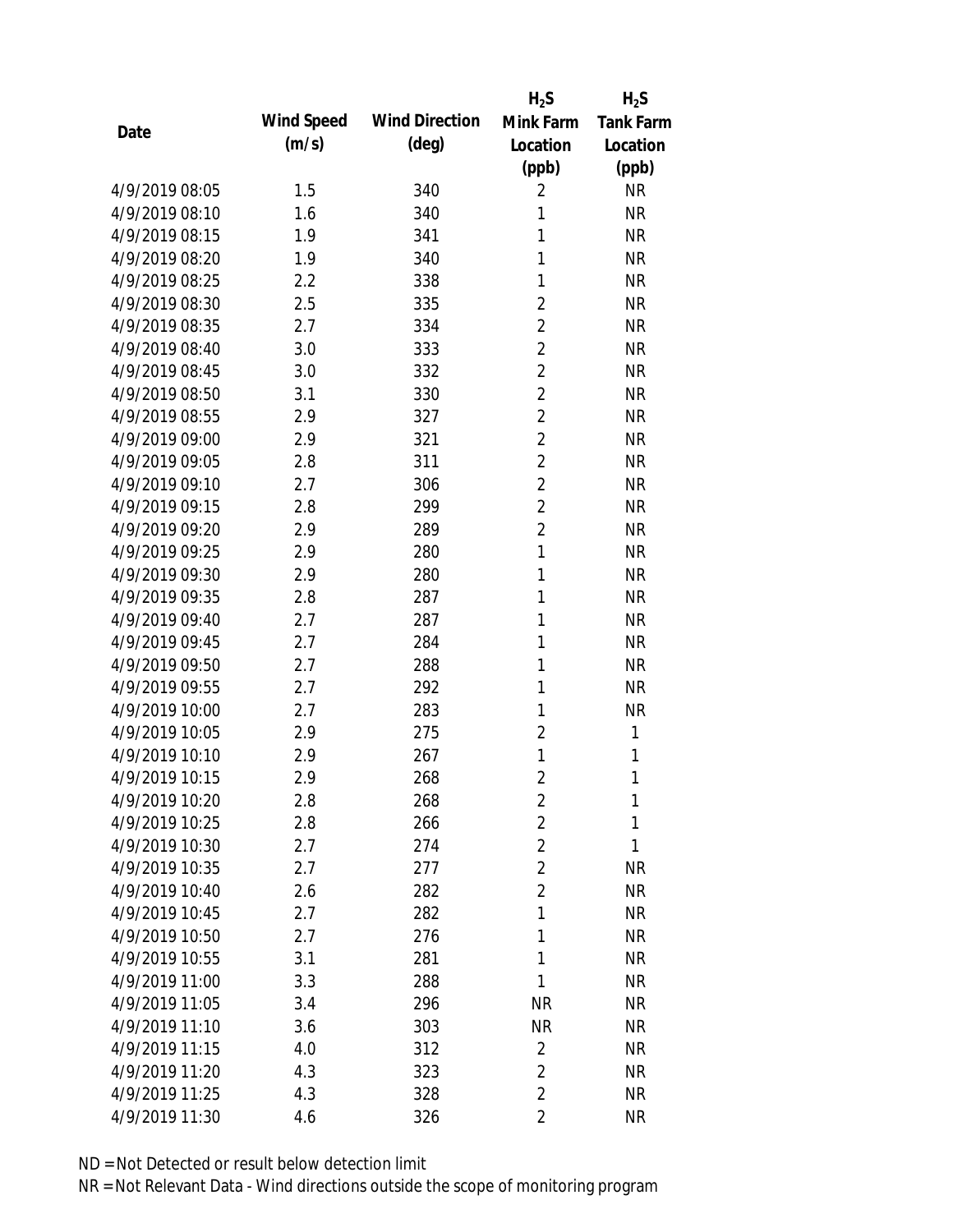|                |            |                       | $H_2S$         | $H_2S$           |
|----------------|------------|-----------------------|----------------|------------------|
| Date           | Wind Speed | <b>Wind Direction</b> | Mink Farm      | <b>Tank Farm</b> |
|                | (m/s)      | $(\text{deg})$        | Location       | Location         |
|                |            |                       | (ppb)          | (ppb)            |
| 4/9/2019 11:35 | 4.9        | 327                   | $\overline{2}$ | <b>NR</b>        |
| 4/9/2019 11:40 | 5.0        | 330                   | $\overline{2}$ | <b>NR</b>        |
| 4/9/2019 11:45 | 4.8        | 329                   | $\overline{2}$ | <b>NR</b>        |
| 4/9/2019 11:50 | 4.7        | 327                   | $\overline{2}$ | <b>NR</b>        |
| 4/9/2019 11:55 | 4.7        | 323                   | $\overline{2}$ | <b>NR</b>        |
| 4/9/2019 12:00 | 4.5        | 324                   | $\mathbf{1}$   | <b>NR</b>        |
| 4/9/2019 12:05 | 4.3        | 322                   | 1              | <b>NR</b>        |
| 4/9/2019 12:10 | 4.2        | 320                   | 1              | <b>NR</b>        |
| 4/9/2019 12:15 | 4.4        | 322                   | 1              | <b>NR</b>        |
| 4/9/2019 12:20 | 4.5        | 320                   | 1              | <b>NR</b>        |
| 4/9/2019 12:25 | 4.6        | 323                   | 1              | <b>NR</b>        |
| 4/9/2019 12:30 | 4.7        | 319                   | 1              | <b>NR</b>        |
| 4/9/2019 12:35 | 4.8        | 315                   | 1              | <b>NR</b>        |
| 4/9/2019 12:40 | 4.9        | 309                   | 1              | <b>NR</b>        |
| 4/9/2019 12:45 | 4.6        | 309                   | 1              | <b>NR</b>        |
| 4/9/2019 12:50 | 4.7        | 308                   | 1              | <b>NR</b>        |
| 4/9/2019 12:55 | 4.8        | 307                   | 1              | <b>NR</b>        |
| 4/9/2019 13:00 | 4.7        | 309                   | 1              | <b>NR</b>        |
| 4/9/2019 13:05 | 4.8        | 309                   | 1              | <b>NR</b>        |
| 4/9/2019 13:10 | 4.9        | 308                   | 1              | <b>NR</b>        |
| 4/9/2019 13:15 | 5.0        | 303                   | 1              | <b>NR</b>        |
| 4/9/2019 13:20 | 5.1        | 306                   | 1              | <b>NR</b>        |
| 4/9/2019 13:25 | 5.0        | 309                   | 1              | <b>NR</b>        |
| 4/9/2019 13:30 | 4.9        | 312                   | $\overline{2}$ | <b>NR</b>        |
| 4/9/2019 13:35 | 4.8        | 318                   | $\mathbf{1}$   | <b>NR</b>        |
| 4/9/2019 13:40 | 4.7        | 321                   | $\overline{2}$ | <b>NR</b>        |
| 4/9/2019 13:45 | 4.6        | 320                   | $\overline{2}$ | <b>NR</b>        |
| 4/9/2019 13:50 | 4.5        | 317                   | $\overline{2}$ | <b>NR</b>        |
| 4/9/2019 13:55 | 4.4        | 314                   | $\overline{2}$ | <b>NR</b>        |
| 4/9/2019 14:00 | 4.6        | 312                   | 1              | <b>NR</b>        |
| 4/9/2019 14:05 | 4.7        | 310                   | 1              | <b>NR</b>        |
| 4/9/2019 14:10 | 4.7        | 313                   | 1              | <b>NR</b>        |
| 4/9/2019 14:15 | 4.6        | 319                   | 1              | <b>NR</b>        |
| 4/9/2019 14:20 | 4.6        | 324                   | 1              | <b>NR</b>        |
| 4/9/2019 14:25 | 4.7        | 324                   | 1              | <b>NR</b>        |
| 4/9/2019 14:30 | 4.4        | 321                   | 1              | <b>NR</b>        |
| 4/9/2019 14:35 | 4.2        | 315                   | 1              | <b>NR</b>        |
| 4/9/2019 14:40 | 4.3        | 310                   | 1              | <b>NR</b>        |
| 4/9/2019 14:45 | 4.5        | 305                   | 1              | <b>NR</b>        |
| 4/9/2019 14:50 | 4.8        | 302                   | 1              | <b>NR</b>        |
| 4/9/2019 14:55 | 4.8        | 300                   | 1              | <b>NR</b>        |
| 4/9/2019 15:00 | 5.1        | 296                   | 1              | <b>NR</b>        |
|                |            |                       |                |                  |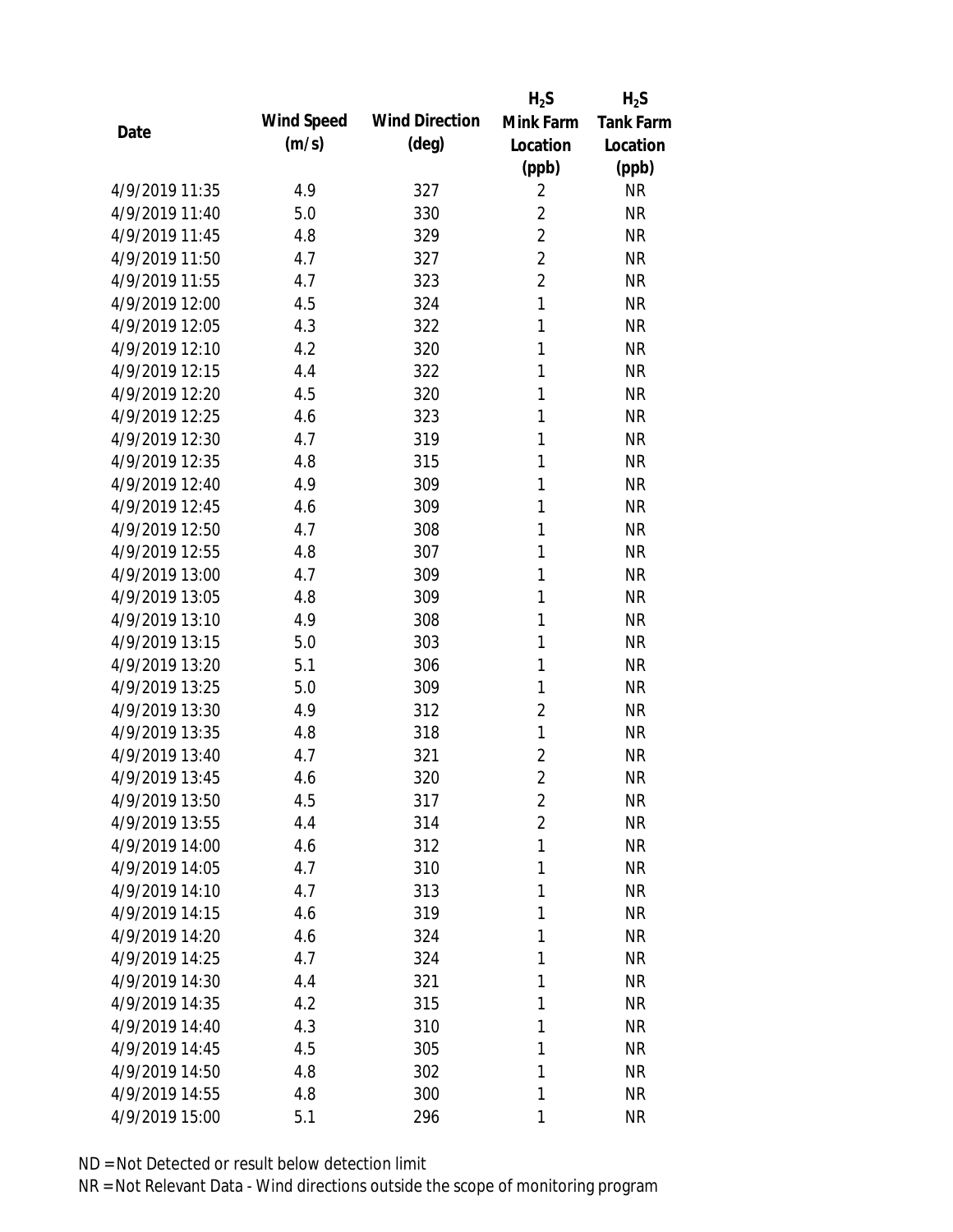|                |            |                       | $H_2S$         | $H_2S$           |
|----------------|------------|-----------------------|----------------|------------------|
| Date           | Wind Speed | <b>Wind Direction</b> | Mink Farm      | <b>Tank Farm</b> |
|                | (m/s)      | $(\text{deg})$        | Location       | Location         |
|                |            |                       | (ppb)          | (ppb)            |
| 4/9/2019 15:05 | 5.2        | 296                   | 1              | <b>NR</b>        |
| 4/9/2019 15:10 | 5.1        | 295                   | 1              | <b>NR</b>        |
| 4/9/2019 15:15 | 5.3        | 297                   | 1              | <b>NR</b>        |
| 4/9/2019 15:20 | 4.9        | 297                   | 1              | <b>NR</b>        |
| 4/9/2019 15:25 | 5.0        | 300                   | 1              | <b>NR</b>        |
| 4/9/2019 15:30 | 4.8        | 303                   | 1              | <b>NR</b>        |
| 4/9/2019 15:35 | 4.8        | 308                   | 1              | <b>NR</b>        |
| 4/9/2019 15:40 | 4.8        | 306                   | 1              | <b>NR</b>        |
| 4/9/2019 15:45 | 4.6        | 303                   | 1              | <b>NR</b>        |
| 4/9/2019 15:50 | 4.7        | 305                   | 1              | <b>NR</b>        |
| 4/9/2019 15:55 | 4.8        | 304                   | 1              | <b>NR</b>        |
| 4/9/2019 16:00 | 5.1        | 302                   | $\overline{2}$ | <b>NR</b>        |
| 4/9/2019 16:05 | 5.2        | 297                   | $\mathbf{1}$   | <b>NR</b>        |
| 4/9/2019 16:10 | 5.3        | 296                   | 1              | <b>NR</b>        |
| 4/9/2019 16:15 | 5.4        | 299                   | 1              | <b>NR</b>        |
| 4/9/2019 16:20 | 5.5        | 298                   | $\overline{2}$ | <b>NR</b>        |
| 4/9/2019 16:25 | 5.3        | 295                   | $\overline{2}$ | <b>NR</b>        |
| 4/9/2019 16:30 | 5.2        | 289                   | $\overline{2}$ | <b>NR</b>        |
| 4/9/2019 16:35 | 5.2        | 290                   | $\overline{2}$ | <b>NR</b>        |
| 4/9/2019 16:40 | 5.3        | 292                   | $\overline{2}$ | <b>NR</b>        |
| 4/9/2019 16:45 | 5.3        | 293                   | $\overline{2}$ | <b>NR</b>        |
| 4/9/2019 16:50 | 5.6        | 291                   | $\overline{2}$ | <b>NR</b>        |
| 4/9/2019 16:55 | 5.9        | 293                   | $\overline{2}$ | <b>NR</b>        |
| 4/9/2019 17:00 | 6.2        | 296                   | $\overline{2}$ | <b>NR</b>        |
| 4/9/2019 17:05 | 6.2        | 294                   | $\overline{2}$ | <b>NR</b>        |
| 4/9/2019 17:10 | 6.0        | 292                   | $\overline{2}$ | <b>NR</b>        |
| 4/9/2019 17:15 | 6.0        | 289                   | $\overline{2}$ | <b>NR</b>        |
| 4/9/2019 17:20 | 5.7        | 286                   | 1              | <b>NR</b>        |
| 4/9/2019 17:25 | 5.7        | 282                   | 1              | <b>NR</b>        |
| 4/9/2019 17:30 | 5.6        | 283                   | 1              | <b>NR</b>        |
| 4/9/2019 17:35 | 5.9        | 286                   | 1              | <b>NR</b>        |
| 4/9/2019 17:40 | 6.2        | 290                   | $\overline{2}$ | <b>NR</b>        |
| 4/9/2019 17:45 | 6.3        | 289                   | $\overline{2}$ | <b>NR</b>        |
| 4/9/2019 17:50 | 6.1        | 288                   | $\overline{2}$ | <b>NR</b>        |
| 4/9/2019 17:55 | 5.9        | 290                   | $\overline{2}$ | <b>NR</b>        |
| 4/9/2019 18:00 | 5.8        | 289                   | $\overline{2}$ | <b>NR</b>        |
| 4/9/2019 18:05 | 5.6        | 286                   | $\overline{2}$ | <b>NR</b>        |
| 4/9/2019 18:10 | 5.6        | 282                   | 1              | <b>NR</b>        |
| 4/9/2019 18:15 | 5.6        | 283                   | 1              | <b>NR</b>        |
| 4/9/2019 18:20 | 5.6        | 283                   | $\overline{2}$ | <b>NR</b>        |
| 4/9/2019 18:25 | 5.6        | 282                   | 1              | <b>NR</b>        |
| 4/9/2019 18:30 | 5.7        | 281                   | 1              | <b>NR</b>        |
|                |            |                       |                |                  |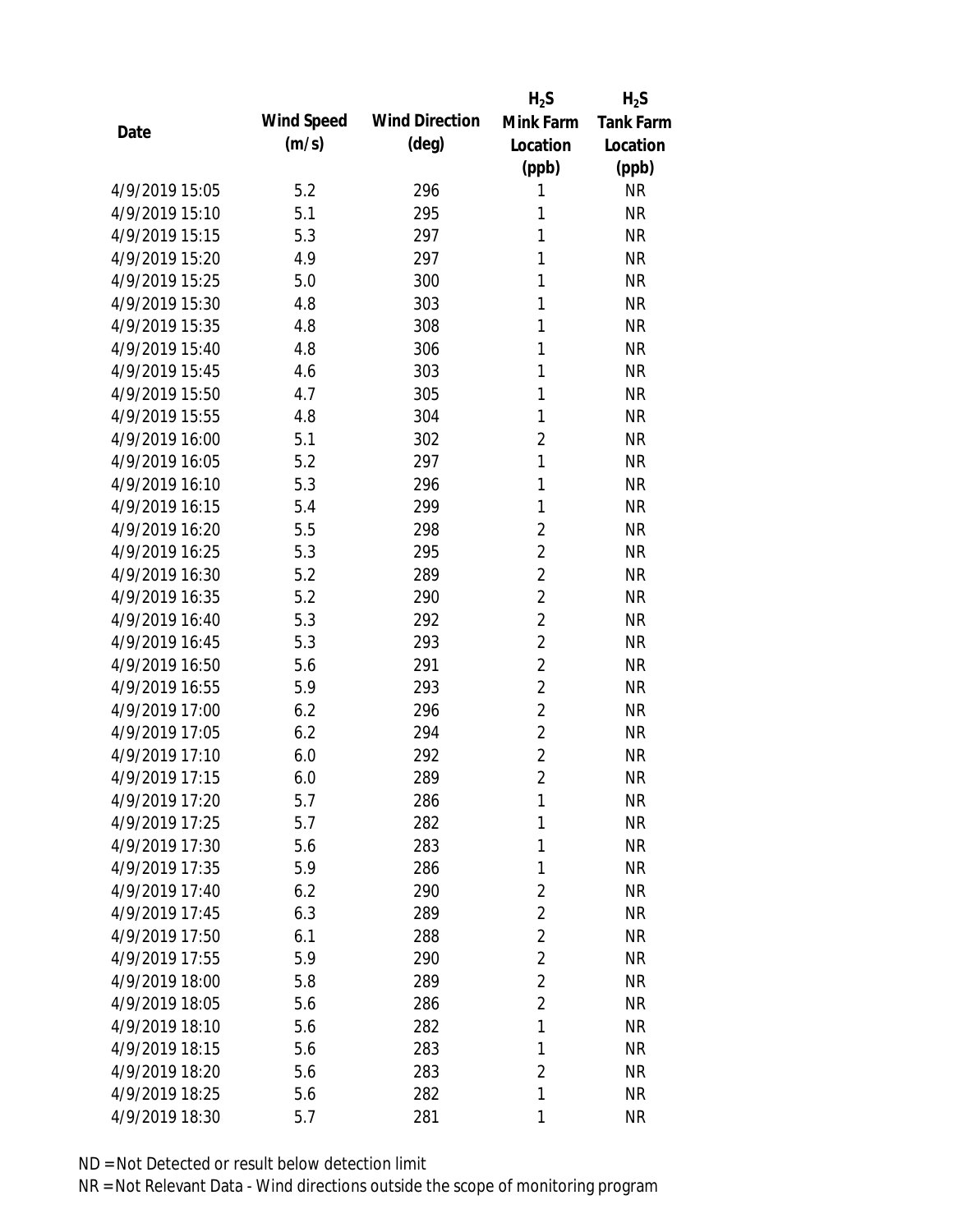|                |            |                       | $H_2S$         | $H_2S$           |
|----------------|------------|-----------------------|----------------|------------------|
| Date           | Wind Speed | <b>Wind Direction</b> | Mink Farm      | <b>Tank Farm</b> |
|                | (m/s)      | $(\text{deg})$        | Location       | Location         |
|                |            |                       | (ppb)          | (ppb)            |
| 4/9/2019 18:35 | 5.5        | 283                   | $\overline{2}$ | <b>NR</b>        |
| 4/9/2019 18:40 | 5.5        | 286                   | $\overline{2}$ | <b>NR</b>        |
| 4/9/2019 18:45 | 5.5        | 288                   | $\overline{2}$ | <b>NR</b>        |
| 4/9/2019 18:50 | 5.7        | 290                   | $\overline{2}$ | <b>NR</b>        |
| 4/9/2019 18:55 | 5.6        | 294                   | $\overline{2}$ | <b>NR</b>        |
| 4/9/2019 19:00 | 5.6        | 299                   | $\mathbf{1}$   | <b>NR</b>        |
| 4/9/2019 19:05 | 5.5        | 301                   | 1              | <b>NR</b>        |
| 4/9/2019 19:10 | 5.5        | 303                   | 1              | <b>NR</b>        |
| 4/9/2019 19:15 | 5.4        | 305                   | 1              | <b>NR</b>        |
| 4/9/2019 19:20 | 5.2        | 308                   | 1              | <b>NR</b>        |
| 4/9/2019 19:25 | 5.1        | 307                   | 1              | <b>NR</b>        |
| 4/9/2019 19:30 | 4.9        | 307                   | 1              | <b>NR</b>        |
| 4/9/2019 19:35 | 4.8        | 308                   | 1              | <b>NR</b>        |
| 4/9/2019 19:40 | 4.6        | 308                   | 1              | <b>NR</b>        |
| 4/9/2019 19:45 | 4.6        | 308                   | 1              | <b>NR</b>        |
| 4/9/2019 19:50 | 4.6        | 308                   | 1              | <b>NR</b>        |
| 4/9/2019 19:55 | 4.6        | 309                   | 1              | <b>NR</b>        |
| 4/9/2019 20:00 | 4.7        | 309                   | 1              | <b>NR</b>        |
| 4/9/2019 20:05 | 4.6        | 309                   | $\mathbf{1}$   | <b>NR</b>        |
| 4/9/2019 20:10 | 4.4        | 308                   | 1              | <b>NR</b>        |
| 4/9/2019 20:15 | 4.0        | 307                   | 1              | <b>NR</b>        |
| 4/9/2019 20:20 | 3.6        | 305                   | 1              | <b>NR</b>        |
| 4/9/2019 20:25 | 3.3        | 303                   | 1              | <b>NR</b>        |
| 4/9/2019 20:30 | 2.9        | 301                   | 1              | <b>NR</b>        |
| 4/9/2019 20:35 | 2.8        | 300                   | 1              | <b>NR</b>        |
| 4/9/2019 20:40 | 2.6        | 298                   | 1              | <b>NR</b>        |
| 4/9/2019 20:45 | 2.7        | 295                   | 1              | <b>NR</b>        |
| 4/9/2019 20:50 | 2.8        | 294                   | 1              | <b>NR</b>        |
| 4/9/2019 20:55 | 2.9        | 293                   | 1              | <b>NR</b>        |
| 4/9/2019 21:00 | 3.0        | 293                   | 1              | <b>NR</b>        |
| 4/9/2019 21:05 | 3.1        | 293                   | 1              | <b>NR</b>        |
| 4/9/2019 21:10 | 3.2        | 294                   | 1              | <b>NR</b>        |
| 4/9/2019 21:15 | 3.1        | 297                   | 1              | <b>NR</b>        |
| 4/9/2019 21:20 | 3.1        | 298                   | 1              | <b>NR</b>        |
| 4/9/2019 21:25 | 3.2        | 299                   | $\overline{2}$ | <b>NR</b>        |
| 4/9/2019 21:30 | 3.3        | 301                   | 1              | <b>NR</b>        |
| 4/9/2019 21:35 | 3.4        | 302                   | $\overline{2}$ | <b>NR</b>        |
| 4/9/2019 21:40 | 3.6        | 302                   | $\overline{2}$ | <b>NR</b>        |
| 4/9/2019 21:45 | 3.9        | 302                   | $\overline{2}$ | <b>NR</b>        |
| 4/9/2019 21:50 | 4.2        | 304                   | $\overline{2}$ | <b>NR</b>        |
| 4/9/2019 21:55 | 4.6        | 307                   | $\overline{2}$ | <b>NR</b>        |
| 4/9/2019 22:00 | 5.1        | 318                   | $\overline{2}$ | <b>NR</b>        |
|                |            |                       |                |                  |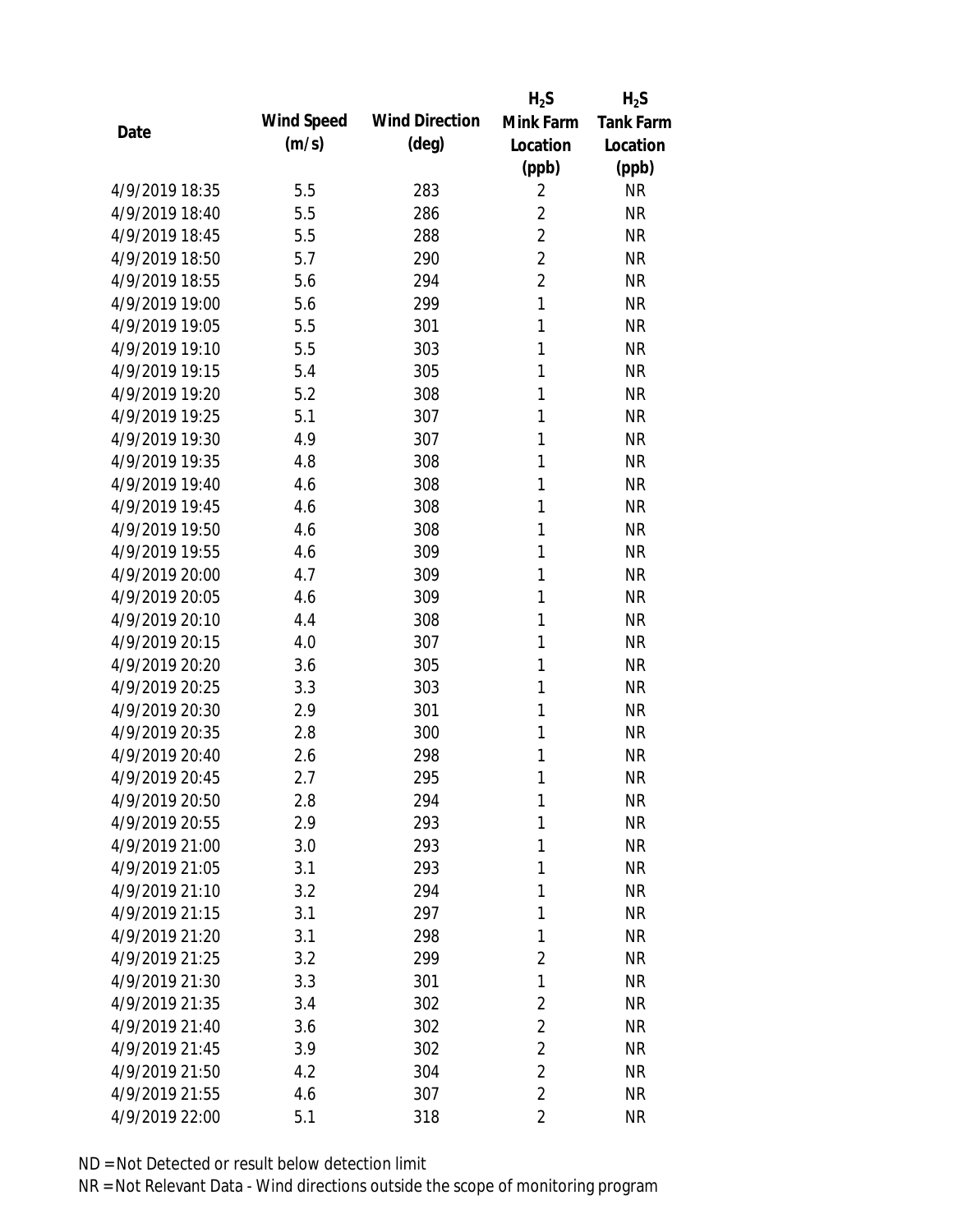|                 |            |                       | $H_2S$         | $H_2S$           |
|-----------------|------------|-----------------------|----------------|------------------|
| Date            | Wind Speed | <b>Wind Direction</b> | Mink Farm      | <b>Tank Farm</b> |
|                 | (m/s)      | $(\text{deg})$        | Location       | Location         |
|                 |            |                       | (ppb)          | (ppb)            |
| 4/9/2019 22:05  | 5.5        | 332                   | <b>NR</b>      | <b>NR</b>        |
| 4/9/2019 22:10  | 5.7        | 349                   | <b>NR</b>      | <b>NR</b>        |
| 4/9/2019 22:15  | 6.1        | 6                     | <b>NR</b>      | <b>NR</b>        |
| 4/9/2019 22:20  | 6.4        | 21                    | $\mathbf{1}$   | <b>NR</b>        |
| 4/9/2019 22:25  | 6.5        | 33                    | 1              | <b>NR</b>        |
| 4/9/2019 22:30  | 6.3        | 36                    | 1              | <b>NR</b>        |
| 4/9/2019 22:35  | 6.4        | 38                    | $\mathbf{1}$   | <b>NR</b>        |
| 4/9/2019 22:40  | 6.6        | 40                    | $\overline{2}$ | <b>NR</b>        |
| 4/9/2019 22:45  | 6.5        | 43                    | <b>NR</b>      | <b>NR</b>        |
| 4/9/2019 22:50  | 6.8        | 43                    | <b>NR</b>      | <b>NR</b>        |
| 4/9/2019 22:55  | 7.2        | 41                    | <b>NR</b>      | <b>NR</b>        |
| 4/9/2019 23:00  | 7.5        | 39                    | $\overline{2}$ | <b>NR</b>        |
| 4/9/2019 23:05  | 7.7        | 38                    | $\overline{2}$ | <b>NR</b>        |
| 4/9/2019 23:10  | 7.7        | 37                    | $\overline{2}$ | <b>NR</b>        |
| 4/9/2019 23:15  | 7.6        | 35                    | $\overline{2}$ | <b>NR</b>        |
| 4/9/2019 23:20  | 7.3        | 35                    | $\mathbf{1}$   | <b>NR</b>        |
| 4/9/2019 23:25  | 6.9        | 35                    | 1              | <b>NR</b>        |
| 4/9/2019 23:30  | 6.7        | 35                    | $\mathbf{1}$   | <b>NR</b>        |
| 4/9/2019 23:35  | 6.3        | 34                    | $\mathbf{1}$   | <b>NR</b>        |
| 4/9/2019 23:40  | 6.3        | 33                    | 1              | <b>NR</b>        |
| 4/9/2019 23:45  | 6.1        | 32                    | 1              | <b>NR</b>        |
| 4/9/2019 23:50  | 6.1        | 32                    | 1              | <b>NR</b>        |
| 4/9/2019 23:55  | 6.2        | 32                    | 1              | <b>NR</b>        |
| 4/9/2019 24:00  | 6.5        | 30                    | 1              | <b>NR</b>        |
| 4/10/2019 00:05 | 6.6        | 31                    | 1              | <b>NR</b>        |
| 4/10/2019 00:10 | 6.7        | 32                    | 1              | <b>NR</b>        |
| 4/10/2019 00:15 | 6.7        | 32                    | 1              | <b>NR</b>        |
| 4/10/2019 00:20 | 6.7        | 32                    | 1              | <b>NR</b>        |
| 4/10/2019 00:25 | 6.6        | 32                    | 1              | <b>NR</b>        |
| 4/10/2019 00:30 | 6.3        | 34                    | 1              | <b>NR</b>        |
| 4/10/2019 00:35 | 6.3        | 34                    | 1              | <b>NR</b>        |
| 4/10/2019 00:40 | 6.1        | 34                    | 1              | NR               |
| 4/10/2019 00:45 | 6.1        | 33                    | 1              | <b>NR</b>        |
| 4/10/2019 00:50 | 5.8        | 33                    | 1              | <b>NR</b>        |
| 4/10/2019 00:55 | 5.9        | 32                    | $\overline{2}$ | <b>NR</b>        |
| 4/10/2019 01:00 | 5.7        | 32                    | $\overline{2}$ | <b>NR</b>        |
| 4/10/2019 01:05 | 5.8        | 32                    | $\overline{2}$ | <b>NR</b>        |
| 4/10/2019 01:10 | 5.6        | 32                    | $\overline{2}$ | <b>NR</b>        |
| 4/10/2019 01:15 | 5.4        | 32                    | $\overline{2}$ | <b>NR</b>        |
| 4/10/2019 01:20 | 5.5        | 32                    | $\overline{2}$ | <b>NR</b>        |
| 4/10/2019 01:25 | 5.0        | 32                    | $\overline{2}$ | <b>NR</b>        |
| 4/10/2019 01:30 | 5.3        | 33                    | 1              | <b>NR</b>        |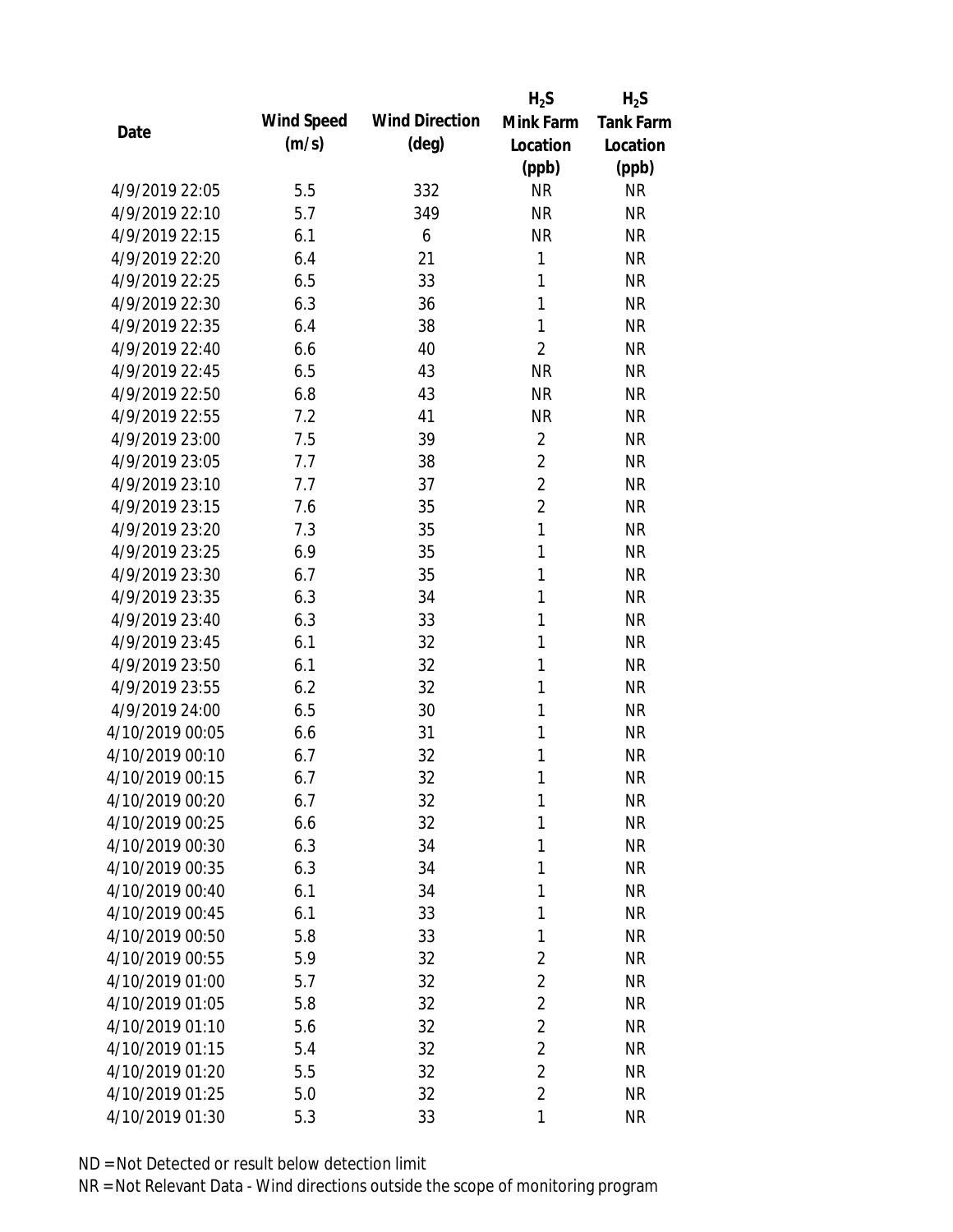|                 |            |                       | $H_2S$         | $H_2S$           |
|-----------------|------------|-----------------------|----------------|------------------|
| Date            | Wind Speed | <b>Wind Direction</b> | Mink Farm      | <b>Tank Farm</b> |
|                 | (m/s)      | $(\text{deg})$        | Location       | Location         |
|                 |            |                       | (ppb)          | (ppb)            |
| 4/10/2019 01:35 | 5.1        | 32                    | 1              | <b>NR</b>        |
| 4/10/2019 01:40 | 5.4        | 32                    | 1              | <b>NR</b>        |
| 4/10/2019 01:45 | 5.5        | 33                    | 1              | <b>NR</b>        |
| 4/10/2019 01:50 | 5.7        | 33                    | 1              | <b>NR</b>        |
| 4/10/2019 01:55 | 6.0        | 34                    | 1              | <b>NR</b>        |
| 4/10/2019 02:00 | 5.7        | 36                    | 1              | <b>NR</b>        |
| 4/10/2019 02:05 | 5.8        | 37                    | $\overline{2}$ | <b>NR</b>        |
| 4/10/2019 02:10 | 5.6        | 38                    | $\mathbf{1}$   | <b>NR</b>        |
| 4/10/2019 02:15 | 5.4        | 38                    | 1              | <b>NR</b>        |
| 4/10/2019 02:20 | 5.2        | 38                    | 1              | <b>NR</b>        |
| 4/10/2019 02:25 | 5.1        | 39                    | 1              | <b>NR</b>        |
| 4/10/2019 02:30 | 5.1        | 38                    | 1              | <b>NR</b>        |
| 4/10/2019 02:35 | 5.0        | 37                    | 1              | <b>NR</b>        |
| 4/10/2019 02:40 | 4.9        | 36                    | 1              | <b>NR</b>        |
| 4/10/2019 02:45 | 4.8        | 35                    | 1              | <b>NR</b>        |
| 4/10/2019 02:50 | 4.8        | 35                    | 1              | <b>NR</b>        |
| 4/10/2019 02:55 | 4.7        | 34                    | $\overline{2}$ | <b>NR</b>        |
| 4/10/2019 03:00 | 4.7        | 33                    | $\overline{2}$ | <b>NR</b>        |
| 4/10/2019 03:05 | 4.7        | 33                    | $\overline{2}$ | <b>NR</b>        |
| 4/10/2019 03:10 | 4.9        | 34                    | $\overline{2}$ | <b>NR</b>        |
| 4/10/2019 03:15 | 4.9        | 35                    | $\overline{2}$ | <b>NR</b>        |
| 4/10/2019 03:20 | 4.7        | 36                    | $\overline{2}$ | <b>NR</b>        |
| 4/10/2019 03:25 | 4.6        | 36                    | $\overline{2}$ | <b>NR</b>        |
| 4/10/2019 03:30 | 4.6        | 37                    | $\mathbf{1}$   | <b>NR</b>        |
| 4/10/2019 03:35 | 4.5        | 37                    | 1              | <b>NR</b>        |
| 4/10/2019 03:40 | 4.4        | 37                    | $\overline{2}$ | <b>NR</b>        |
| 4/10/2019 03:45 | 4.3        | 36                    | $\overline{2}$ | <b>NR</b>        |
| 4/10/2019 03:50 | 4.2        | 35                    | $\overline{2}$ | <b>NR</b>        |
| 4/10/2019 03:55 | 4.1        | 36                    | 1              | <b>NR</b>        |
| 4/10/2019 04:00 | 4.1        | 37                    | 1              | <b>NR</b>        |
| 4/10/2019 04:05 | 4.1        | 36                    | 1              | <b>NR</b>        |
| 4/10/2019 04:10 | 3.9        | 37                    | 1              | <b>NR</b>        |
| 4/10/2019 04:15 | 4.0        | 37                    | 1              | <b>NR</b>        |
| 4/10/2019 04:20 | 4.2        | 37                    | 1              | <b>NR</b>        |
| 4/10/2019 04:25 | 4.4        | 37                    | 1              | <b>NR</b>        |
| 4/10/2019 04:30 | 4.4        | 38                    | 1              | <b>NR</b>        |
| 4/10/2019 04:35 | 4.5        | 38                    | 1              | <b>NR</b>        |
| 4/10/2019 04:40 | 4.9        | 37                    | 1              | <b>NR</b>        |
| 4/10/2019 04:45 | 5.2        | 38                    | 1              | <b>NR</b>        |
| 4/10/2019 04:50 | 5.5        | 38                    | 1              | <b>NR</b>        |
| 4/10/2019 04:55 | 5.9        | 37                    | 1              | <b>NR</b>        |
| 4/10/2019 05:00 | 6.0        | 37                    | 1              | <b>NR</b>        |
|                 |            |                       |                |                  |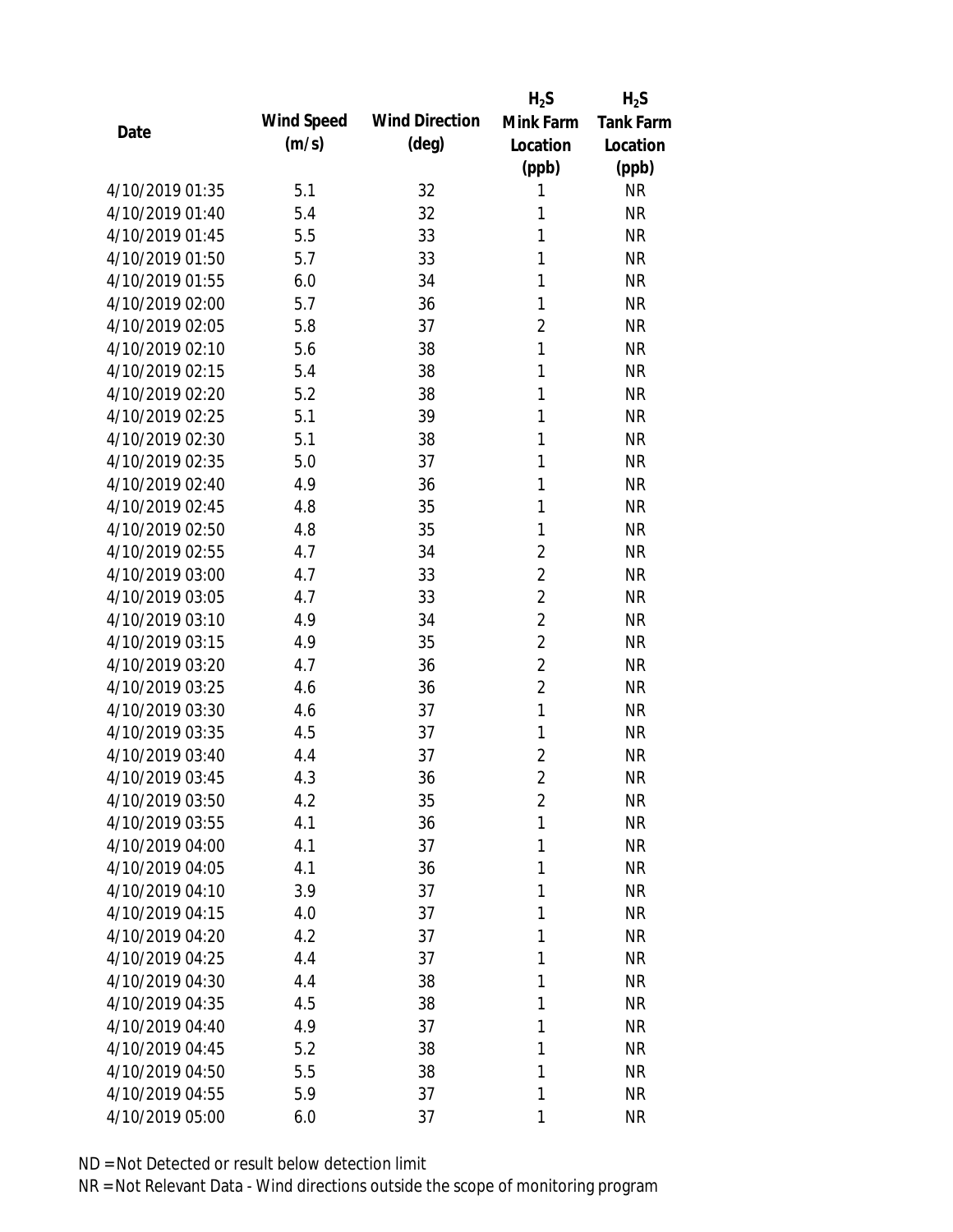|                 |            |                       | $H_2S$         | $H_2S$           |
|-----------------|------------|-----------------------|----------------|------------------|
| Date            | Wind Speed | <b>Wind Direction</b> | Mink Farm      | <b>Tank Farm</b> |
|                 | (m/s)      | $(\text{deg})$        | Location       | Location         |
|                 |            |                       | (ppb)          | (ppb)            |
| 4/10/2019 05:05 | 6.2        | 37                    | 1              | <b>NR</b>        |
| 4/10/2019 05:10 | 6.2        | 39                    | 1              | <b>NR</b>        |
| 4/10/2019 05:15 | 6.1        | 39                    | $\overline{2}$ | <b>NR</b>        |
| 4/10/2019 05:20 | 6.0        | 39                    | $\overline{2}$ | <b>NR</b>        |
| 4/10/2019 05:25 | 5.7        | 40                    | $\overline{2}$ | <b>NR</b>        |
| 4/10/2019 05:30 | 5.5        | 40                    | $\overline{2}$ | <b>NR</b>        |
| 4/10/2019 05:35 | 5.3        | 39                    | $\overline{2}$ | <b>NR</b>        |
| 4/10/2019 05:40 | 5.2        | 37                    | $\mathbf{1}$   | <b>NR</b>        |
| 4/10/2019 05:45 | 5.1        | 36                    | 1              | <b>NR</b>        |
| 4/10/2019 05:50 | 5.0        | 36                    | $\overline{2}$ | <b>NR</b>        |
| 4/10/2019 05:55 | 4.9        | 36                    | $\overline{2}$ | <b>NR</b>        |
| 4/10/2019 06:00 | 5.1        | 37                    | $\overline{2}$ | <b>NR</b>        |
| 4/10/2019 06:05 | 5.1        | 37                    | $\overline{2}$ | <b>NR</b>        |
| 4/10/2019 06:10 | 5.2        | 37                    | $\mathbf{1}$   | <b>NR</b>        |
| 4/10/2019 06:15 | 5.3        | 36                    | 1              | <b>NR</b>        |
| 4/10/2019 06:20 | 5.3        | 37                    | 1              | <b>NR</b>        |
| 4/10/2019 06:25 | 5.3        | 37                    | 1              | <b>NR</b>        |
| 4/10/2019 06:30 | 5.1        | 35                    | 1              | <b>NR</b>        |
| 4/10/2019 06:35 | 5.2        | 35                    | $\mathbf{1}$   | <b>NR</b>        |
| 4/10/2019 06:40 | 4.9        | 35                    | 1              | <b>NR</b>        |
| 4/10/2019 06:45 | 4.6        | 35                    | 1              | <b>NR</b>        |
| 4/10/2019 06:50 | 4.2        | 35                    | 1              | <b>NR</b>        |
| 4/10/2019 06:55 | 3.9        | 36                    | 1              | <b>NR</b>        |
| 4/10/2019 07:00 | 3.8        | 37                    | 1              | <b>NR</b>        |
| 4/10/2019 07:05 | 3.6        | 38                    | 1              | <b>NR</b>        |
| 4/10/2019 07:10 | 3.8        | 41                    | <b>NR</b>      | <b>NR</b>        |
| 4/10/2019 07:15 | 3.9        | 42                    | <b>NR</b>      | <b>NR</b>        |
| 4/10/2019 07:20 | 3.9        | 42                    | <b>NR</b>      | <b>NR</b>        |
| 4/10/2019 07:25 | 3.9        | 42                    | <b>NR</b>      | <b>NR</b>        |
| 4/10/2019 07:30 | 3.9        | 42                    | <b>NR</b>      | <b>NR</b>        |
| 4/10/2019 07:35 | 3.7        | 44                    | <b>NR</b>      | <b>NR</b>        |
| 4/10/2019 07:40 | 3.6        | 41                    | <b>NR</b>      | <b>NR</b>        |
| 4/10/2019 07:45 | 3.7        | 42                    | <b>NR</b>      | <b>NR</b>        |
| 4/10/2019 07:50 | 3.8        | 42                    | <b>NR</b>      | <b>NR</b>        |
| 4/10/2019 07:55 | 4.0        | 43                    | <b>NR</b>      | <b>NR</b>        |
| 4/10/2019 08:00 | 4.1        | 44                    | <b>NR</b>      | <b>NR</b>        |
| 4/10/2019 08:05 | 4.4        | 42                    | <b>NR</b>      | <b>NR</b>        |
| 4/10/2019 08:10 | 4.4        | 43                    | <b>NR</b>      | <b>NR</b>        |
| 4/10/2019 08:15 | 4.4        | 44                    | <b>NR</b>      | <b>NR</b>        |
| 4/10/2019 08:20 | 4.2        | 44                    | <b>NR</b>      | <b>NR</b>        |
| 4/10/2019 08:25 | 4.2        | 43                    | <b>NR</b>      | <b>NR</b>        |
| 4/10/2019 08:30 | 4.2        | 41                    | <b>NR</b>      | <b>NR</b>        |
|                 |            |                       |                |                  |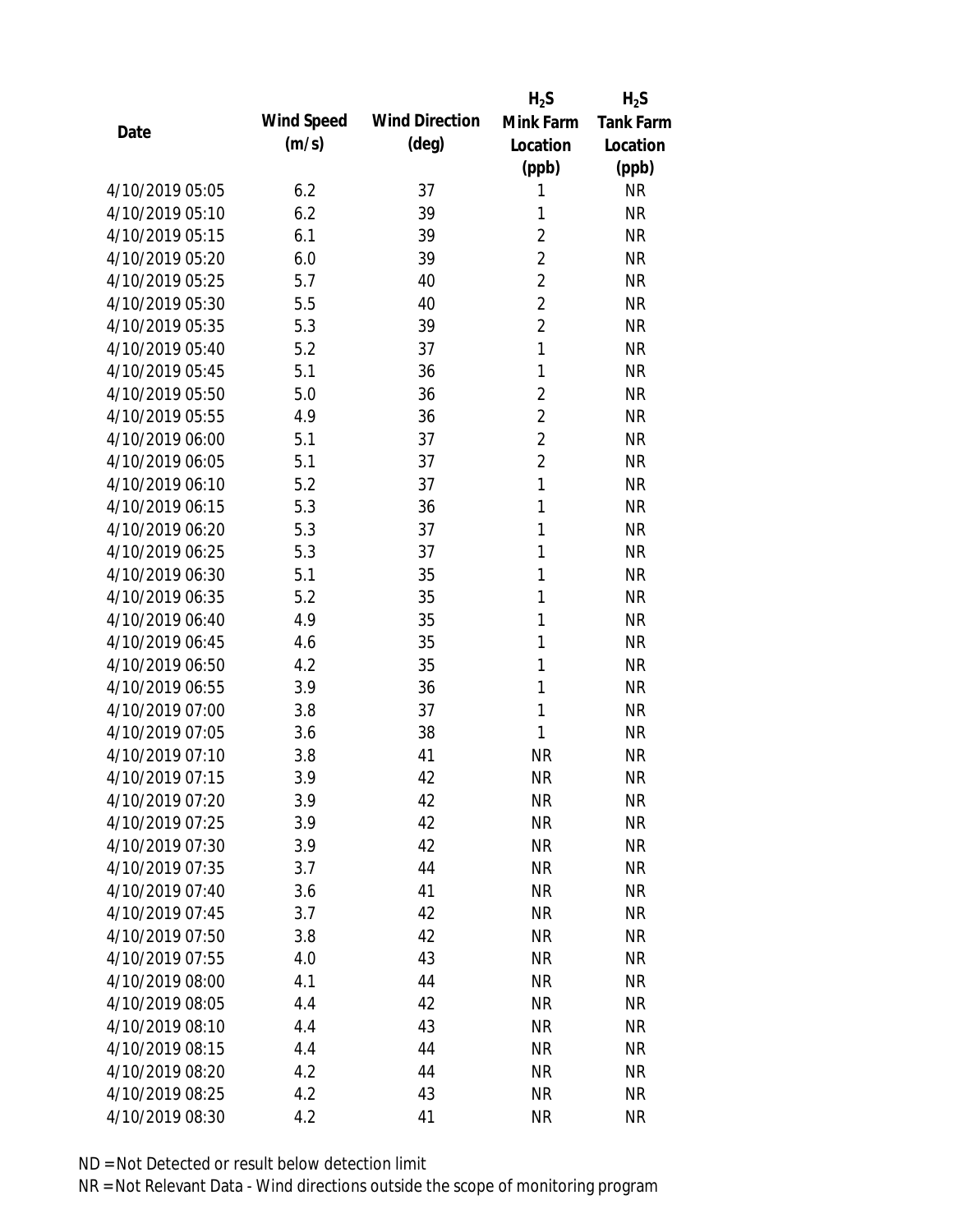|      |                 |            |                       | $H_2S$    | $H_2S$           |
|------|-----------------|------------|-----------------------|-----------|------------------|
| Date |                 | Wind Speed | <b>Wind Direction</b> | Mink Farm | <b>Tank Farm</b> |
|      |                 | (m/s)      | $(\text{deg})$        | Location  | Location         |
|      |                 |            |                       | (ppb)     | (ppb)            |
|      | 4/10/2019 08:35 | 4.2        | 42                    | <b>NR</b> | NR               |
|      | 4/10/2019 08:40 | 3.9        | 44                    | <b>NR</b> | <b>NR</b>        |
|      | 4/10/2019 08:45 | 3.8        | 43                    | <b>NR</b> | <b>NR</b>        |
|      | 4/10/2019 08:50 | 3.9        | 45                    | <b>NR</b> | <b>NR</b>        |
|      | 4/10/2019 08:55 | 4.0        | 46                    | <b>NR</b> | <b>NR</b>        |
|      | 4/10/2019 09:00 | 3.9        | 48                    | <b>NR</b> | <b>NR</b>        |
|      | 4/10/2019 09:05 | 3.8        | 50                    | <b>NR</b> | <b>NR</b>        |
|      | 4/10/2019 09:10 | 4.0        | 50                    | <b>NR</b> | <b>NR</b>        |
|      | 4/10/2019 09:15 | 4.0        | 54                    | <b>NR</b> | <b>NR</b>        |
|      | 4/10/2019 09:20 | 4.0        | 54                    | <b>NR</b> | <b>NR</b>        |
|      | 4/10/2019 09:25 | 3.9        | 55                    | <b>NR</b> | <b>NR</b>        |
|      | 4/10/2019 09:30 | 3.8        | 57                    | <b>NR</b> | <b>NR</b>        |
|      | 4/10/2019 09:35 | 4.0        | 56                    | <b>NR</b> | <b>NR</b>        |
|      | 4/10/2019 09:40 | 4.1        | 54                    | <b>NR</b> | <b>NR</b>        |
|      | 4/10/2019 09:45 | 4.3        | 49                    | <b>NR</b> | <b>NR</b>        |
|      | 4/10/2019 09:50 | 4.4        | 47                    | <b>NR</b> | <b>NR</b>        |
|      | 4/10/2019 09:55 | 4.6        | 45                    | <b>NR</b> | <b>NR</b>        |
|      | 4/10/2019 10:00 | 4.6        | 43                    | <b>NR</b> | <b>NR</b>        |
|      | 4/10/2019 10:05 | 4.5        | 45                    | <b>NR</b> | <b>NR</b>        |
|      | 4/10/2019 10:10 | 4.5        | 45                    | <b>NR</b> | <b>NR</b>        |
|      | 4/10/2019 10:15 | 4.4        | 46                    | <b>NR</b> | <b>NR</b>        |
|      | 4/10/2019 10:20 | 4.2        | 47                    | <b>NR</b> | <b>NR</b>        |
|      | 4/10/2019 10:25 | 4.0        | 49                    | <b>NR</b> | <b>NR</b>        |
|      | 4/10/2019 10:30 | 4.0        | 50                    | <b>NR</b> | <b>NR</b>        |
|      | 4/10/2019 10:35 | 3.9        | 50                    | <b>NR</b> | <b>NR</b>        |
|      | 4/10/2019 10:40 | 3.8        | 51                    | <b>NR</b> | <b>NR</b>        |
|      | 4/10/2019 10:45 | 3.5        | 52                    | <b>NR</b> | <b>NR</b>        |
|      | 4/10/2019 10:50 | 3.6        | 54                    | <b>NR</b> | <b>NR</b>        |
|      | 4/10/2019 10:55 | 3.8        | 52                    | <b>NR</b> | <b>NR</b>        |
|      | 4/10/2019 11:00 | 3.8        | 51                    | <b>NR</b> | <b>NR</b>        |
|      | 4/10/2019 11:05 | 4.0        | 49                    | <b>NR</b> | <b>NR</b>        |
|      | 4/10/2019 11:10 | 3.9        | 49                    | <b>NR</b> | <b>NR</b>        |
|      | 4/10/2019 11:15 | 4.1        | 48                    | <b>NR</b> | <b>NR</b>        |
|      | 4/10/2019 11:20 | 4.0        | 46                    | <b>NR</b> | <b>NR</b>        |
|      | 4/10/2019 11:25 | 4.0        | 46                    | <b>NR</b> | NR               |
|      | 4/10/2019 11:30 | 4.0        | 47                    | <b>NR</b> | <b>NR</b>        |
|      | 4/10/2019 11:35 | 3.6        | 48                    | <b>NR</b> | <b>NR</b>        |
|      | 4/10/2019 11:40 | 3.7        | 48                    | NR        | <b>NR</b>        |
|      | 4/10/2019 11:45 | 3.7        | 50                    | <b>NR</b> | NR               |
|      | 4/10/2019 11:50 | 3.6        | 52                    | <b>NR</b> | NR               |
|      | 4/10/2019 11:55 | 3.4        | 56                    | <b>NR</b> | <b>NR</b>        |
|      | 4/10/2019 12:00 | 3.3        | 58                    | <b>NR</b> | <b>NR</b>        |
|      |                 |            |                       |           |                  |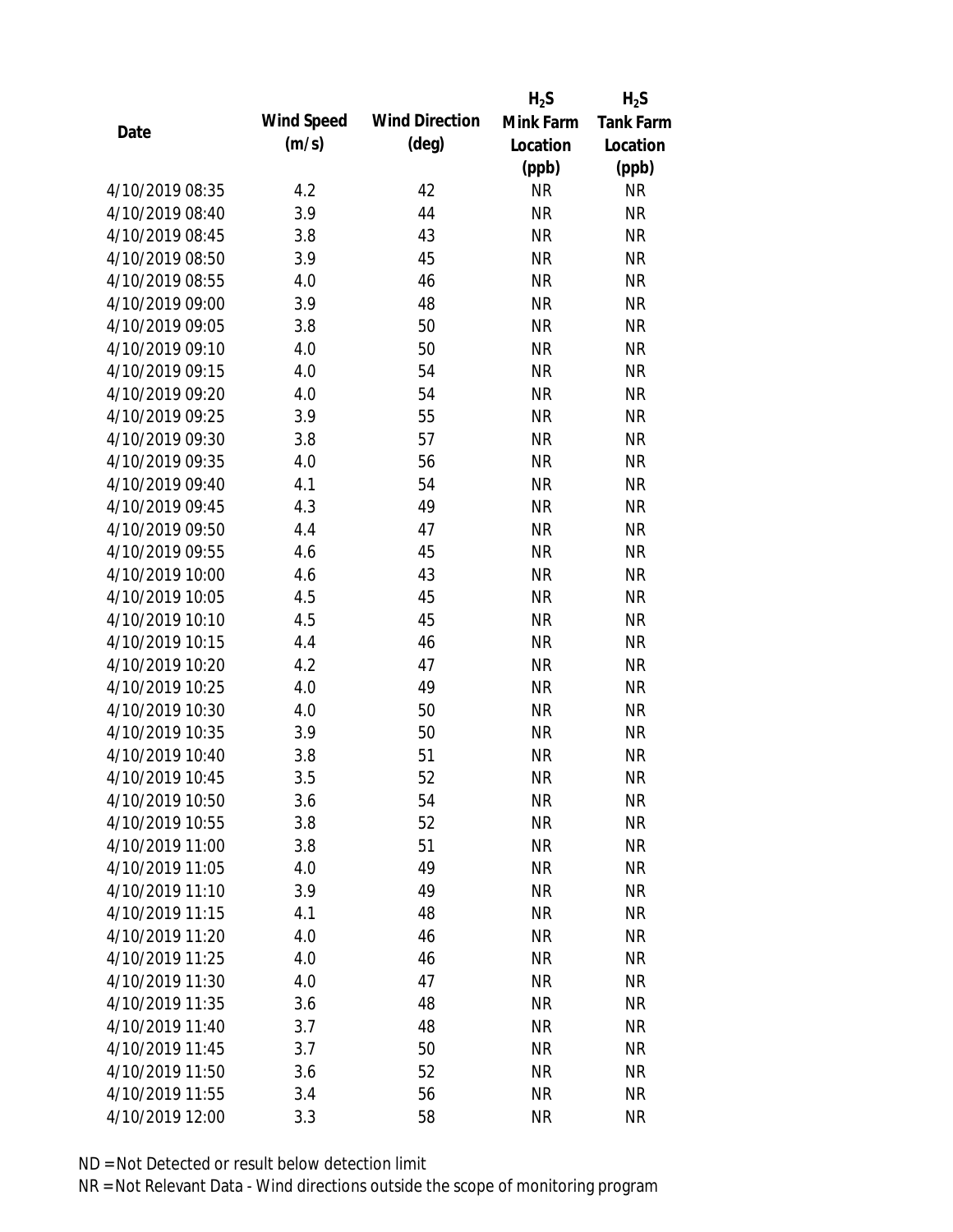|                 |            |                       | $H_2S$    | $H_2S$           |
|-----------------|------------|-----------------------|-----------|------------------|
|                 | Wind Speed | <b>Wind Direction</b> | Mink Farm | <b>Tank Farm</b> |
| Date            | (m/s)      | $(\text{deg})$        | Location  | Location         |
|                 |            |                       | (ppb)     | (ppb)            |
| 4/10/2019 12:05 | 3.4        | 62                    | <b>NR</b> | <b>NR</b>        |
| 4/10/2019 12:10 | 3.3        | 65                    | <b>NR</b> | <b>NR</b>        |
| 4/10/2019 12:15 | 3.3        | 71                    | <b>NR</b> | <b>NR</b>        |
| 4/10/2019 12:20 | 3.2        | 74                    | <b>NR</b> | <b>NR</b>        |
| 4/10/2019 12:25 | 3.2        | 74                    | <b>NR</b> | <b>NR</b>        |
| 4/10/2019 12:30 | 3.4        | 75                    | <b>NR</b> | <b>NR</b>        |
| 4/10/2019 12:35 | 3.4        | 74                    | <b>NR</b> | <b>NR</b>        |
| 4/10/2019 12:40 | 3.4        | 73                    | <b>NR</b> | <b>NR</b>        |
| 4/10/2019 12:45 | 3.2        | 69                    | <b>NR</b> | <b>NR</b>        |
| 4/10/2019 12:50 | 3.2        | 63                    | <b>NR</b> | <b>NR</b>        |
| 4/10/2019 12:55 | 3.2        | 60                    | <b>NR</b> | <b>NR</b>        |
| 4/10/2019 13:00 | 3.1        | 60                    | <b>NR</b> | <b>NR</b>        |
| 4/10/2019 13:05 | 3.0        | 60                    | <b>NR</b> | <b>NR</b>        |
| 4/10/2019 13:10 | 3.0        | 59                    | <b>NR</b> | <b>NR</b>        |
| 4/10/2019 13:15 | 3.2        | 59                    | <b>NR</b> | <b>NR</b>        |
| 4/10/2019 13:20 | 3.3        | 60                    | <b>NR</b> | <b>NR</b>        |
| 4/10/2019 13:25 | 3.3        | 60                    | <b>NR</b> | <b>NR</b>        |
| 4/10/2019 13:30 | 3.5        | 56                    | <b>NR</b> | <b>NR</b>        |
| 4/10/2019 13:35 | 3.9        | 51                    | <b>NR</b> | <b>NR</b>        |
| 4/10/2019 13:40 | 4.2        | 48                    | <b>NR</b> | <b>NR</b>        |
| 4/10/2019 13:45 | 4.2        | 46                    | <b>NR</b> | <b>NR</b>        |
| 4/10/2019 13:50 | 4.4        | 45                    | <b>NR</b> | <b>NR</b>        |
| 4/10/2019 13:55 | 4.5        | 44                    | <b>NR</b> | <b>NR</b>        |
| 4/10/2019 14:00 | 4.5        | 47                    | <b>NR</b> | <b>NR</b>        |
| 4/10/2019 14:05 | 4.5        | 47                    | <b>NR</b> | <b>NR</b>        |
| 4/10/2019 14:10 | 4.5        | 49                    | <b>NR</b> | <b>NR</b>        |
| 4/10/2019 14:15 | 4.6        | 51                    | <b>NR</b> | <b>NR</b>        |
| 4/10/2019 14:20 | 4.8        | 53                    | <b>NR</b> | <b>NR</b>        |
| 4/10/2019 14:25 | 4.9        | 54                    | <b>NR</b> | <b>NR</b>        |
| 4/10/2019 14:30 | 5.0        | 55                    | <b>NR</b> | <b>NR</b>        |
| 4/10/2019 14:35 | 5.0        | 57                    | <b>NR</b> | <b>NR</b>        |
| 4/10/2019 14:40 | 5.1        | 59                    | <b>NR</b> | <b>NR</b>        |
| 4/10/2019 14:45 | 5.0        | 59                    | <b>NR</b> | <b>NR</b>        |
| 4/10/2019 14:50 | 4.8        | 59                    | <b>NR</b> | <b>NR</b>        |
| 4/10/2019 14:55 | 4.6        | 63                    | <b>NR</b> | <b>NR</b>        |
| 4/10/2019 15:00 | 4.5        | 65                    | <b>NR</b> | <b>NR</b>        |
| 4/10/2019 15:05 | 4.4        | 70                    | <b>NR</b> | NR               |
| 4/10/2019 15:10 | 4.3        | 72                    | <b>NR</b> | NR               |
| 4/10/2019 15:15 | 4.4        | 77                    | <b>NR</b> | NR               |
| 4/10/2019 15:20 | 4.3        | 82                    | <b>NR</b> | NR               |
| 4/10/2019 15:25 | 4.2        | 81                    | <b>NR</b> | <b>NR</b>        |
| 4/10/2019 15:30 | 4.2        | 79                    | <b>NR</b> | <b>NR</b>        |
|                 |            |                       |           |                  |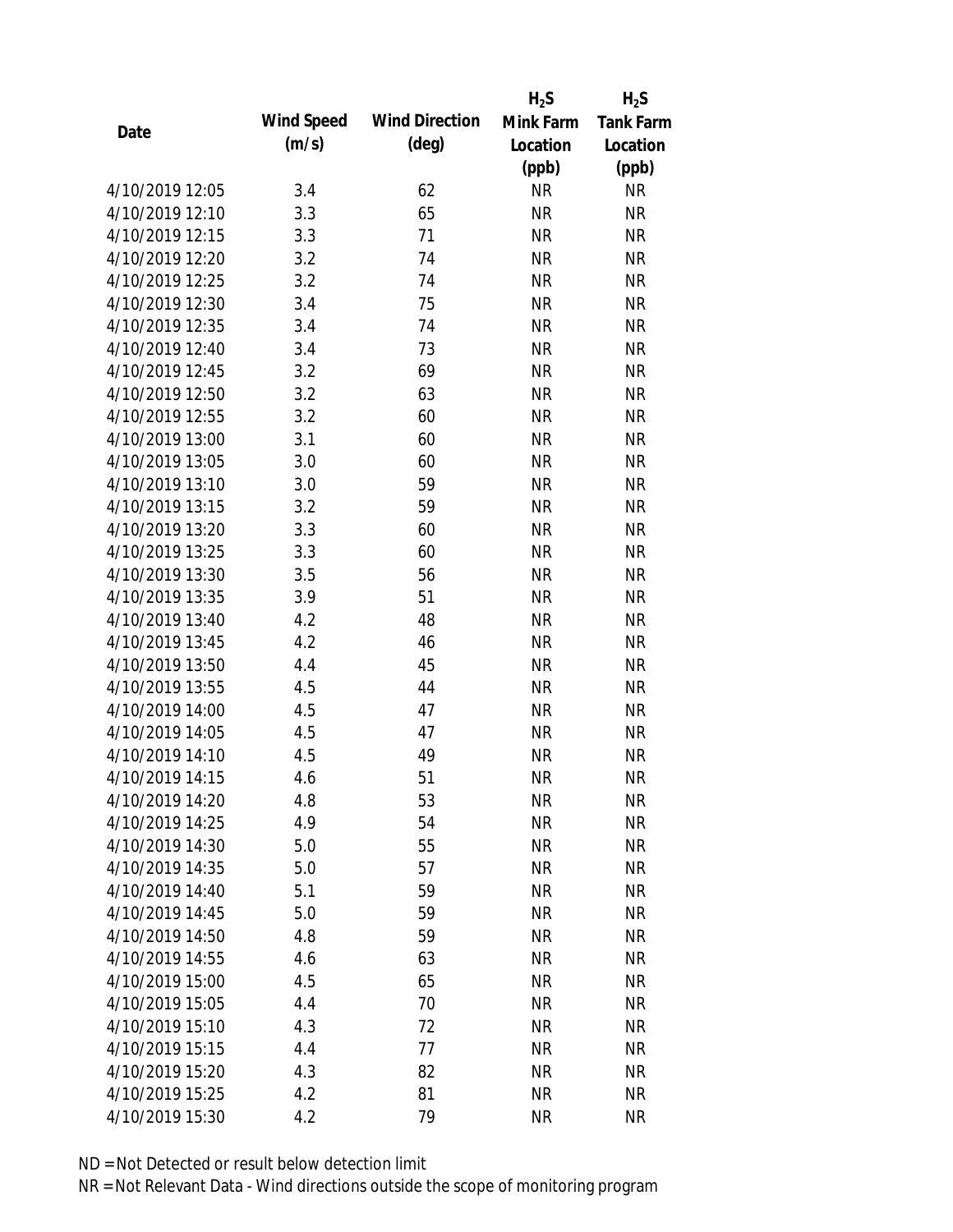|                 |            |                       | $H_2S$    | $H_2S$           |
|-----------------|------------|-----------------------|-----------|------------------|
| Date            | Wind Speed | <b>Wind Direction</b> | Mink Farm | <b>Tank Farm</b> |
|                 | (m/s)      | $(\text{deg})$        | Location  | Location         |
|                 |            |                       | (ppb)     | (ppb)            |
| 4/10/2019 15:35 | 4.1        | 76                    | <b>NR</b> | NR               |
| 4/10/2019 15:40 | 4.2        | 76                    | <b>NR</b> | <b>NR</b>        |
| 4/10/2019 15:45 | 4.0        | 73                    | <b>NR</b> | <b>NR</b>        |
| 4/10/2019 15:50 | 4.0        | 70                    | <b>NR</b> | <b>NR</b>        |
| 4/10/2019 15:55 | 4.2        | 69                    | <b>NR</b> | <b>NR</b>        |
| 4/10/2019 16:00 | 4.2        | 70                    | <b>NR</b> | <b>NR</b>        |
| 4/10/2019 16:05 | 4.4        | 70                    | <b>NR</b> | <b>NR</b>        |
| 4/10/2019 16:10 | 4.3        | 65                    | <b>NR</b> | <b>NR</b>        |
| 4/10/2019 16:15 | 4.3        | 62                    | <b>NR</b> | <b>NR</b>        |
| 4/10/2019 16:20 | 4.4        | 59                    | <b>NR</b> | <b>NR</b>        |
| 4/10/2019 16:25 | 4.5        | 56                    | <b>NR</b> | <b>NR</b>        |
| 4/10/2019 16:30 | 4.8        | 53                    | <b>NR</b> | <b>NR</b>        |
| 4/10/2019 16:35 | 4.9        | 53                    | <b>NR</b> | <b>NR</b>        |
| 4/10/2019 16:40 | 5.1        | 53                    | <b>NR</b> | <b>NR</b>        |
| 4/10/2019 16:45 | 5.1        | 54                    | <b>NR</b> | <b>NR</b>        |
| 4/10/2019 16:50 | 5.0        | 56                    | <b>NR</b> | <b>NR</b>        |
| 4/10/2019 16:55 | 5.0        | 57                    | <b>NR</b> | <b>NR</b>        |
| 4/10/2019 17:00 | 4.8        | 60                    | <b>NR</b> | <b>NR</b>        |
| 4/10/2019 17:05 | 4.8        | 59                    | <b>NR</b> | <b>NR</b>        |
| 4/10/2019 17:10 | 4.8        | 61                    | <b>NR</b> | <b>NR</b>        |
| 4/10/2019 17:15 | 4.9        | 61                    | <b>NR</b> | <b>NR</b>        |
| 4/10/2019 17:20 | 5.2        | 61                    | <b>NR</b> | <b>NR</b>        |
| 4/10/2019 17:25 | 5.2        | 62                    | <b>NR</b> | <b>NR</b>        |
| 4/10/2019 17:30 | 5.3        | 60                    | <b>NR</b> | <b>NR</b>        |
| 4/10/2019 17:35 | 5.2        | 62                    | <b>NR</b> | <b>NR</b>        |
| 4/10/2019 17:40 | 5.1        | 62                    | <b>NR</b> | <b>NR</b>        |
| 4/10/2019 17:45 | 5.0        | 62                    | <b>NR</b> | <b>NR</b>        |
| 4/10/2019 17:50 | 5.0        | 62                    | <b>NR</b> | <b>NR</b>        |
| 4/10/2019 17:55 | 5.2        | 62                    | <b>NR</b> | <b>NR</b>        |
| 4/10/2019 18:00 | 5.0        | 63                    | <b>NR</b> | <b>NR</b>        |
| 4/10/2019 18:05 | 4.9        | 63                    | <b>NR</b> | <b>NR</b>        |
| 4/10/2019 18:10 | 5.1        | 65                    | <b>NR</b> | <b>NR</b>        |
| 4/10/2019 18:15 | 5.0        | 66                    | <b>NR</b> | <b>NR</b>        |
| 4/10/2019 18:20 | 4.9        | 68                    | <b>NR</b> | <b>NR</b>        |
| 4/10/2019 18:25 | 4.9        | 70                    | <b>NR</b> | NR               |
| 4/10/2019 18:30 | 5.1        | 71                    | <b>NR</b> | <b>NR</b>        |
| 4/10/2019 18:35 | 5.1        | 70                    | <b>NR</b> | <b>NR</b>        |
| 4/10/2019 18:40 | 5.0        | 68                    | NR        | <b>NR</b>        |
| 4/10/2019 18:45 | 5.0        | 66                    | <b>NR</b> | NR               |
| 4/10/2019 18:50 | 4.9        | 65                    | <b>NR</b> | NR               |
| 4/10/2019 18:55 | 4.8        | 64                    | <b>NR</b> | <b>NR</b>        |
| 4/10/2019 19:00 | 4.6        | 65                    | <b>NR</b> | <b>NR</b>        |
|                 |            |                       |           |                  |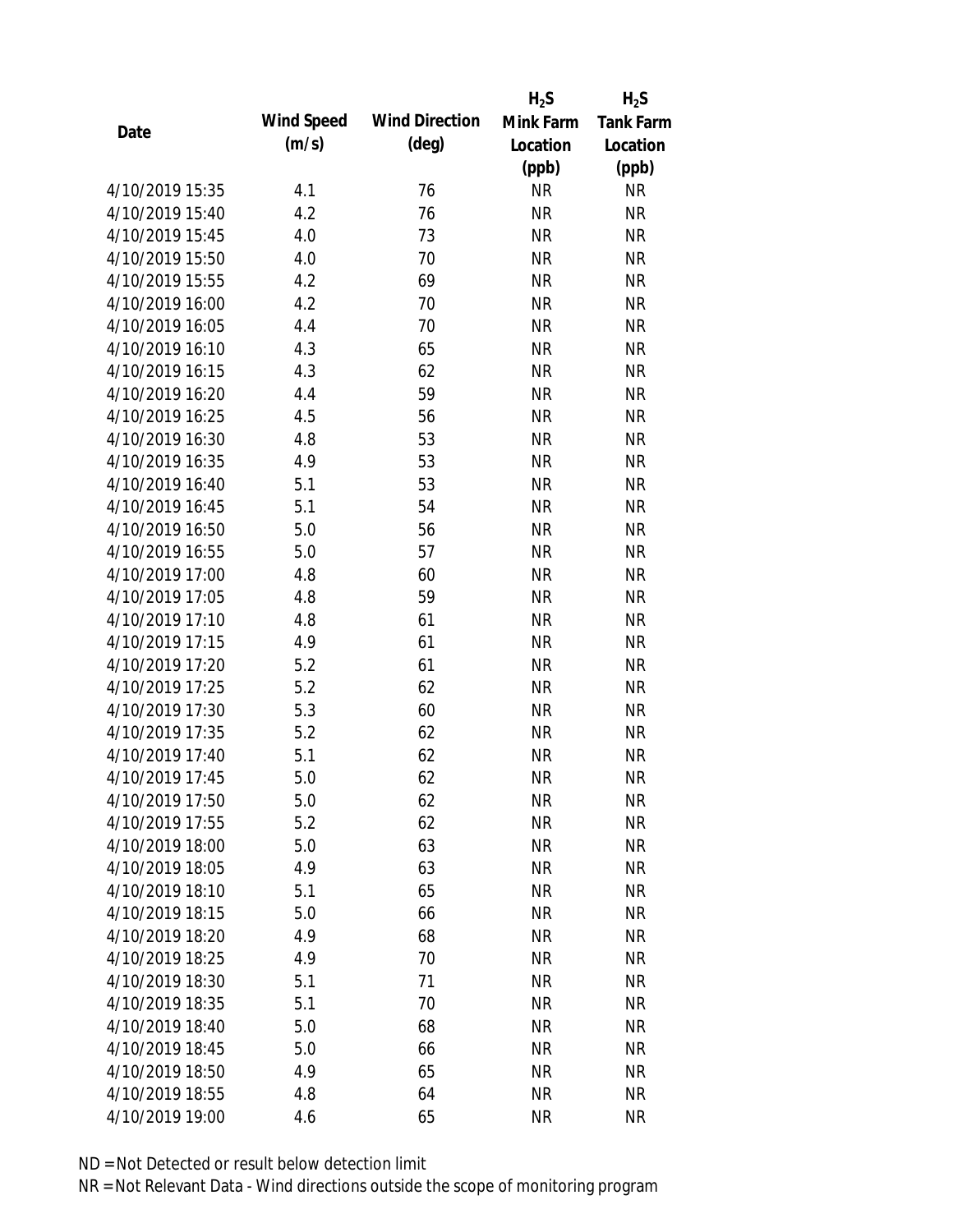|                 |            |                       | $H_2S$    | $H_2S$           |
|-----------------|------------|-----------------------|-----------|------------------|
| Date            | Wind Speed | <b>Wind Direction</b> | Mink Farm | <b>Tank Farm</b> |
|                 | (m/s)      | $(\text{deg})$        | Location  | Location         |
|                 |            |                       | (ppb)     | (ppb)            |
| 4/10/2019 19:05 | 4.8        | 66                    | <b>NR</b> | NR               |
| 4/10/2019 19:10 | 4.9        | 69                    | <b>NR</b> | <b>NR</b>        |
| 4/10/2019 19:15 | 4.9        | 70                    | <b>NR</b> | <b>NR</b>        |
| 4/10/2019 19:20 | 5.0        | 71                    | <b>NR</b> | <b>NR</b>        |
| 4/10/2019 19:25 | 5.0        | 70                    | <b>NR</b> | <b>NR</b>        |
| 4/10/2019 19:30 | 5.1        | 70                    | <b>NR</b> | <b>NR</b>        |
| 4/10/2019 19:35 | 5.1        | 70                    | <b>NR</b> | <b>NR</b>        |
| 4/10/2019 19:40 | 5.0        | 68                    | <b>NR</b> | <b>NR</b>        |
| 4/10/2019 19:45 | 5.0        | 68                    | <b>NR</b> | <b>NR</b>        |
| 4/10/2019 19:50 | 4.9        | 68                    | <b>NR</b> | <b>NR</b>        |
| 4/10/2019 19:55 | 5.0        | 69                    | <b>NR</b> | <b>NR</b>        |
| 4/10/2019 20:00 | 5.2        | 69                    | <b>NR</b> | <b>NR</b>        |
| 4/10/2019 20:05 | 5.2        | 70                    | <b>NR</b> | <b>NR</b>        |
| 4/10/2019 20:10 | 5.4        | 70                    | <b>NR</b> | <b>NR</b>        |
| 4/10/2019 20:15 | 5.5        | 69                    | <b>NR</b> | <b>NR</b>        |
| 4/10/2019 20:20 | 5.6        | 70                    | <b>NR</b> | <b>NR</b>        |
| 4/10/2019 20:25 | 5.6        | 68                    | <b>NR</b> | <b>NR</b>        |
| 4/10/2019 20:30 | 5.5        | 69                    | <b>NR</b> | <b>NR</b>        |
| 4/10/2019 20:35 | 5.4        | 68                    | <b>NR</b> | <b>NR</b>        |
| 4/10/2019 20:40 | 5.4        | 69                    | <b>NR</b> | <b>NR</b>        |
| 4/10/2019 20:45 | 5.4        | 70                    | <b>NR</b> | <b>NR</b>        |
| 4/10/2019 20:50 | 5.4        | 71                    | <b>NR</b> | <b>NR</b>        |
| 4/10/2019 20:55 | 5.2        | 73                    | <b>NR</b> | <b>NR</b>        |
| 4/10/2019 21:00 | 5.3        | 74                    | <b>NR</b> | <b>NR</b>        |
| 4/10/2019 21:05 | 5.3        | 74                    | <b>NR</b> | <b>NR</b>        |
| 4/10/2019 21:10 | 5.4        | 76                    | <b>NR</b> | <b>NR</b>        |
| 4/10/2019 21:15 | 5.4        | 77                    | <b>NR</b> | <b>NR</b>        |
| 4/10/2019 21:20 | 5.6        | 76                    | <b>NR</b> | <b>NR</b>        |
| 4/10/2019 21:25 | 5.8        | 76                    | <b>NR</b> | <b>NR</b>        |
| 4/10/2019 21:30 | 5.7        | 76                    | <b>NR</b> | <b>NR</b>        |
| 4/10/2019 21:35 | 6.0        | 76                    | <b>NR</b> | <b>NR</b>        |
| 4/10/2019 21:40 | 6.0        | 75                    | <b>NR</b> | NR               |
| 4/10/2019 21:45 | 5.9        | 75                    | <b>NR</b> | <b>NR</b>        |
| 4/10/2019 21:50 | 5.8        | 76                    | <b>NR</b> | <b>NR</b>        |
| 4/10/2019 21:55 | 5.9        | 76                    | <b>NR</b> | NR               |
| 4/10/2019 22:00 | 6.1        | 75                    | <b>NR</b> | <b>NR</b>        |
| 4/10/2019 22:05 | 5.8        | 76                    | <b>NR</b> | <b>NR</b>        |
| 4/10/2019 22:10 | 5.8        | 76                    | NR        | <b>NR</b>        |
| 4/10/2019 22:15 | 6.0        | 75                    | <b>NR</b> | NR               |
| 4/10/2019 22:20 | 6.0        | 75                    | <b>NR</b> | NR               |
| 4/10/2019 22:25 | 6.1        | 75                    | <b>NR</b> | <b>NR</b>        |
| 4/10/2019 22:30 | 6.0        | 75                    | <b>NR</b> | <b>NR</b>        |
|                 |            |                       |           |                  |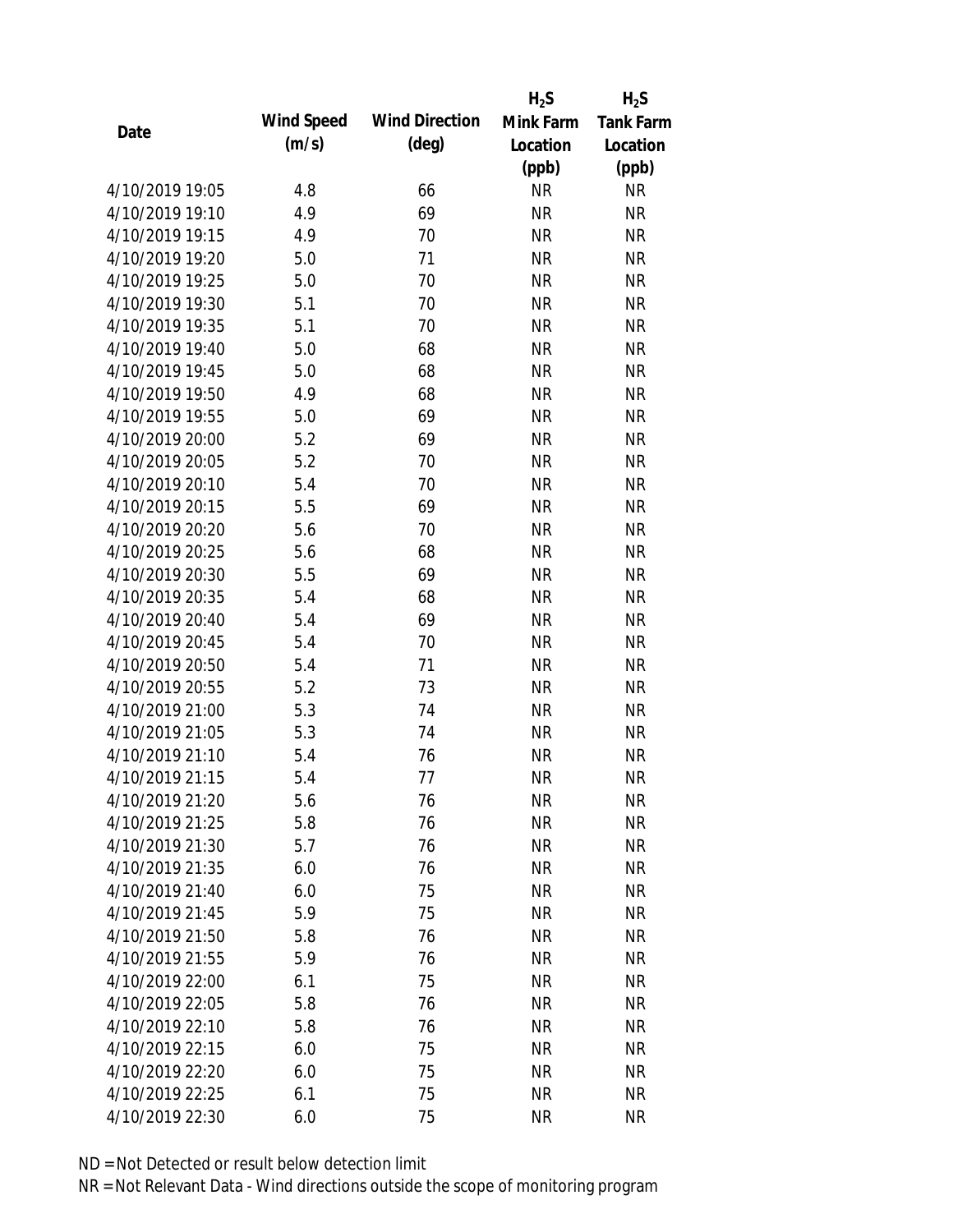|                 |            |                       | $H_2S$    | $H_2S$           |
|-----------------|------------|-----------------------|-----------|------------------|
|                 | Wind Speed | <b>Wind Direction</b> | Mink Farm | <b>Tank Farm</b> |
| Date            | (m/s)      | $(\text{deg})$        | Location  | Location         |
|                 |            |                       | (ppb)     | (ppb)            |
| 4/10/2019 22:35 | 6.2        | 75                    | <b>NR</b> | <b>NR</b>        |
| 4/10/2019 22:40 | 6.2        | 75                    | <b>NR</b> | <b>NR</b>        |
| 4/10/2019 22:45 | 6.2        | 75                    | <b>NR</b> | <b>NR</b>        |
| 4/10/2019 22:50 | 6.2        | 75                    | <b>NR</b> | <b>NR</b>        |
| 4/10/2019 22:55 | 6.2        | 75                    | <b>NR</b> | <b>NR</b>        |
| 4/10/2019 23:00 | 6.3        | 76                    | <b>NR</b> | <b>NR</b>        |
| 4/10/2019 23:05 | 6.3        | 75                    | <b>NR</b> | <b>NR</b>        |
| 4/10/2019 23:10 | 6.4        | 75                    | <b>NR</b> | <b>NR</b>        |
| 4/10/2019 23:15 | 6.3        | 74                    | <b>NR</b> | <b>NR</b>        |
| 4/10/2019 23:20 | 6.4        | 74                    | <b>NR</b> | <b>NR</b>        |
| 4/10/2019 23:25 | 6.5        | 74                    | <b>NR</b> | <b>NR</b>        |
| 4/10/2019 23:30 | 6.5        | 74                    | <b>NR</b> | <b>NR</b>        |
| 4/10/2019 23:35 | 6.3        | 74                    | <b>NR</b> | <b>NR</b>        |
| 4/10/2019 23:40 | 6.2        | 74                    | <b>NR</b> | <b>NR</b>        |
| 4/10/2019 23:45 | 6.3        | 73                    | <b>NR</b> | <b>NR</b>        |
| 4/10/2019 23:50 | 6.3        | 73                    | <b>NR</b> | <b>NR</b>        |
| 4/10/2019 23:55 | 5.9        | 72                    | <b>NR</b> | <b>NR</b>        |
| 4/10/2019 24:00 | 5.9        | 71                    | <b>NR</b> | <b>NR</b>        |
| 4/11/2019 00:05 | 5.9        | 71                    | <b>NR</b> | <b>NR</b>        |
| 4/11/2019 00:10 | 6.1        | 71                    | <b>NR</b> | <b>NR</b>        |
| 4/11/2019 00:15 | 5.9        | 72                    | <b>NR</b> | <b>NR</b>        |
| 4/11/2019 00:20 | 5.8        | 73                    | <b>NR</b> | <b>NR</b>        |
| 4/11/2019 00:25 | 5.9        | 73                    | <b>NR</b> | <b>NR</b>        |
| 4/11/2019 00:30 | 6.0        | 73                    | <b>NR</b> | <b>NR</b>        |
| 4/11/2019 00:35 | 5.9        | 74                    | <b>NR</b> | <b>NR</b>        |
| 4/11/2019 00:40 | 5.9        | 75                    | <b>NR</b> | <b>NR</b>        |
| 4/11/2019 00:45 | 5.9        | 75                    | <b>NR</b> | <b>NR</b>        |
| 4/11/2019 00:50 | 5.9        | 74                    | <b>NR</b> | <b>NR</b>        |
| 4/11/2019 00:55 | 6.0        | 75                    | <b>NR</b> | <b>NR</b>        |
| 4/11/2019 01:00 | 6.0        | 77                    | <b>NR</b> | <b>NR</b>        |
| 4/11/2019 01:05 | 6.1        | 77                    | <b>NR</b> | <b>NR</b>        |
| 4/11/2019 01:10 | 6.1        | 77                    | <b>NR</b> | <b>NR</b>        |
| 4/11/2019 01:15 | 6.1        | 78                    | <b>NR</b> | <b>NR</b>        |
| 4/11/2019 01:20 | 6.0        | 78                    | <b>NR</b> | <b>NR</b>        |
| 4/11/2019 01:25 | 6.0        | 77                    | <b>NR</b> | <b>NR</b>        |
| 4/11/2019 01:30 | 6.0        | 76                    | <b>NR</b> | <b>NR</b>        |
| 4/11/2019 01:35 | 6.0        | 77                    | <b>NR</b> | <b>NR</b>        |
| 4/11/2019 01:40 | 5.8        | 77                    | <b>NR</b> | <b>NR</b>        |
| 4/11/2019 01:45 | 5.8        | 77                    | <b>NR</b> | NR               |
| 4/11/2019 01:50 | 5.9        | 76                    | <b>NR</b> | NR               |
| 4/11/2019 01:55 | 5.7        | 78                    | <b>NR</b> | <b>NR</b>        |
| 4/11/2019 02:00 |            | 78                    | <b>NR</b> | <b>NR</b>        |
|                 | 5.6        |                       |           |                  |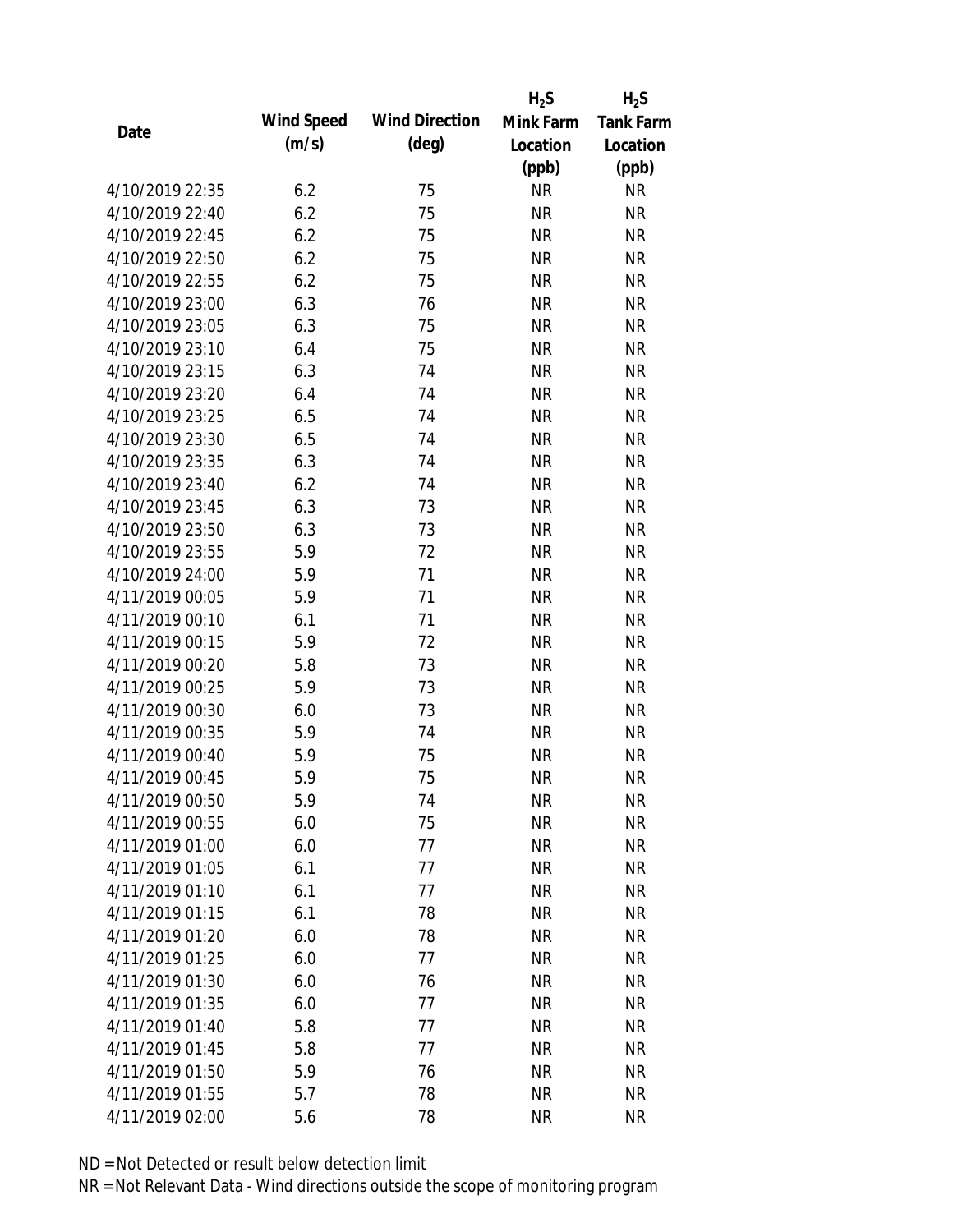|                 |            |                       | $H_2S$    | $H_2S$           |
|-----------------|------------|-----------------------|-----------|------------------|
|                 | Wind Speed | <b>Wind Direction</b> | Mink Farm | <b>Tank Farm</b> |
| Date            | (m/s)      | $(\text{deg})$        | Location  | Location         |
|                 |            |                       | (ppb)     | (ppb)            |
| 4/11/2019 02:05 | 5.4        | 77                    | <b>NR</b> | <b>NR</b>        |
| 4/11/2019 02:10 | 5.4        | 77                    | <b>NR</b> | <b>NR</b>        |
| 4/11/2019 02:15 | 5.3        | 77                    | <b>NR</b> | <b>NR</b>        |
| 4/11/2019 02:20 | 5.3        | 77                    | <b>NR</b> | <b>NR</b>        |
| 4/11/2019 02:25 | 5.3        | 78                    | <b>NR</b> | <b>NR</b>        |
| 4/11/2019 02:30 | 5.3        | 78                    | <b>NR</b> | <b>NR</b>        |
| 4/11/2019 02:35 | 5.1        | 79                    | <b>NR</b> | <b>NR</b>        |
| 4/11/2019 02:40 | 5.1        | 79                    | <b>NR</b> | <b>NR</b>        |
| 4/11/2019 02:45 | 5.1        | 80                    | <b>NR</b> | <b>NR</b>        |
| 4/11/2019 02:50 | 5.2        | 80                    | <b>NR</b> | <b>NR</b>        |
| 4/11/2019 02:55 | 5.1        | 80                    | <b>NR</b> | <b>NR</b>        |
| 4/11/2019 03:00 | 5.1        | 81                    | <b>NR</b> | <b>NR</b>        |
| 4/11/2019 03:05 | 5.3        | 80                    | <b>NR</b> | <b>NR</b>        |
| 4/11/2019 03:10 | 5.4        | 81                    | <b>NR</b> | <b>NR</b>        |
| 4/11/2019 03:15 | 5.5        | 82                    | <b>NR</b> | <b>NR</b>        |
| 4/11/2019 03:20 | 5.5        | 82                    | <b>NR</b> | <b>NR</b>        |
| 4/11/2019 03:25 | 5.5        | 82                    | <b>NR</b> | <b>NR</b>        |
| 4/11/2019 03:30 | 5.6        | 82                    | <b>NR</b> | <b>NR</b>        |
| 4/11/2019 03:35 | 5.6        | 83                    | <b>NR</b> | <b>NR</b>        |
| 4/11/2019 03:40 | 5.7        | 84                    | <b>NR</b> | <b>NR</b>        |
| 4/11/2019 03:45 | 5.8        | 84                    | <b>NR</b> | <b>NR</b>        |
| 4/11/2019 03:50 | 5.9        | 85                    | <b>NR</b> | <b>NR</b>        |
| 4/11/2019 03:55 | 6.0        | 86                    | <b>NR</b> | <b>NR</b>        |
| 4/11/2019 04:00 | 6.0        | 86                    | <b>NR</b> | <b>NR</b>        |
| 4/11/2019 04:05 | 6.2        | 86                    | <b>NR</b> | <b>NR</b>        |
| 4/11/2019 04:10 | 6.0        | 85                    | <b>NR</b> | <b>NR</b>        |
| 4/11/2019 04:15 | 5.9        | 85                    | <b>NR</b> | <b>NR</b>        |
| 4/11/2019 04:20 | 5.7        | 85                    | <b>NR</b> | <b>NR</b>        |
| 4/11/2019 04:25 | 5.6        | 84                    | <b>NR</b> | <b>NR</b>        |
| 4/11/2019 04:30 | 5.6        | 84                    | <b>NR</b> | <b>NR</b>        |
| 4/11/2019 04:35 | 5.4        | 84                    | <b>NR</b> | <b>NR</b>        |
| 4/11/2019 04:40 | 5.1        | 84                    | <b>NR</b> | NR               |
| 4/11/2019 04:45 | 5.2        | 83                    | <b>NR</b> | <b>NR</b>        |
| 4/11/2019 04:50 | 5.2        | 82                    | <b>NR</b> | <b>NR</b>        |
| 4/11/2019 04:55 | 5.0        | 81                    | <b>NR</b> | <b>NR</b>        |
| 4/11/2019 05:00 | 4.7        | 77                    | <b>NR</b> | <b>NR</b>        |
| 4/11/2019 05:05 | 4.5        | 75                    | <b>NR</b> | NR               |
| 4/11/2019 05:10 | 4.6        | 76                    | <b>NR</b> | NR               |
| 4/11/2019 05:15 | 4.4        | 73                    | <b>NR</b> | NR               |
| 4/11/2019 05:20 | 4.3        | 71                    | <b>NR</b> | NR               |
| 4/11/2019 05:25 | 4.4        | 71                    | <b>NR</b> | <b>NR</b>        |
| 4/11/2019 05:30 | 4.6        | 73                    | <b>NR</b> | <b>NR</b>        |
|                 |            |                       |           |                  |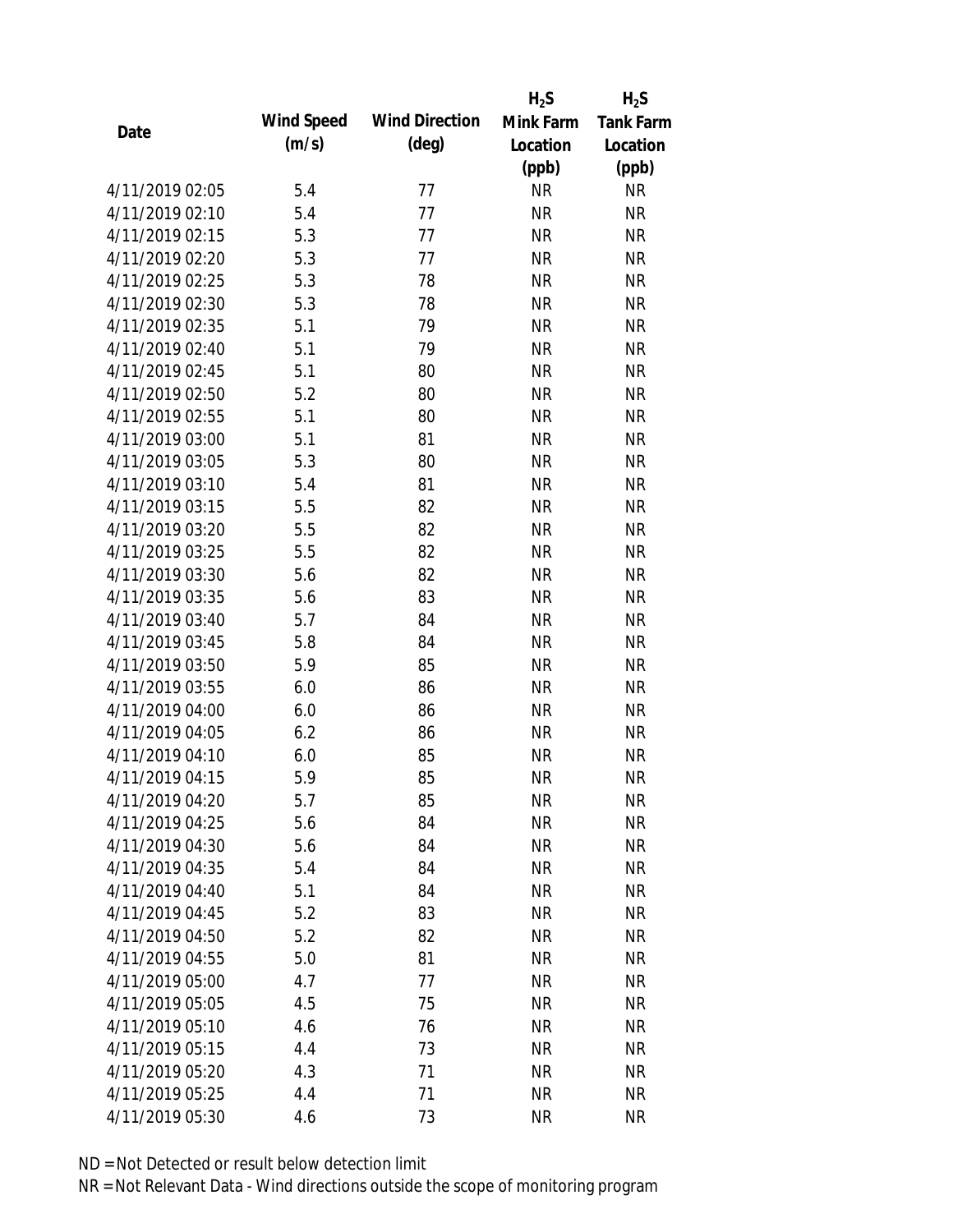|                 |            |                       | $H_2S$    | $H_2S$           |
|-----------------|------------|-----------------------|-----------|------------------|
| Date            | Wind Speed | <b>Wind Direction</b> | Mink Farm | <b>Tank Farm</b> |
|                 | (m/s)      | $(\text{deg})$        | Location  | Location         |
|                 |            |                       | (ppb)     | (ppb)            |
| 4/11/2019 05:35 | 4.7        | 72                    | <b>NR</b> | <b>NR</b>        |
| 4/11/2019 05:40 | 4.7        | 70                    | <b>NR</b> | <b>NR</b>        |
| 4/11/2019 05:45 | 4.6        | 71                    | <b>NR</b> | <b>NR</b>        |
| 4/11/2019 05:50 | 4.6        | 72                    | <b>NR</b> | <b>NR</b>        |
| 4/11/2019 05:55 | 4.8        | 74                    | <b>NR</b> | <b>NR</b>        |
| 4/11/2019 06:00 | 4.7        | 74                    | <b>NR</b> | <b>NR</b>        |
| 4/11/2019 06:05 | 4.7        | 75                    | <b>NR</b> | <b>NR</b>        |
| 4/11/2019 06:10 | 4.6        | 75                    | <b>NR</b> | <b>NR</b>        |
| 4/11/2019 06:15 | 4.8        | 75                    | <b>NR</b> | <b>NR</b>        |
| 4/11/2019 06:20 | 4.8        | 77                    | <b>NR</b> | <b>NR</b>        |
| 4/11/2019 06:25 | 4.9        | 77                    | <b>NR</b> | <b>NR</b>        |
| 4/11/2019 06:30 | 5.3        | 78                    | <b>NR</b> | <b>NR</b>        |
| 4/11/2019 06:35 | 5.5        | 79                    | <b>NR</b> | <b>NR</b>        |
| 4/11/2019 06:40 | 5.8        | 80                    | <b>NR</b> | <b>NR</b>        |
| 4/11/2019 06:45 | 5.9        | 81                    | <b>NR</b> | <b>NR</b>        |
| 4/11/2019 06:50 | 6.1        | 80                    | <b>NR</b> | <b>NR</b>        |
| 4/11/2019 06:55 | 6.1        | 79                    | <b>NR</b> | <b>NR</b>        |
| 4/11/2019 07:00 | 5.8        | 80                    | <b>NR</b> | <b>NR</b>        |
| 4/11/2019 07:05 | 5.8        | 80                    | <b>NR</b> | <b>NR</b>        |
| 4/11/2019 07:10 | 5.7        | 81                    | <b>NR</b> | <b>NR</b>        |
| 4/11/2019 07:15 | 5.4        | 80                    | <b>NR</b> | <b>NR</b>        |
| 4/11/2019 07:20 | 5.4        | 80                    | <b>NR</b> | <b>NR</b>        |
| 4/11/2019 07:25 | 5.4        | 81                    | <b>NR</b> | <b>NR</b>        |
| 4/11/2019 07:30 | 5.5        | 81                    | <b>NR</b> | <b>NR</b>        |
| 4/11/2019 07:35 | 5.6        | 82                    | <b>NR</b> | <b>NR</b>        |
| 4/11/2019 07:40 | 5.6        | 82                    | <b>NR</b> | <b>NR</b>        |
| 4/11/2019 07:45 | 6.1        | 82                    | <b>NR</b> | <b>NR</b>        |
| 4/11/2019 07:50 | 5.9        | 83                    | <b>NR</b> | <b>NR</b>        |
| 4/11/2019 07:55 | 6.1        | 83                    | <b>NR</b> | <b>NR</b>        |
| 4/11/2019 08:00 | 6.0        | 84                    | <b>NR</b> | <b>NR</b>        |
| 4/11/2019 08:05 | 6.0        | 84                    | <b>NR</b> | <b>NR</b>        |
| 4/11/2019 08:10 | 6.0        | 85                    | <b>NR</b> | <b>NR</b>        |
| 4/11/2019 08:15 | 6.0        | 86                    | <b>NR</b> | <b>NR</b>        |
| 4/11/2019 08:20 | 6.1        | 87                    | <b>NR</b> | <b>NR</b>        |
| 4/11/2019 08:25 | 6.0        | 87                    | <b>NR</b> | NR               |
| 4/11/2019 08:30 | 6.1        | 87                    | <b>NR</b> | <b>NR</b>        |
| 4/11/2019 08:35 | 5.8        | 86                    | <b>NR</b> | <b>NR</b>        |
| 4/11/2019 08:40 | 5.9        | 86                    | NR        | <b>NR</b>        |
| 4/11/2019 08:45 | 5.7        | 85                    | <b>NR</b> | NR               |
| 4/11/2019 08:50 | 5.7        | 85                    | <b>NR</b> | NR               |
| 4/11/2019 08:55 | 5.8        | 84                    | <b>NR</b> | <b>NR</b>        |
| 4/11/2019 09:00 | 5.6        | 83                    | <b>NR</b> | <b>NR</b>        |
|                 |            |                       |           |                  |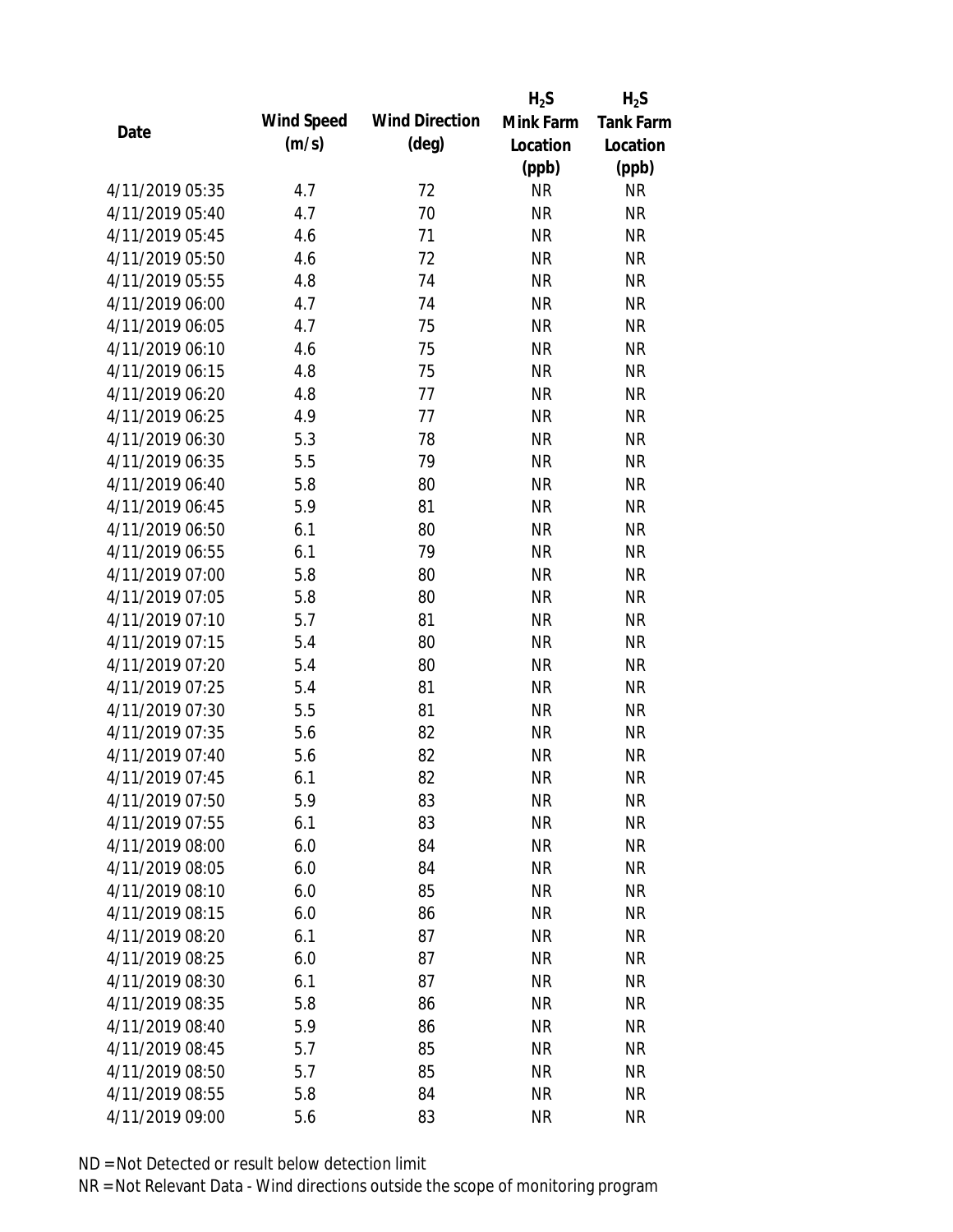|                 |            |                       | $H_2S$    | $H_2S$           |
|-----------------|------------|-----------------------|-----------|------------------|
| Date            | Wind Speed | <b>Wind Direction</b> | Mink Farm | <b>Tank Farm</b> |
|                 | (m/s)      | $(\text{deg})$        | Location  | Location         |
|                 |            |                       | (ppb)     | (ppb)            |
| 4/11/2019 09:05 | 5.5        | 82                    | <b>NR</b> | <b>NR</b>        |
| 4/11/2019 09:10 | 5.2        | 81                    | <b>NR</b> | <b>NR</b>        |
| 4/11/2019 09:15 | 5.2        | 80                    | <b>NR</b> | <b>NR</b>        |
| 4/11/2019 09:20 | 5.1        | 79                    | <b>NR</b> | <b>NR</b>        |
| 4/11/2019 09:25 | 4.8        | 78                    | <b>NR</b> | <b>NR</b>        |
| 4/11/2019 09:30 | 4.7        | 78                    | <b>NR</b> | <b>NR</b>        |
| 4/11/2019 09:35 | 4.6        | 78                    | <b>NR</b> | <b>NR</b>        |
| 4/11/2019 09:40 | 4.9        | 78                    | <b>NR</b> | <b>NR</b>        |
| 4/11/2019 09:45 | 4.9        | 79                    | <b>NR</b> | <b>NR</b>        |
| 4/11/2019 09:50 | 5.0        | 79                    | <b>NR</b> | <b>NR</b>        |
| 4/11/2019 09:55 | 5.1        | 80                    | <b>NR</b> | <b>NR</b>        |
| 4/11/2019 10:00 | 5.3        | 81                    | <b>NR</b> | <b>NR</b>        |
| 4/11/2019 10:05 | 5.4        | 82                    | <b>NR</b> | <b>NR</b>        |
| 4/11/2019 10:10 | 5.2        | 84                    | <b>NR</b> | <b>NR</b>        |
| 4/11/2019 10:15 | 5.2        | 84                    | <b>NR</b> | <b>NR</b>        |
| 4/11/2019 10:20 | 4.9        | 86                    | <b>NR</b> | <b>NR</b>        |
| 4/11/2019 10:25 | 4.9        | 88                    | <b>NR</b> | <b>NR</b>        |
| 4/11/2019 10:30 | 4.7        | 88                    | <b>NR</b> | <b>NR</b>        |
| 4/11/2019 10:35 | 4.5        | 88                    | <b>NR</b> | <b>NR</b>        |
| 4/11/2019 10:40 | 4.5        | 86                    | <b>NR</b> | <b>NR</b>        |
| 4/11/2019 10:45 | 4.5        | 87                    | <b>NR</b> | <b>NR</b>        |
| 4/11/2019 10:50 | 4.8        | 85                    | <b>NR</b> | <b>NR</b>        |
| 4/11/2019 10:55 | 4.7        | 83                    | <b>NR</b> | <b>NR</b>        |
| 4/11/2019 11:00 | 4.8        | 81                    | <b>NR</b> | <b>NR</b>        |
| 4/11/2019 11:05 | 4.9        | 82                    | <b>NR</b> | <b>NR</b>        |
| 4/11/2019 11:10 | 4.9        | 85                    | <b>NR</b> | <b>NR</b>        |
| 4/11/2019 11:15 | 4.8        | 83                    | <b>NR</b> | <b>NR</b>        |
| 4/11/2019 11:20 | 4.4        | 82                    | <b>NR</b> | <b>NR</b>        |
| 4/11/2019 11:25 | 4.3        | 82                    | <b>NR</b> | <b>NR</b>        |
| 4/11/2019 11:30 | 4.4        | 82                    | NR        | <b>NR</b>        |
| 4/11/2019 11:35 | 4.4        | 81                    | <b>NR</b> | <b>NR</b>        |
| 4/11/2019 11:40 | 4.5        | 80                    | <b>NR</b> | <b>NR</b>        |
| 4/11/2019 11:45 | 4.5        | 81                    | <b>NR</b> | <b>NR</b>        |
| 4/11/2019 11:50 | 4.4        | 79                    | <b>NR</b> | <b>NR</b>        |
| 4/11/2019 11:55 | 4.6        | 80                    | <b>NR</b> | <b>NR</b>        |
| 4/11/2019 12:00 | 4.5        | 79                    | <b>NR</b> | <b>NR</b>        |
| 4/11/2019 12:05 | 4.3        | 76                    | <b>NR</b> | <b>NR</b>        |
| 4/11/2019 12:10 | 4.3        | 76                    | <b>NR</b> | <b>NR</b>        |
| 4/11/2019 12:15 | 4.5        | 76                    | <b>NR</b> | <b>NR</b>        |
| 4/11/2019 12:20 | 4.4        | 75                    | <b>NR</b> | <b>NR</b>        |
| 4/11/2019 12:25 | 4.2        | 73                    | <b>NR</b> | <b>NR</b>        |
| 4/11/2019 12:30 |            |                       |           |                  |
|                 | 4.4        | 71                    | <b>NR</b> | <b>NR</b>        |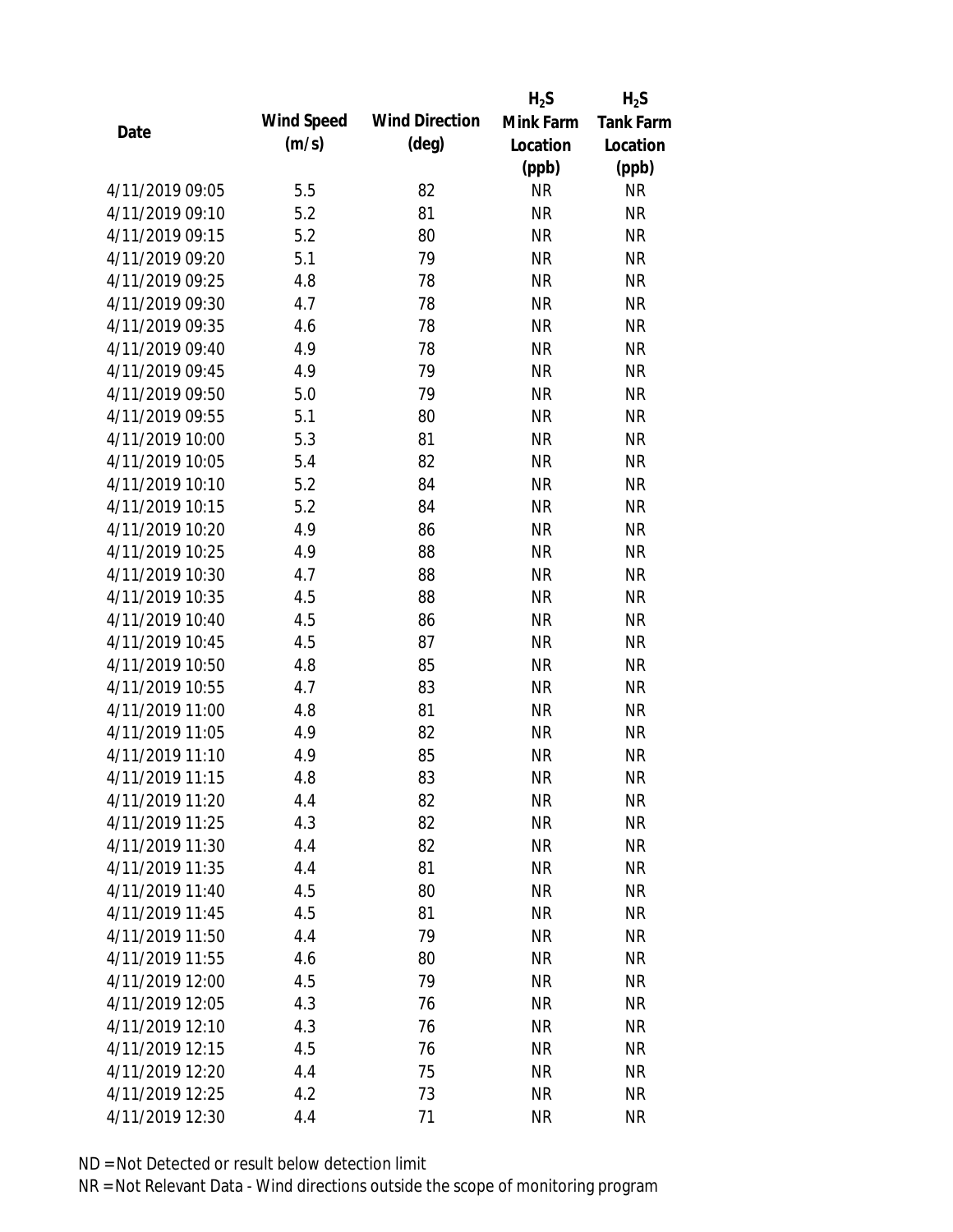|                 |            |                       | $H_2S$    | $H_2S$           |
|-----------------|------------|-----------------------|-----------|------------------|
| Date            | Wind Speed | <b>Wind Direction</b> | Mink Farm | <b>Tank Farm</b> |
|                 | (m/s)      | $(\text{deg})$        | Location  | Location         |
|                 |            |                       | (ppb)     | (ppb)            |
| 4/11/2019 12:35 | 4.4        | 71                    | <b>NR</b> | <b>NR</b>        |
| 4/11/2019 12:40 | 4.2        | 68                    | <b>NR</b> | <b>NR</b>        |
| 4/11/2019 12:45 | 4.1        | 66                    | <b>NR</b> | <b>NR</b>        |
| 4/11/2019 12:50 | 4.2        | 63                    | <b>NR</b> | <b>NR</b>        |
| 4/11/2019 12:55 | 4.4        | 61                    | <b>NR</b> | <b>NR</b>        |
| 4/11/2019 13:00 | 4.1        | 61                    | <b>NR</b> | <b>NR</b>        |
| 4/11/2019 13:05 | 4.3        | 59                    | <b>NR</b> | <b>NR</b>        |
| 4/11/2019 13:10 | 4.4        | 60                    | <b>NR</b> | <b>NR</b>        |
| 4/11/2019 13:15 | 4.6        | 60                    | <b>NR</b> | <b>NR</b>        |
| 4/11/2019 13:20 | 4.5        | 61                    | <b>NR</b> | <b>NR</b>        |
| 4/11/2019 13:25 | 4.3        | 64                    | <b>NR</b> | <b>NR</b>        |
| 4/11/2019 13:30 | 4.7        | 64                    | <b>NR</b> | <b>NR</b>        |
| 4/11/2019 13:35 | 4.6        | 67                    | <b>NR</b> | <b>NR</b>        |
| 4/11/2019 13:40 | 4.5        | 66                    | <b>NR</b> | <b>NR</b>        |
| 4/11/2019 13:45 | 4.3        | 65                    | <b>NR</b> | <b>NR</b>        |
| 4/11/2019 13:50 | 4.3        | 67                    | <b>NR</b> | <b>NR</b>        |
| 4/11/2019 13:55 | 4.4        | 64                    | <b>NR</b> | <b>NR</b>        |
| 4/11/2019 14:00 | 4.1        | 66                    | <b>NR</b> | <b>NR</b>        |
| 4/11/2019 14:05 | 4.0        | 63                    | <b>NR</b> | <b>NR</b>        |
| 4/11/2019 14:10 | 4.0        | 63                    | <b>NR</b> | <b>NR</b>        |
| 4/11/2019 14:15 | 4.1        | 66                    | <b>NR</b> | <b>NR</b>        |
| 4/11/2019 14:20 | 4.1        | 65                    | <b>NR</b> | <b>NR</b>        |
| 4/11/2019 14:25 | 3.9        | 69                    | <b>NR</b> | <b>NR</b>        |
| 4/11/2019 14:30 | 4.0        | 73                    | <b>NR</b> | <b>NR</b>        |
| 4/11/2019 14:35 | 4.1        | 77                    | <b>NR</b> | <b>NR</b>        |
| 4/11/2019 14:40 | 4.2        | 77                    | <b>NR</b> | <b>NR</b>        |
| 4/11/2019 14:45 | 4.1        | 77                    | <b>NR</b> | <b>NR</b>        |
| 4/11/2019 14:50 | 4.2        | 78                    | <b>NR</b> | <b>NR</b>        |
| 4/11/2019 14:55 | 4.2        | 80                    | <b>NR</b> | <b>NR</b>        |
| 4/11/2019 15:00 | 4.1        | 79                    | <b>NR</b> | <b>NR</b>        |
| 4/11/2019 15:05 | 3.9        | 79                    | <b>NR</b> | <b>NR</b>        |
| 4/11/2019 15:10 | 3.7        | 84                    | <b>NR</b> | <b>NR</b>        |
| 4/11/2019 15:15 | 3.7        | 88                    | <b>NR</b> | <b>NR</b>        |
| 4/11/2019 15:20 | 3.7        | 90                    | <b>NR</b> | <b>NR</b>        |
| 4/11/2019 15:25 | 3.9        | 92                    | <b>NR</b> | <b>NR</b>        |
| 4/11/2019 15:30 | 4.0        | 94                    | <b>NR</b> | <b>NR</b>        |
| 4/11/2019 15:35 | 4.2        | 95                    | <b>NR</b> | <b>NR</b>        |
| 4/11/2019 15:40 | 4.2        | 95                    | <b>NR</b> | <b>NR</b>        |
| 4/11/2019 15:45 | 4.0        | 95                    | <b>NR</b> | <b>NR</b>        |
| 4/11/2019 15:50 | 3.8        | 92                    | <b>NR</b> | <b>NR</b>        |
| 4/11/2019 15:55 | 3.8        | 91                    | <b>NR</b> | <b>NR</b>        |
| 4/11/2019 16:00 | 3.7        | 88                    | <b>NR</b> | <b>NR</b>        |
|                 |            |                       |           |                  |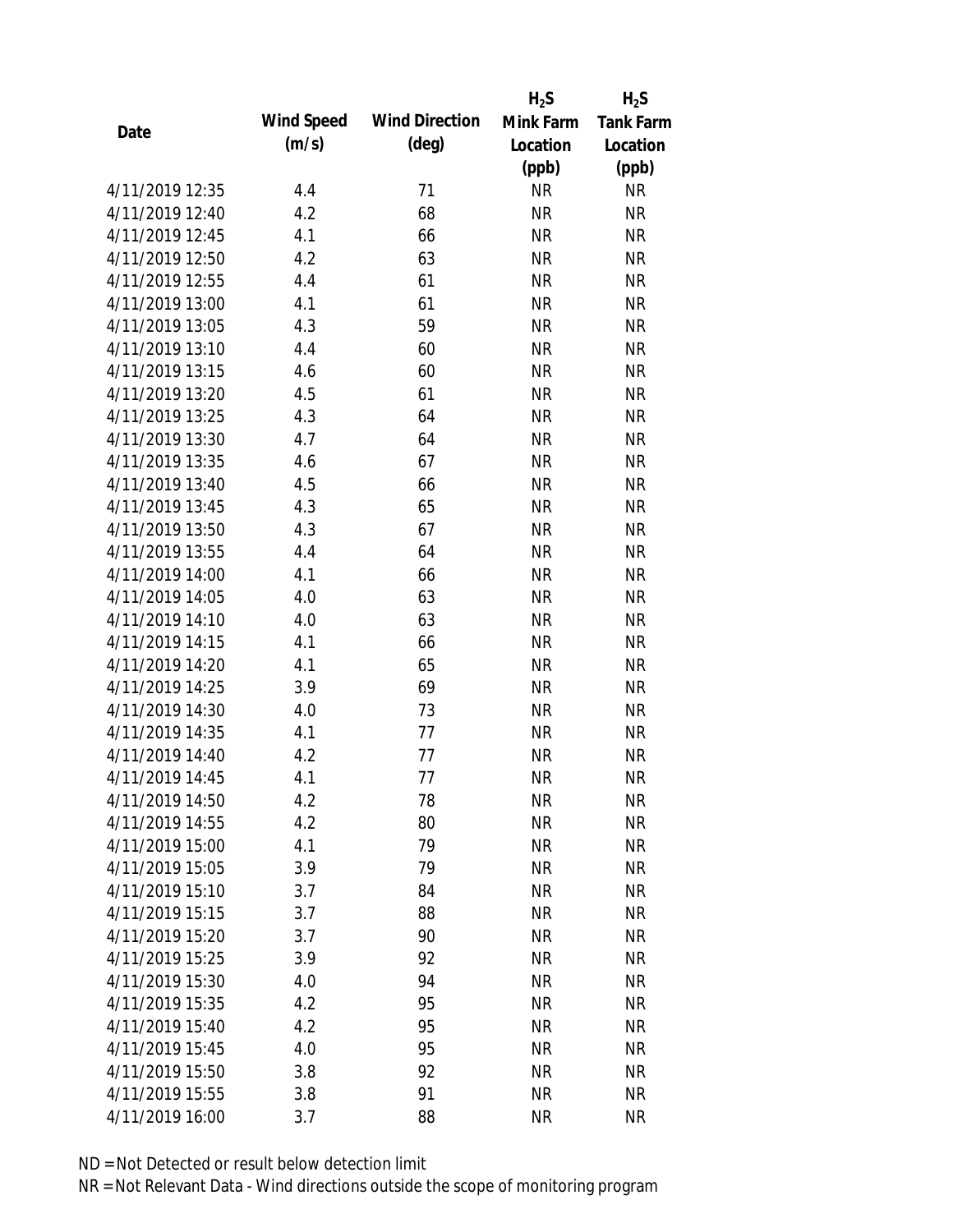|                 |            |                       | $H_2S$    | $H_2S$           |
|-----------------|------------|-----------------------|-----------|------------------|
| Date            | Wind Speed | <b>Wind Direction</b> | Mink Farm | <b>Tank Farm</b> |
|                 | (m/s)      | $(\text{deg})$        | Location  | Location         |
|                 |            |                       | (ppb)     | (ppb)            |
| 4/11/2019 16:05 | 3.6        | 86                    | <b>NR</b> | <b>NR</b>        |
| 4/11/2019 16:10 | 3.6        | 86                    | <b>NR</b> | <b>NR</b>        |
| 4/11/2019 16:15 | 3.7        | 88                    | <b>NR</b> | <b>NR</b>        |
| 4/11/2019 16:20 | 3.7        | 89                    | <b>NR</b> | <b>NR</b>        |
| 4/11/2019 16:25 | 3.6        | 89                    | <b>NR</b> | <b>NR</b>        |
| 4/11/2019 16:30 | 3.6        | 92                    | <b>NR</b> | <b>NR</b>        |
| 4/11/2019 16:35 | 3.8        | 93                    | <b>NR</b> | <b>NR</b>        |
| 4/11/2019 16:40 | 3.8        | 93                    | <b>NR</b> | <b>NR</b>        |
| 4/11/2019 16:45 | 3.8        | 91                    | <b>NR</b> | <b>NR</b>        |
| 4/11/2019 16:50 | 3.9        | 92                    | <b>NR</b> | <b>NR</b>        |
| 4/11/2019 16:55 | 4.0        | 92                    | <b>NR</b> | <b>NR</b>        |
| 4/11/2019 17:00 | 4.0        | 90                    | <b>NR</b> | <b>NR</b>        |
| 4/11/2019 17:05 | 3.8        | 90                    | <b>NR</b> | <b>NR</b>        |
| 4/11/2019 17:10 | 3.7        | 91                    | <b>NR</b> | <b>NR</b>        |
| 4/11/2019 17:15 | 3.5        | 90                    | <b>NR</b> | <b>NR</b>        |
| 4/11/2019 17:20 | 3.5        | 91                    | <b>NR</b> | <b>NR</b>        |
| 4/11/2019 17:25 | 3.4        | 91                    | <b>NR</b> | <b>NR</b>        |
| 4/11/2019 17:30 | 3.2        | 90                    | <b>NR</b> | <b>NR</b>        |
| 4/11/2019 17:35 | 3.1        | 89                    | <b>NR</b> | <b>NR</b>        |
| 4/11/2019 17:40 | 3.0        | 86                    | <b>NR</b> | <b>NR</b>        |
| 4/11/2019 17:45 | 2.9        | 84                    | <b>NR</b> | <b>NR</b>        |
| 4/11/2019 17:50 | 2.7        | 81                    | <b>NR</b> | <b>NR</b>        |
| 4/11/2019 17:55 | 2.6        | 80                    | <b>NR</b> | <b>NR</b>        |
| 4/11/2019 18:00 | 2.5        | 77                    | <b>NR</b> | <b>NR</b>        |
| 4/11/2019 18:05 | 2.6        | 74                    | <b>NR</b> | <b>NR</b>        |
| 4/11/2019 18:10 | 2.6        | 71                    | <b>NR</b> | <b>NR</b>        |
| 4/11/2019 18:15 | 2.8        | 65                    | <b>NR</b> | <b>NR</b>        |
| 4/11/2019 18:20 | 2.9        | 66                    | <b>NR</b> | <b>NR</b>        |
| 4/11/2019 18:25 | 2.9        | 65                    | <b>NR</b> | <b>NR</b>        |
| 4/11/2019 18:30 | 3.1        | 65                    | <b>NR</b> | <b>NR</b>        |
| 4/11/2019 18:35 | 3.1        | 67                    | <b>NR</b> | <b>NR</b>        |
| 4/11/2019 18:40 | 3.2        | 68                    | <b>NR</b> | <b>NR</b>        |
| 4/11/2019 18:45 | 3.0        | 72                    | <b>NR</b> | <b>NR</b>        |
| 4/11/2019 18:50 | 3.0        | 72                    | <b>NR</b> | <b>NR</b>        |
| 4/11/2019 18:55 | 3.0        | 72                    | <b>NR</b> | <b>NR</b>        |
| 4/11/2019 19:00 | 3.1        | 73                    | <b>NR</b> | <b>NR</b>        |
| 4/11/2019 19:05 | 3.0        | 75                    | <b>NR</b> | <b>NR</b>        |
| 4/11/2019 19:10 | 3.0        | 76                    | NR        | <b>NR</b>        |
| 4/11/2019 19:15 | 3.0        | 77                    | <b>NR</b> | <b>NR</b>        |
| 4/11/2019 19:20 | 3.1        | 77                    | <b>NR</b> | NR               |
| 4/11/2019 19:25 | 3.1        | 78                    | <b>NR</b> | <b>NR</b>        |
| 4/11/2019 19:30 | 3.2        | 83                    | <b>NR</b> | <b>NR</b>        |
|                 |            |                       |           |                  |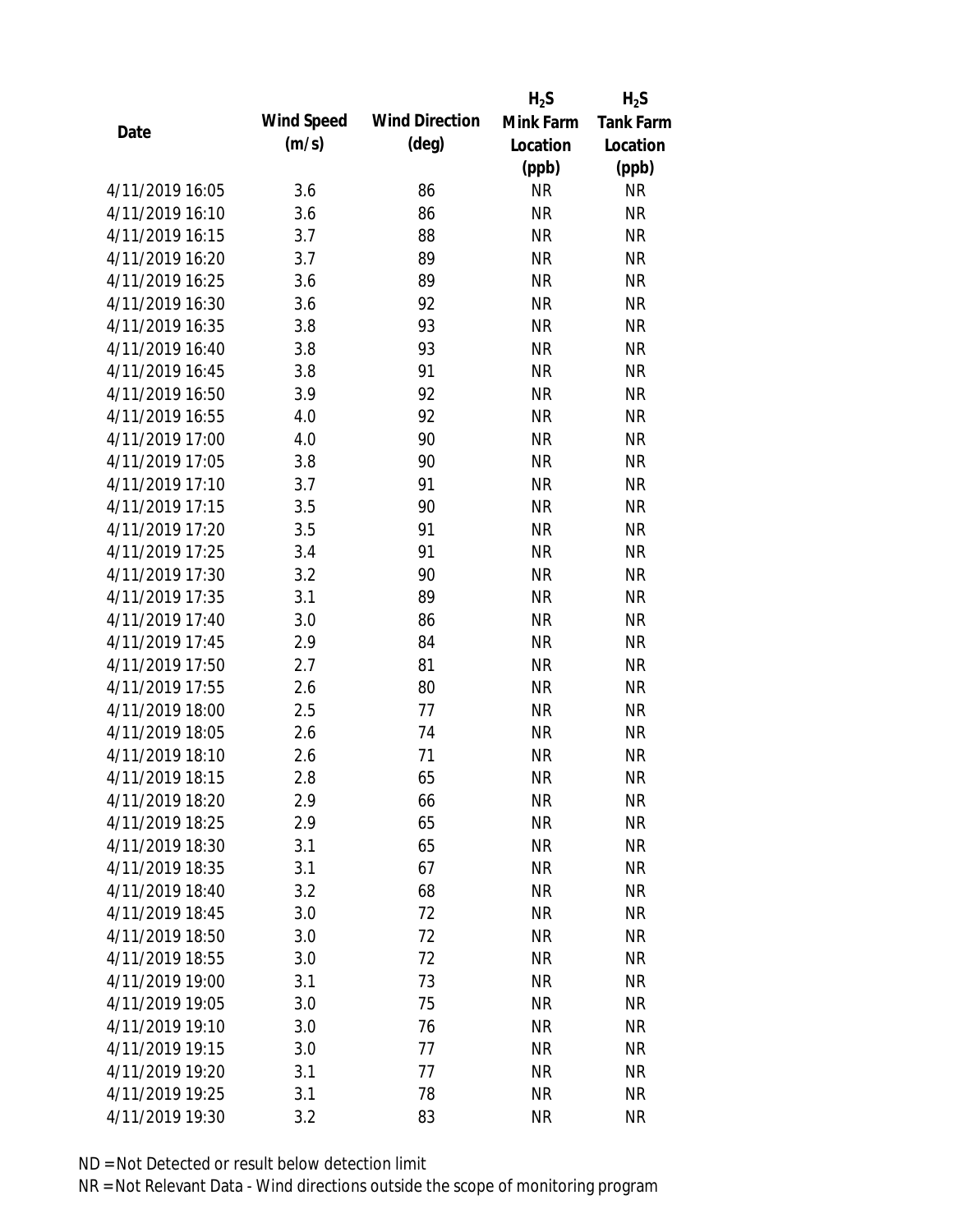|                 |            |                       | $H_2S$       | $H_2S$           |
|-----------------|------------|-----------------------|--------------|------------------|
| Date            | Wind Speed | <b>Wind Direction</b> | Mink Farm    | <b>Tank Farm</b> |
|                 | (m/s)      | $(\text{deg})$        | Location     | Location         |
|                 |            |                       | (ppb)        | (ppb)            |
| 4/11/2019 19:35 | 3.5        | 88                    | <b>NR</b>    | <b>NR</b>        |
| 4/11/2019 19:40 | 3.9        | 95                    | <b>NR</b>    | <b>NR</b>        |
| 4/11/2019 19:45 | 4.3        | 102                   | <b>NR</b>    | <b>NR</b>        |
| 4/11/2019 19:50 | 4.8        | 107                   | <b>NR</b>    | <b>NR</b>        |
| 4/11/2019 19:55 | 5.2        | 113                   | <b>NR</b>    | <b>NR</b>        |
| 4/11/2019 20:00 | 5.5        | 115                   | <b>NR</b>    | <b>NR</b>        |
| 4/11/2019 20:05 | 5.6        | 117                   | <b>NR</b>    | <b>NR</b>        |
| 4/11/2019 20:10 | 5.5        | 118                   | <b>NR</b>    | <b>NR</b>        |
| 4/11/2019 20:15 | 5.4        | 119                   | <b>NR</b>    | <b>NR</b>        |
| 4/11/2019 20:20 | 5.3        | 121                   | <b>NR</b>    | <b>NR</b>        |
| 4/11/2019 20:25 | 5.0        | 124                   | <b>NR</b>    | <b>NR</b>        |
| 4/11/2019 20:30 | 4.8        | 126                   | <b>NR</b>    | <b>NR</b>        |
| 4/11/2019 20:35 | 4.6        | 130                   | <b>NR</b>    | <b>NR</b>        |
| 4/11/2019 20:40 | 4.3        | 133                   | <b>NR</b>    | <b>NR</b>        |
| 4/11/2019 20:45 | 3.9        | 137                   | <b>NR</b>    | <b>NR</b>        |
| 4/11/2019 20:50 | 3.7        | 142                   | <b>NR</b>    | <b>NR</b>        |
| 4/11/2019 20:55 | 3.6        | 147                   | <b>NR</b>    | <b>NR</b>        |
| 4/11/2019 21:00 | 3.6        | 221                   | <b>NR</b>    | <b>NR</b>        |
| 4/11/2019 21:05 | 3.8        | 307                   | <b>NR</b>    | <b>NR</b>        |
| 4/11/2019 21:10 | 4.1        | 314                   | <b>NR</b>    | <b>NR</b>        |
| 4/11/2019 21:15 | 4.2        | 321                   | 1            | <b>NR</b>        |
| 4/11/2019 21:20 | 4.1        | 332                   | $\mathbf{1}$ | <b>NR</b>        |
| 4/11/2019 21:25 | 4.0        | 337                   | 1            | <b>NR</b>        |
| 4/11/2019 21:30 | 3.7        | 352                   | 1            | <b>NR</b>        |
| 4/11/2019 21:35 | 3.4        | 6                     | 1            | <b>NR</b>        |
| 4/11/2019 21:40 | 3.1        | 22                    | 1            | <b>NR</b>        |
| 4/11/2019 21:45 | 3.1        | 31                    | 1            | <b>NR</b>        |
| 4/11/2019 21:50 | 3.1        | 37                    | 1            | <b>NR</b>        |
| 4/11/2019 21:55 | 3.1        | 48                    | <b>NR</b>    | <b>NR</b>        |
| 4/11/2019 22:00 | 3.0        | 51                    | <b>NR</b>    | <b>NR</b>        |
| 4/11/2019 22:05 | 3.2        | 50                    | <b>NR</b>    | <b>NR</b>        |
| 4/11/2019 22:10 | 3.3        | 52                    | <b>NR</b>    | NR               |
| 4/11/2019 22:15 | 3.4        | 57                    | <b>NR</b>    | <b>NR</b>        |
| 4/11/2019 22:20 | 3.3        | 60                    | <b>NR</b>    | <b>NR</b>        |
| 4/11/2019 22:25 | 3.3        | 59                    | <b>NR</b>    | <b>NR</b>        |
| 4/11/2019 22:30 | 3.2        | 57                    | <b>NR</b>    | <b>NR</b>        |
| 4/11/2019 22:35 | 3.1        | 58                    | <b>NR</b>    | <b>NR</b>        |
| 4/11/2019 22:40 | 3.1        | 64                    | <b>NR</b>    | <b>NR</b>        |
| 4/11/2019 22:45 | 2.9        | 72                    | <b>NR</b>    | <b>NR</b>        |
| 4/11/2019 22:50 | 3.0        | 81                    | <b>NR</b>    | <b>NR</b>        |
| 4/11/2019 22:55 | 3.0        | 99                    | <b>NR</b>    | <b>NR</b>        |
| 4/11/2019 23:00 | 3.0        | 120                   | <b>NR</b>    | <b>NR</b>        |
|                 |            |                       |              |                  |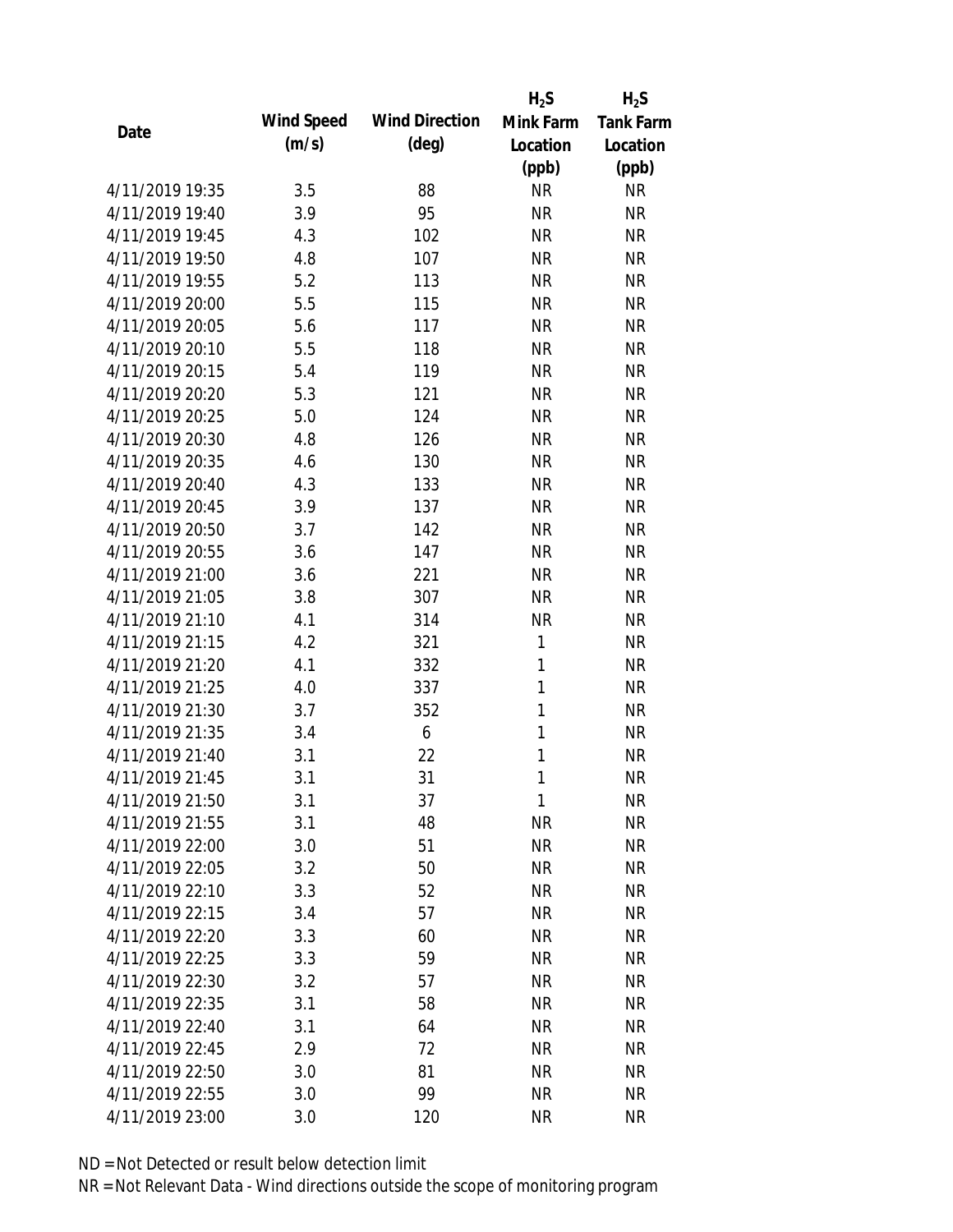|                 |            |                       | $H_2S$         | $H_2S$           |
|-----------------|------------|-----------------------|----------------|------------------|
| Date            | Wind Speed | <b>Wind Direction</b> | Mink Farm      | <b>Tank Farm</b> |
|                 | (m/s)      | $(\text{deg})$        | Location       | Location         |
|                 |            |                       | (ppb)          | (ppb)            |
| 4/11/2019 23:05 | 2.9        | 140                   | <b>NR</b>      | <b>NR</b>        |
| 4/11/2019 23:10 | 2.8        | 157                   | <b>NR</b>      | <b>NR</b>        |
| 4/11/2019 23:15 | 2.9        | 174                   | <b>NR</b>      | 1                |
| 4/11/2019 23:20 | 3.1        | 190                   | <b>NR</b>      | 1                |
| 4/11/2019 23:25 | 3.3        | 205                   | <b>NR</b>      | 1                |
| 4/11/2019 23:30 | 3.6        | 217                   | <b>NR</b>      | 1                |
| 4/11/2019 23:35 | 3.8        | 226                   | <b>NR</b>      | 1                |
| 4/11/2019 23:40 | 4.1        | 234                   | $\overline{2}$ | 1                |
| 4/11/2019 23:45 | 4.4        | 245                   | $\overline{2}$ | $\overline{2}$   |
| 4/11/2019 23:50 | 4.4        | 258                   | $\overline{2}$ | $\overline{2}$   |
| 4/11/2019 23:55 | 4.2        | 269                   | 1              | $\overline{2}$   |
| 4/11/2019 24:00 | 3.9        | 281                   | 1              | <b>NR</b>        |
| 4/12/2019 00:05 | 3.6        | 288                   | 1              | <b>NR</b>        |
| 4/12/2019 00:10 | 3.6        | 292                   | 1              | <b>NR</b>        |
| 4/12/2019 00:15 | 3.2        | 292                   | 1              | <b>NR</b>        |
| 4/12/2019 00:20 | 3.1        | 286                   | 1              | <b>NR</b>        |
| 4/12/2019 00:25 | 3.2        | 278                   | 1              | <b>NR</b>        |
| 4/12/2019 00:30 | 3.0        | 267                   | 1              | 1                |
| 4/12/2019 00:35 | 3.4        | 254                   | $\overline{2}$ | 1                |
| 4/12/2019 00:40 | 3.5        | 242                   | $\overline{2}$ | <b>ND</b>        |
| 4/12/2019 00:45 | 3.9        | 232                   | $\overline{2}$ | 1                |
| 4/12/2019 00:50 | 4.4        | 226                   | <b>NR</b>      | 1                |
| 4/12/2019 00:55 | 4.8        | 221                   | <b>NR</b>      | 1                |
| 4/12/2019 01:00 | 5.2        | 221                   | <b>NR</b>      | 1                |
| 4/12/2019 01:05 | 4.9        | 223                   | <b>NR</b>      | $\overline{2}$   |
| 4/12/2019 01:10 | 4.6        | 227                   | <b>NR</b>      | $\overline{2}$   |
| 4/12/2019 01:15 | 4.3        | 228                   | <b>NR</b>      | $\overline{2}$   |
| 4/12/2019 01:20 | 3.9        | 225                   | <b>NR</b>      | 2                |
| 4/12/2019 01:25 | 3.6        | 222                   | NR             | $\overline{2}$   |
| 4/12/2019 01:30 | 3.5        | 220                   | NR             | 1                |
| 4/12/2019 01:35 | 3.8        | 219                   | NR             | $\mathbf{1}$     |
| 4/12/2019 01:40 | 4.2        | 216                   | NR             | 1                |
| 4/12/2019 01:45 | 4.3        | 214                   | NR             | $\overline{2}$   |
| 4/12/2019 01:50 | 4.2        | 217                   | NR             | 1                |
| 4/12/2019 01:55 | 4.2        | 216                   | NR             | 1                |
| 4/12/2019 02:00 | 4.2        | 211                   | NR             | 1                |
| 4/12/2019 02:05 | 4.0        | 206                   | NR             | 1                |
| 4/12/2019 02:10 | 3.7        | 203                   | NR             | 1                |
| 4/12/2019 02:15 | 3.6        | 199                   | NR.            | 1                |
| 4/12/2019 02:20 | 3.7        | 195                   | NR             | 1                |
| 4/12/2019 02:25 | 3.8        | 195                   | <b>NR</b>      | 1                |
| 4/12/2019 02:30 | 3.7        | 197                   | <b>NR</b>      | 1                |
|                 |            |                       |                |                  |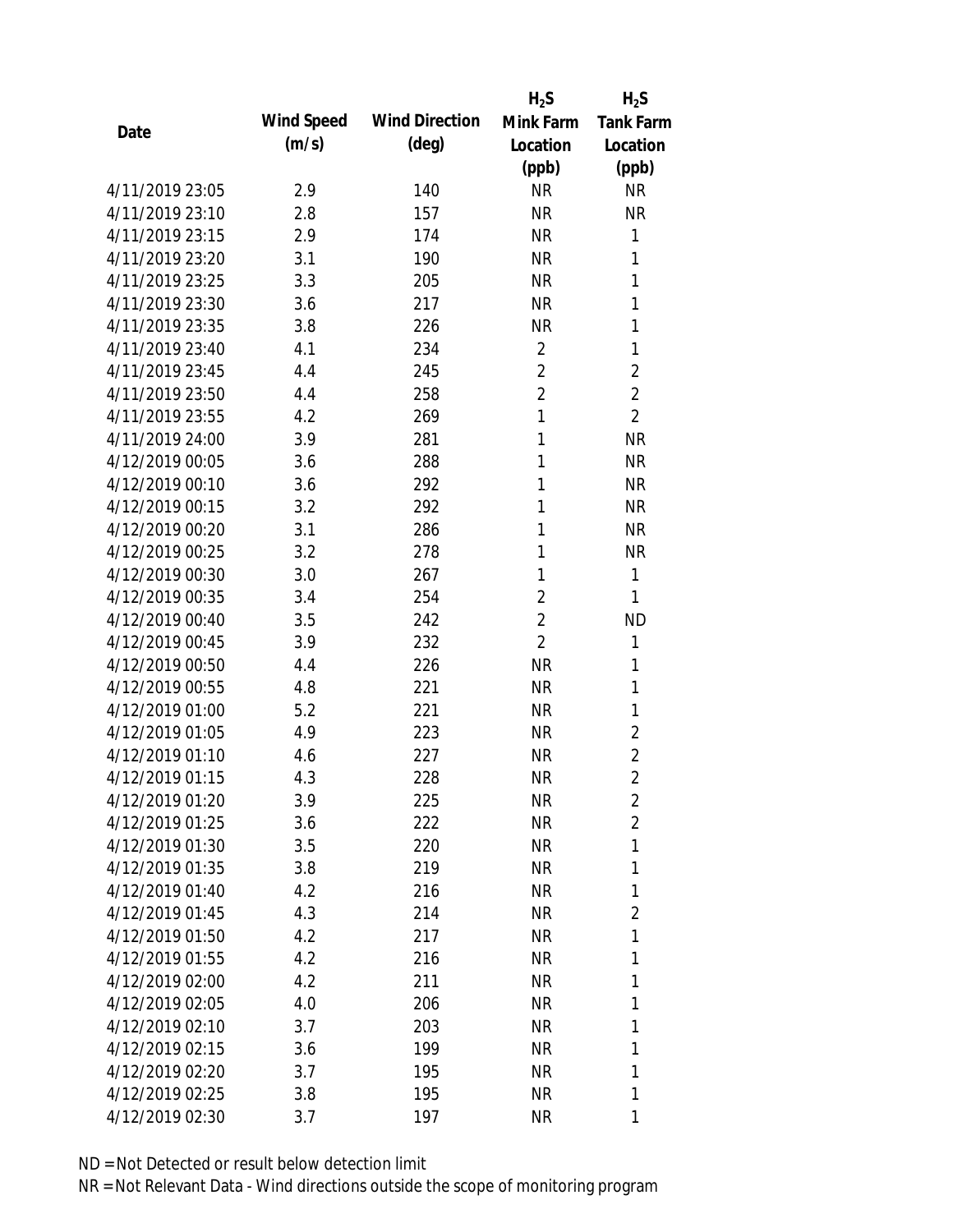|                 |            |                       | $H_2S$         | $H_2S$           |
|-----------------|------------|-----------------------|----------------|------------------|
|                 | Wind Speed | <b>Wind Direction</b> | Mink Farm      | <b>Tank Farm</b> |
| Date            | (m/s)      | $(\text{deg})$        | Location       | Location         |
|                 |            |                       | (ppb)          | (ppb)            |
| 4/12/2019 02:35 | 3.8        | 199                   | <b>NR</b>      | 1                |
| 4/12/2019 02:40 | 4.0        | 201                   | <b>NR</b>      | 1                |
| 4/12/2019 02:45 | 4.1        | 204                   | <b>NR</b>      | 1                |
| 4/12/2019 02:50 | 4.3        | 206                   | <b>NR</b>      | 1                |
| 4/12/2019 02:55 | 4.4        | 208                   | <b>NR</b>      | 1                |
| 4/12/2019 03:00 | 4.5        | 214                   | <b>NR</b>      | 2                |
| 4/12/2019 03:05 | 4.7        | 222                   | <b>NR</b>      | 2                |
| 4/12/2019 03:10 | 4.9        | 229                   | <b>NR</b>      | $\overline{2}$   |
| 4/12/2019 03:15 | 5.3        | 237                   | 1              | $\overline{2}$   |
| 4/12/2019 03:20 | 5.4        | 245                   | $\overline{2}$ | $\overline{2}$   |
| 4/12/2019 03:25 | 5.6        | 253                   | 1              | $\overline{2}$   |
| 4/12/2019 03:30 | 5.8        | 256                   | 1              | 1                |
| 4/12/2019 03:35 | 6.0        | 255                   | 1              | 1                |
| 4/12/2019 03:40 | 5.7        | 257                   | 1              | 1                |
| 4/12/2019 03:45 | 5.5        | 257                   | 1              | 1                |
| 4/12/2019 03:50 | 5.4        | 256                   | 1              | 1                |
| 4/12/2019 03:55 | 5.3        | 254                   | 1              | 1                |
| 4/12/2019 04:00 | 5.3        | 253                   | 1              | 1                |
| 4/12/2019 04:05 | 5.3        | 252                   | 1              | $\overline{2}$   |
| 4/12/2019 04:10 | 5.7        | 251                   | 1              | 1                |
| 4/12/2019 04:15 | 5.9        | 249                   | 1              | 1                |
| 4/12/2019 04:20 | 6.1        | 250                   | 1              | 1                |
| 4/12/2019 04:25 | 6.2        | 250                   | 1              | 1                |
| 4/12/2019 04:30 | 5.9        | 250                   | 1              | 1                |
| 4/12/2019 04:35 | 5.7        | 251                   | 1              | 1                |
| 4/12/2019 04:40 | 5.5        | 253                   | 1              | 1                |
| 4/12/2019 04:45 | 5.3        | 254                   | 1              | 1                |
| 4/12/2019 04:50 | 5.0        | 252                   | 1              | 1                |
| 4/12/2019 04:55 | 4.8        | 248                   | 1              | 1                |
| 4/12/2019 05:00 | 4.9        | 242                   | 2              | 1                |
| 4/12/2019 05:05 | 4.9        | 235                   | $\overline{2}$ | 1                |
| 4/12/2019 05:10 | 4.8        | 228                   | <b>NR</b>      | 1                |
| 4/12/2019 05:15 | 4.7        | 222                   | <b>NR</b>      | 1                |
| 4/12/2019 05:20 | 4.9        | 217                   | <b>NR</b>      | 1                |
| 4/12/2019 05:25 | 5.3        | 216                   | <b>NR</b>      | 1                |
| 4/12/2019 05:30 | 5.5        | 215                   | <b>NR</b>      | 1                |
| 4/12/2019 05:35 | 5.9        | 217                   | <b>NR</b>      | 1                |
| 4/12/2019 05:40 | 6.3        | 218                   | NR             | 1                |
| 4/12/2019 05:45 | 6.6        | 219                   | <b>NR</b>      | 1                |
| 4/12/2019 05:50 | 6.7        | 219                   | <b>NR</b>      | 1                |
| 4/12/2019 05:55 | 6.9        | 220                   | <b>NR</b>      | 1                |
| 4/12/2019 06:00 | 6.8        | 221                   | <b>NR</b>      | <b>ND</b>        |
|                 |            |                       |                |                  |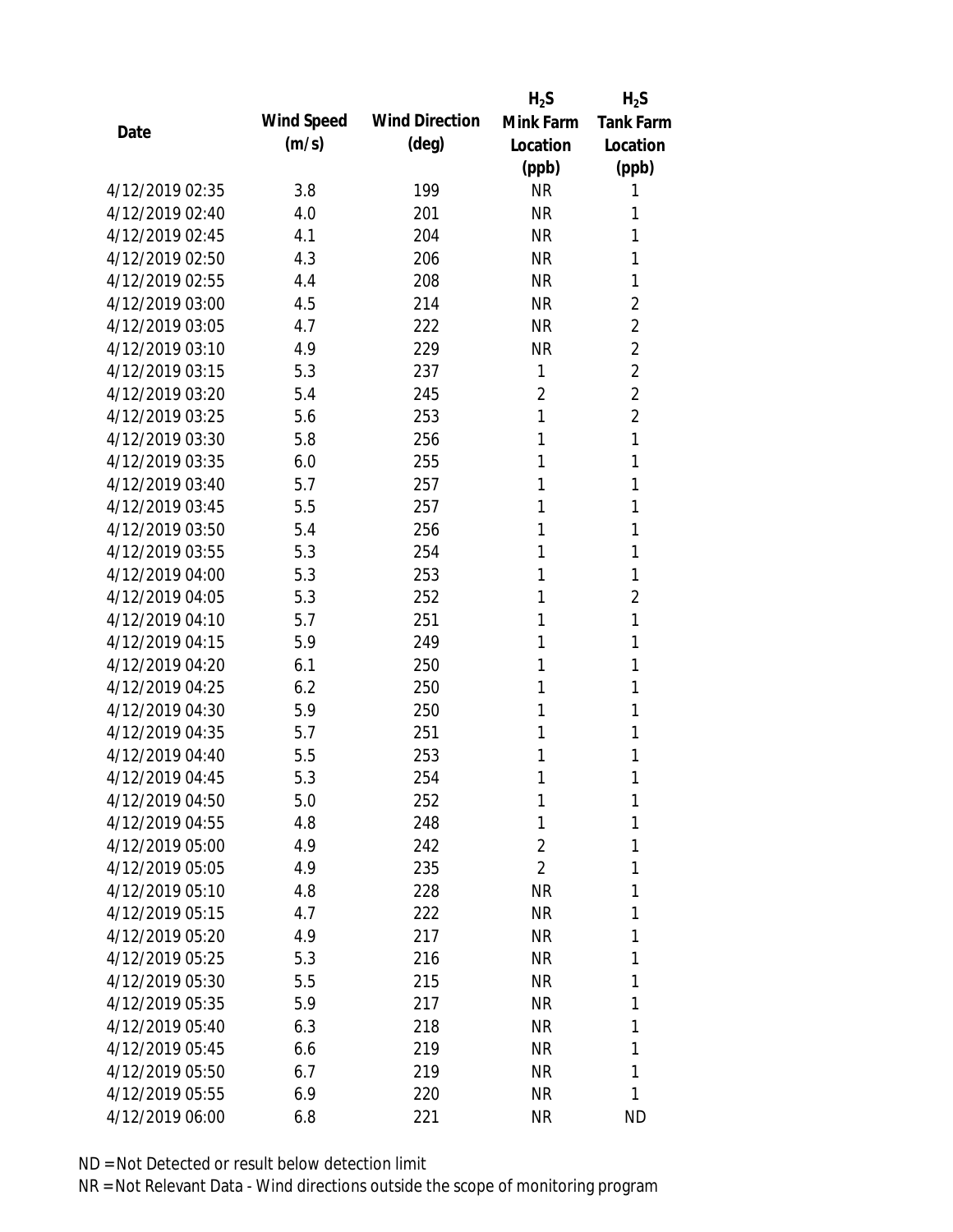|                 |            |                       | $H_2S$    | $H_2S$           |
|-----------------|------------|-----------------------|-----------|------------------|
| Date            | Wind Speed | <b>Wind Direction</b> | Mink Farm | <b>Tank Farm</b> |
|                 | (m/s)      | $(\text{deg})$        | Location  | Location         |
|                 |            |                       | (ppb)     | (ppb)            |
| 4/12/2019 06:05 | 6.9        | 221                   | <b>NR</b> | 1                |
| 4/12/2019 06:10 | 6.8        | 221                   | <b>NR</b> | 1                |
| 4/12/2019 06:15 | 6.5        | 221                   | <b>NR</b> | 1                |
| 4/12/2019 06:20 | 6.9        | 222                   | <b>NR</b> | 1                |
| 4/12/2019 06:25 | 6.7        | 221                   | <b>NR</b> | 1                |
| 4/12/2019 06:30 | 6.7        | 222                   | <b>NR</b> | 1                |
| 4/12/2019 06:35 | 6.6        | 223                   | <b>NR</b> | 1                |
| 4/12/2019 06:40 | 6.3        | 222                   | <b>NR</b> | 1                |
| 4/12/2019 06:45 | 6.3        | 223                   | <b>NR</b> | 1                |
| 4/12/2019 06:50 | 5.9        | 224                   | <b>NR</b> | 1                |
| 4/12/2019 06:55 | 5.7        | 224                   | <b>NR</b> | 1                |
| 4/12/2019 07:00 | 5.7        | 227                   | <b>NR</b> | 1                |
| 4/12/2019 07:05 | 5.4        | 229                   | <b>NR</b> | 1                |
| 4/12/2019 07:10 | 5.4        | 232                   | 1         | $\overline{2}$   |
| 4/12/2019 07:15 | 5.2        | 233                   | 1         | $\overline{2}$   |
| 4/12/2019 07:20 | 5.2        | 233                   | 1         | 1                |
| 4/12/2019 07:25 | 5.3        | 235                   | 1         | 1                |
| 4/12/2019 07:30 | 5.1        | 234                   | 1         | 1                |
| 4/12/2019 07:35 | 5.3        | 231                   | 1         | 1                |
| 4/12/2019 07:40 | 5.6        | 229                   | <b>NR</b> | 1                |
| 4/12/2019 07:45 | 5.9        | 228                   | <b>NR</b> | 1                |
| 4/12/2019 07:50 | 6.2        | 226                   | <b>NR</b> | 1                |
| 4/12/2019 07:55 | 6.4        | 224                   | <b>NR</b> | 1                |
| 4/12/2019 08:00 | 6.9        | 222                   | <b>NR</b> | 1                |
| 4/12/2019 08:05 | 6.9        | 222                   | <b>NR</b> | 1                |
| 4/12/2019 08:10 | 7.2        | 222                   | <b>NR</b> | 1                |
| 4/12/2019 08:15 | 7.4        | 222                   | <b>NR</b> | 1                |
| 4/12/2019 08:20 | 7.6        | 223                   | <b>NR</b> | 1                |
| 4/12/2019 08:25 | 7.8        | 223                   | <b>NR</b> | 1                |
| 4/12/2019 08:30 | 8.3        | 224                   | <b>NR</b> | 1                |
| 4/12/2019 08:35 | 8.6        | 224                   | <b>NR</b> | 1                |
| 4/12/2019 08:40 | 8.9        | 225                   | <b>NR</b> | 1                |
| 4/12/2019 08:45 | 9.4        | 225                   | <b>NR</b> | 1                |
| 4/12/2019 08:50 | 9.5        | 225                   | <b>NR</b> | 1                |
| 4/12/2019 08:55 | 9.7        | 226                   | <b>NR</b> | 1                |
| 4/12/2019 09:00 | 9.6        | 225                   | <b>NR</b> | 1                |
| 4/12/2019 09:05 | 9.7        | 224                   | <b>NR</b> | 1                |
| 4/12/2019 09:10 | 9.8        | 225                   | NR        | 1                |
| 4/12/2019 09:15 | 9.6        | 225                   | <b>NR</b> | 1                |
| 4/12/2019 09:20 | 9.9        | 225                   | <b>NR</b> | 1                |
| 4/12/2019 09:25 | 9.8        | 224                   | <b>NR</b> | 1                |
| 4/12/2019 09:30 | 9.9        | 224                   | <b>NR</b> | 1                |
|                 |            |                       |           |                  |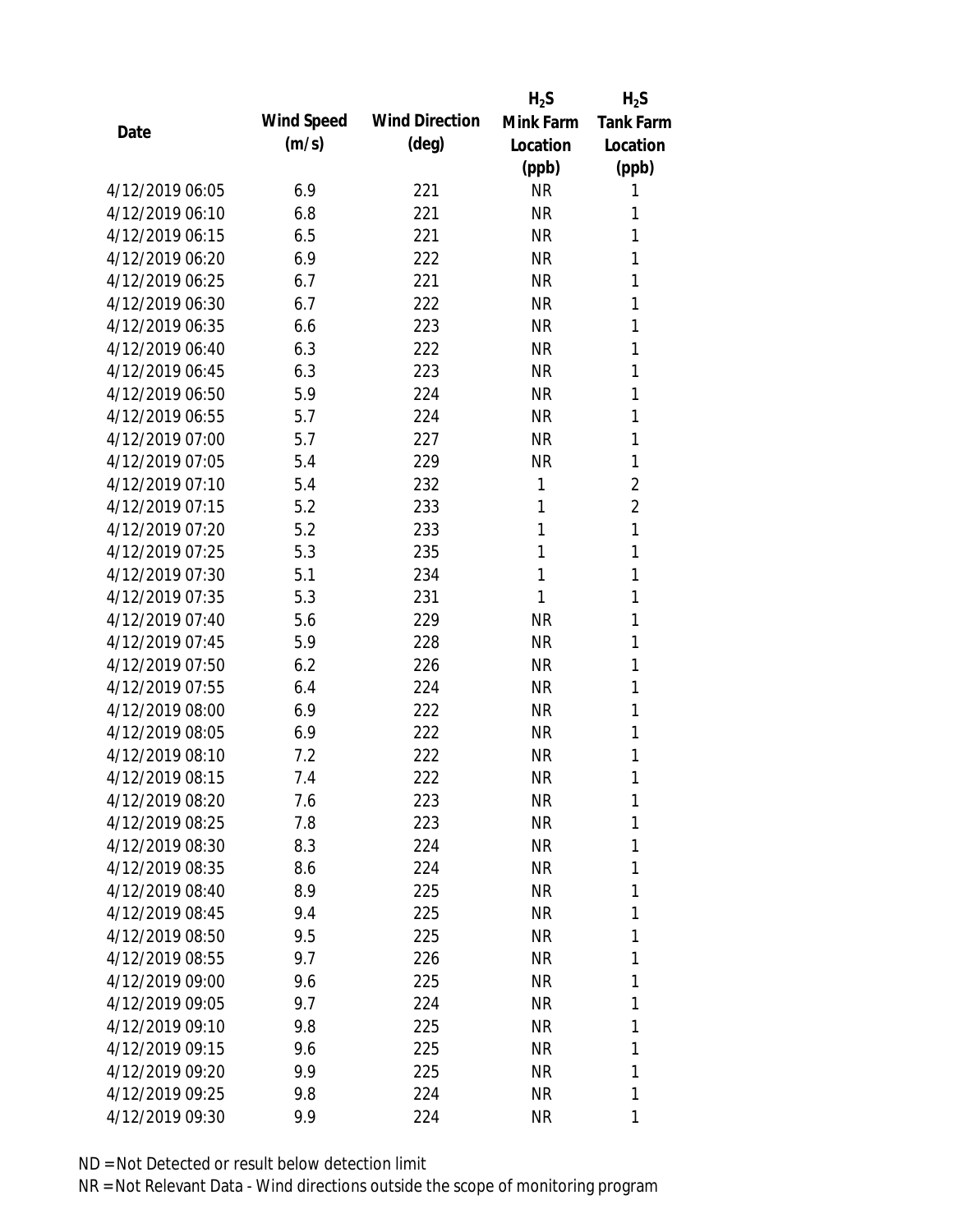|                 |            |                       | $H_2S$    | $H_2S$           |
|-----------------|------------|-----------------------|-----------|------------------|
| Date            | Wind Speed | <b>Wind Direction</b> | Mink Farm | <b>Tank Farm</b> |
|                 | (m/s)      | $(\text{deg})$        | Location  | Location         |
|                 |            |                       | (ppb)     | (ppb)            |
| 4/12/2019 09:35 | 10.0       | 225                   | <b>NR</b> | 1                |
| 4/12/2019 09:40 | 10.2       | 226                   | <b>NR</b> | 1                |
| 4/12/2019 09:45 | 10.0       | 226                   | <b>NR</b> | 1                |
| 4/12/2019 09:50 | 9.8        | 226                   | <b>NR</b> | 1                |
| 4/12/2019 09:55 | 9.7        | 226                   | <b>NR</b> | 1                |
| 4/12/2019 10:00 | 9.4        | 226                   | <b>NR</b> | 1                |
| 4/12/2019 10:05 | 9.0        | 225                   | <b>NR</b> | 1                |
| 4/12/2019 10:10 | 8.6        | 224                   | <b>NR</b> | 1                |
| 4/12/2019 10:15 | 8.7        | 223                   | <b>NR</b> | 1                |
| 4/12/2019 10:20 | 8.7        | 223                   | <b>NR</b> | $\overline{2}$   |
| 4/12/2019 10:25 | 9.0        | 222                   | <b>NR</b> | $\overline{2}$   |
| 4/12/2019 10:30 | 9.0        | 221                   | <b>NR</b> | 1                |
| 4/12/2019 10:35 | 9.3        | 221                   | <b>NR</b> | 1                |
| 4/12/2019 10:40 | 9.4        | 221                   | <b>NR</b> | 1                |
| 4/12/2019 10:45 | 9.5        | 222                   | <b>NR</b> | 1                |
| 4/12/2019 10:50 | 9.5        | 221                   | <b>NR</b> | 1                |
| 4/12/2019 10:55 | 9.0        | 221                   | <b>NR</b> | 1                |
| 4/12/2019 11:00 | 9.0        | 222                   | <b>NR</b> | 1                |
| 4/12/2019 11:05 | 8.9        | 224                   | <b>NR</b> | 1                |
| 4/12/2019 11:10 | 8.7        | 226                   | <b>NR</b> | 1                |
| 4/12/2019 11:15 | 8.7        | 228                   | <b>NR</b> | 1                |
| 4/12/2019 11:20 | 8.9        | 231                   | 1         | 1                |
| 4/12/2019 11:25 | 9.1        | 231                   | 1         | 1                |
| 4/12/2019 11:30 | 9.5        | 231                   | 1         | 1                |
| 4/12/2019 11:35 | 9.6        | 230                   | 1         | 1                |
| 4/12/2019 11:40 | 10.0       | 228                   | <b>NR</b> | 1                |
| 4/12/2019 11:45 | 10.0       | 226                   | <b>NR</b> | 1                |
| 4/12/2019 11:50 | 9.8        | 224                   | <b>NR</b> | 2                |
| 4/12/2019 11:55 | 9.6        | 224                   | NR        | $\overline{2}$   |
| 4/12/2019 12:00 | 9.2        | 222                   | NR        | 1                |
| 4/12/2019 12:05 | 9.0        | 224                   | NR        | 1                |
| 4/12/2019 12:10 | 8.9        | 223                   | NR        | 1                |
| 4/12/2019 12:15 | 8.9        | 220                   | NR        | 1                |
| 4/12/2019 12:20 | 9.1        | 222                   | NR        | 1                |
| 4/12/2019 12:25 | 9.5        | 222                   | NR        | 1                |
| 4/12/2019 12:30 | 9.7        | 223                   | NR        | 1                |
| 4/12/2019 12:35 | 10.0       | 221                   | NR        | 1                |
| 4/12/2019 12:40 | 9.9        | 222                   | NR        | 1                |
| 4/12/2019 12:45 | 10.2       | 224                   | NR.       | 1                |
| 4/12/2019 12:50 | 10.1       | 222                   | NR        | 1                |
| 4/12/2019 12:55 | 10.1       | 222                   | NR        | 1                |
| 4/12/2019 13:00 | 9.9        | 223                   | <b>NR</b> | 1                |
|                 |            |                       |           |                  |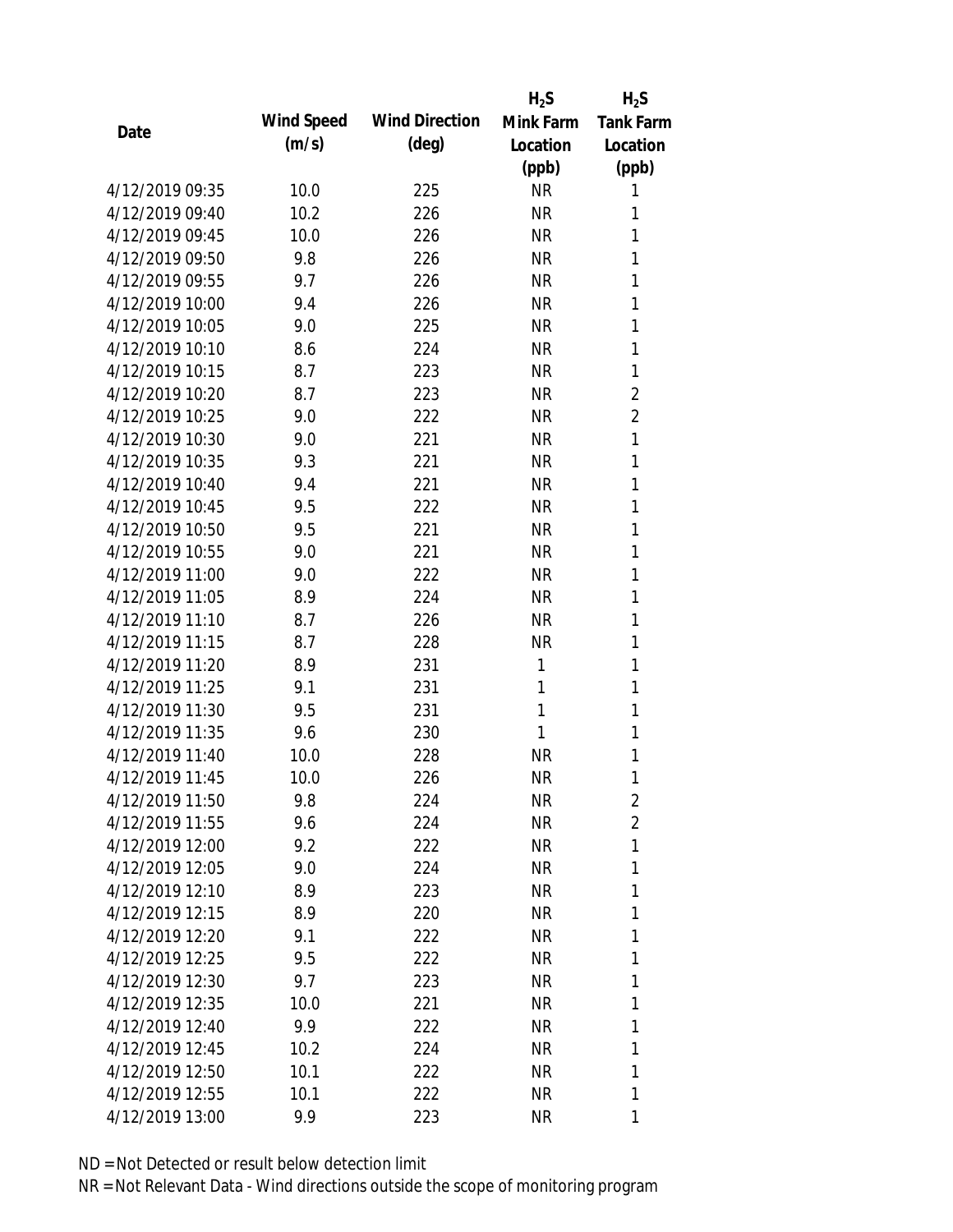|                 |            |                       | $H_2S$    | $H_2S$           |
|-----------------|------------|-----------------------|-----------|------------------|
|                 | Wind Speed | <b>Wind Direction</b> | Mink Farm | <b>Tank Farm</b> |
| Date            | (m/s)      | $(\text{deg})$        | Location  | Location         |
|                 |            |                       | (ppb)     | (ppb)            |
| 4/12/2019 13:05 | 9.8        | 223                   | <b>NR</b> | <b>ND</b>        |
| 4/12/2019 13:10 | 9.5        | 225                   | <b>NR</b> | 1                |
| 4/12/2019 13:15 | 8.9        | 226                   | <b>NR</b> | 1                |
| 4/12/2019 13:20 | 8.7        | 227                   | <b>NR</b> | 1                |
| 4/12/2019 13:25 | 8.9        | 228                   | <b>NR</b> | 1                |
| 4/12/2019 13:30 | 9.0        | 231                   | 1         | 1                |
| 4/12/2019 13:35 | 8.9        | 232                   | 1         | 1                |
| 4/12/2019 13:40 | 9.0        | 234                   | 1         | 1                |
| 4/12/2019 13:45 | 9.3        | 234                   | 1         | 1                |
| 4/12/2019 13:50 | 9.3        | 236                   | 1         | 1                |
| 4/12/2019 13:55 | 9.2        | 237                   | 1         | 2                |
| 4/12/2019 14:00 | 9.3        | 235                   | 1         | $\overline{2}$   |
| 4/12/2019 14:05 | 9.6        | 235                   | 1         | $\overline{2}$   |
| 4/12/2019 14:10 | 9.9        | 233                   | 1         | 1                |
| 4/12/2019 14:15 | 9.8        | 230                   | 1         | $\overline{2}$   |
| 4/12/2019 14:20 | 9.9        | 232                   | 1         | 1                |
| 4/12/2019 14:25 | 9.7        | 235                   | 1         | 1                |
| 4/12/2019 14:30 | 9.8        | 237                   | 1         | 1                |
| 4/12/2019 14:35 | 9.4        | 238                   | 1         | 1                |
| 4/12/2019 14:40 | 9.1        | 240                   | 1         | 1                |
| 4/12/2019 14:45 | 9.1        | 242                   | 1         | 1                |
| 4/12/2019 14:50 | 8.9        | 241                   | 1         | 1                |
| 4/12/2019 14:55 | 8.9        | 240                   | 1         | 1                |
| 4/12/2019 15:00 | 8.9        | 240                   | 1         | 1                |
| 4/12/2019 15:05 | 9.1        | 239                   | 1         | 1                |
| 4/12/2019 15:10 | 8.9        | 238                   | 1         | 1                |
| 4/12/2019 15:15 | 8.9        | 239                   | 1         | 1                |
| 4/12/2019 15:20 | 9.0        | 239                   | 1         | 1                |
| 4/12/2019 15:25 | 9.3        | 241                   | 1         | 1                |
| 4/12/2019 15:30 | 9.4        | 245                   | 1         | 1                |
| 4/12/2019 15:35 | 9.4        | 243                   | 1         | 1                |
| 4/12/2019 15:40 | 9.4        | 245                   | 1         | 1                |
| 4/12/2019 15:45 | 9.3        | 245                   | 1         | 1                |
| 4/12/2019 15:50 | 9.3        | 244                   | 1         | 1                |
| 4/12/2019 15:55 | 9.4        | 243                   | 1         | 1                |
| 4/12/2019 16:00 | 9.2        | 242                   | 1         | 2                |
| 4/12/2019 16:05 | 9.1        | 246                   | 1         | 1                |
| 4/12/2019 16:10 | 9.2        | 247                   | 1         | 1                |
| 4/12/2019 16:15 | 9.3        | 247                   | 1         | 1                |
| 4/12/2019 16:20 | 9.5        | 249                   | 1         | 1                |
| 4/12/2019 16:25 | 9.2        | 248                   | 1         | 2                |
| 4/12/2019 16:30 | 8.9        | 249                   | 1         | 1                |
|                 |            |                       |           |                  |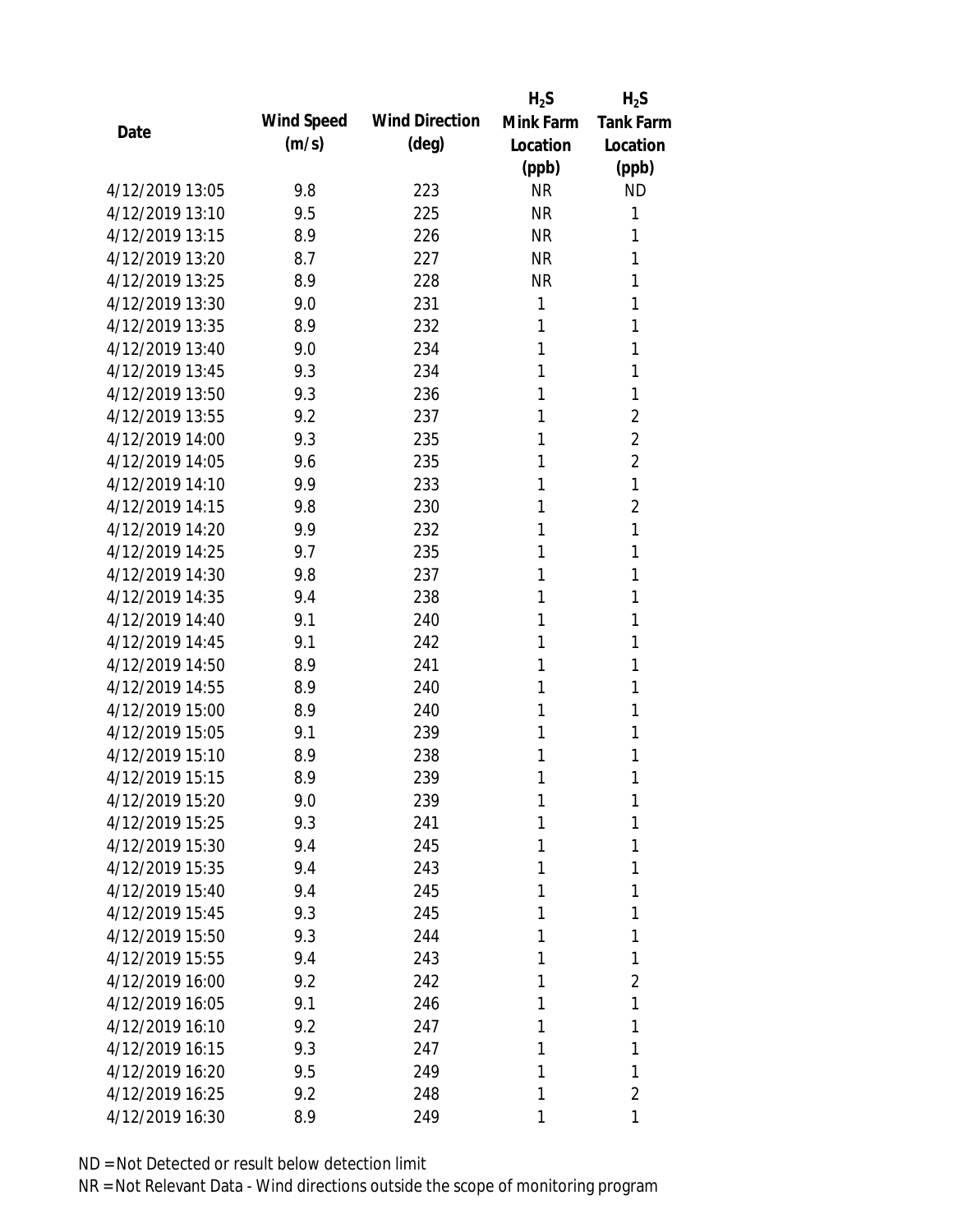|                 |            |                       | $H_2S$         | $H_2S$           |
|-----------------|------------|-----------------------|----------------|------------------|
| Date            | Wind Speed | <b>Wind Direction</b> | Mink Farm      | <b>Tank Farm</b> |
|                 | (m/s)      | $(\text{deg})$        | Location       | Location         |
|                 |            |                       | (ppb)          | (ppb)            |
| 4/12/2019 16:35 | 8.7        | 250                   | 1              | 1                |
| 4/12/2019 16:40 | 8.8        | 249                   | 1              | 1                |
| 4/12/2019 16:45 | 8.5        | 250                   | 1              | 1                |
| 4/12/2019 16:50 | 8.0        | 251                   | 1              | 1                |
| 4/12/2019 16:55 | 8.0        | 252                   | 1              | 1                |
| 4/12/2019 17:00 | 8.2        | 251                   | $\overline{2}$ | 1                |
| 4/12/2019 17:05 | 8.2        | 249                   | 1              | 1                |
| 4/12/2019 17:10 | 8.2        | 249                   | $\overline{2}$ | 1                |
| 4/12/2019 17:15 | 8.4        | 249                   | $\overline{2}$ | 1                |
| 4/12/2019 17:20 | 8.8        | 248                   | 1              | 1                |
| 4/12/2019 17:25 | 8.7        | 248                   | 1              | 1                |
| 4/12/2019 17:30 | 8.7        | 248                   | 1              | 1                |
| 4/12/2019 17:35 | 8.6        | 249                   | 1              | 1                |
| 4/12/2019 17:40 | 8.5        | 249                   | 1              | 1                |
| 4/12/2019 17:45 | 8.2        | 249                   | 1              | 1                |
| 4/12/2019 17:50 | 8.1        | 250                   | 1              | 1                |
| 4/12/2019 17:55 | 8.1        | 250                   | 1              | 1                |
| 4/12/2019 18:00 | 7.8        | 250                   | 1              | 1                |
| 4/12/2019 18:05 | 7.9        | 250                   | 1              | 1                |
| 4/12/2019 18:10 | 7.8        | 251                   | 1              | 1                |
| 4/12/2019 18:15 | 7.7        | 251                   | 1              | 1                |
| 4/12/2019 18:20 | 7.5        | 250                   | 1              | 1                |
| 4/12/2019 18:25 | 7.6        | 250                   | 1              | 1                |
| 4/12/2019 18:30 | 7.9        | 251                   | 1              | 1                |
| 4/12/2019 18:35 | 8.0        | 250                   | 1              | 1                |
| 4/12/2019 18:40 | 8.1        | 249                   | 1              | $\overline{2}$   |
| 4/12/2019 18:45 | 8.2        | 249                   | 1              | 1                |
| 4/12/2019 18:50 | 8.1        | 249                   | 1              | 1                |
| 4/12/2019 18:55 | 7.8        | 250                   | 1              | 1                |
| 4/12/2019 19:00 | 7.5        | 250                   | 1              | 1                |
| 4/12/2019 19:05 | 7.3        | 250                   | 1              | 1                |
| 4/12/2019 19:10 | 7.1        | 251                   | 1              | <b>ND</b>        |
| 4/12/2019 19:15 | 7.0        | 252                   | 1              | <b>ND</b>        |
| 4/12/2019 19:20 | 7.0        | 251                   | 1              | <b>ND</b>        |
| 4/12/2019 19:25 | 6.8        | 250                   | 1              | 1                |
| 4/12/2019 19:30 | 6.9        | 250                   | 1              | 1                |
| 4/12/2019 19:35 | 7.0        | 250                   | 1              | 1                |
| 4/12/2019 19:40 | 7.1        | 250                   | 1              | 1                |
| 4/12/2019 19:45 | 6.9        | 250                   | 1              | 2                |
| 4/12/2019 19:50 | 6.8        | 251                   | 1              | $\overline{2}$   |
| 4/12/2019 19:55 | 6.7        | 253                   | 1              | $\overline{2}$   |
| 4/12/2019 20:00 | 6.1        | 254                   | 1              | 2                |
|                 |            |                       |                |                  |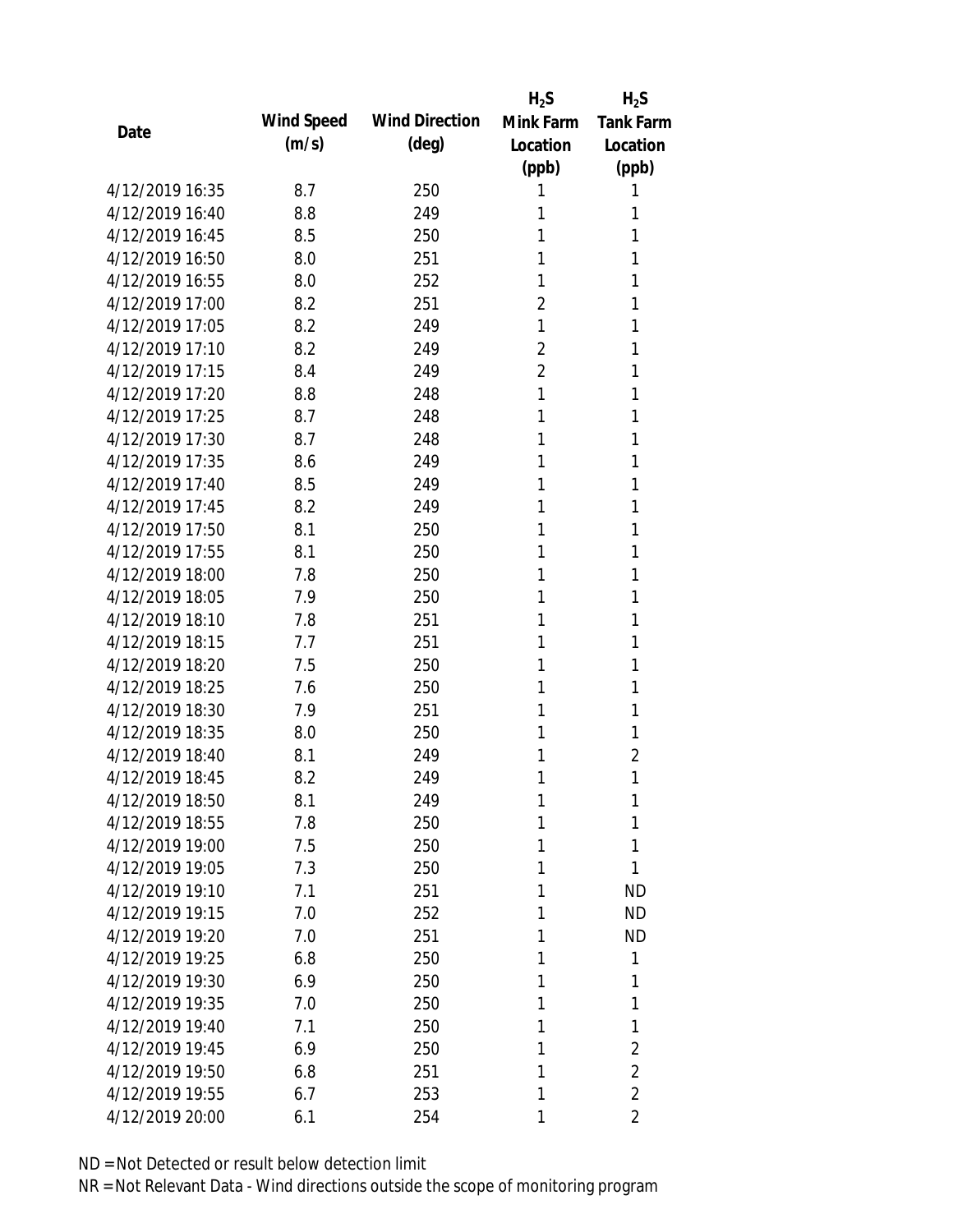|                 |            |                       | $H_2S$         | $H_2S$           |
|-----------------|------------|-----------------------|----------------|------------------|
| Date            | Wind Speed | <b>Wind Direction</b> | Mink Farm      | <b>Tank Farm</b> |
|                 | (m/s)      | $(\text{deg})$        | Location       | Location         |
|                 |            |                       | (ppb)          | (ppb)            |
| 4/12/2019 20:05 | 5.6        | 255                   | 1              | 2                |
| 4/12/2019 20:10 | 5.2        | 257                   | 1              | 1                |
| 4/12/2019 20:15 | 4.9        | 258                   | 1              | 1                |
| 4/12/2019 20:20 | 4.7        | 259                   | 1              | 1                |
| 4/12/2019 20:25 | 4.2        | 260                   | 1              | 1                |
| 4/12/2019 20:30 | 4.1        | 262                   | 1              | 1                |
| 4/12/2019 20:35 | 4.0        | 265                   | 1              | 1                |
| 4/12/2019 20:40 | 4.0        | 267                   | 1              | 2                |
| 4/12/2019 20:45 | 3.9        | 269                   | 1              | $\overline{2}$   |
| 4/12/2019 20:50 | 4.0        | 270                   | $\overline{2}$ | $\overline{2}$   |
| 4/12/2019 20:55 | 4.3        | 270                   | $\overline{2}$ | $\overline{2}$   |
| 4/12/2019 21:00 | 4.5        | 270                   | 1              | 1                |
| 4/12/2019 21:05 | 4.7        | 266                   | 1              | 1                |
| 4/12/2019 21:10 | 4.6        | 264                   | 1              | 1                |
| 4/12/2019 21:15 | 4.5        | 263                   | 1              | $\overline{2}$   |
| 4/12/2019 21:20 | 4.3        | 262                   | 1              | 1                |
| 4/12/2019 21:25 | 4.1        | 261                   | 1              | 1                |
| 4/12/2019 21:30 | 4.0        | 261                   | 1              | 1                |
| 4/12/2019 21:35 | 3.9        | 262                   | 1              | $\overline{2}$   |
| 4/12/2019 21:40 | 3.9        | 262                   | 1              | $\overline{2}$   |
| 4/12/2019 21:45 | 4.0        | 262                   | 1              | 2                |
| 4/12/2019 21:50 | 4.1        | 261                   | 1              | 1                |
| 4/12/2019 21:55 | 4.1        | 261                   | 1              | $\overline{2}$   |
| 4/12/2019 22:00 | 4.1        | 261                   | 1              | 1                |
| 4/12/2019 22:05 | 4.0        | 261                   | 1              | 1                |
| 4/12/2019 22:10 | 3.9        | 260                   | 1              | 1                |
| 4/12/2019 22:15 | 3.9        | 260                   | 1              | 1                |
| 4/12/2019 22:20 | 3.9        | 259                   | 1              | 1                |
| 4/12/2019 22:25 | 3.9        | 259                   | 1              | 1                |
| 4/12/2019 22:30 | 3.8        | 260                   | 1              | 1                |
| 4/12/2019 22:35 | 3.9        | 261                   | 1              | 1                |
| 4/12/2019 22:40 | 3.8        | 263                   | 1              | 1                |
| 4/12/2019 22:45 | 3.8        | 266                   | 1              | 1                |
| 4/12/2019 22:50 | 3.7        | 271                   | 1              | 1                |
| 4/12/2019 22:55 | 3.8        | 272                   | 1              | 1                |
| 4/12/2019 23:00 | 4.0        | 274                   | 1              | 1                |
| 4/12/2019 23:05 | 4.1        | 275                   | 1              | 1                |
| 4/12/2019 23:10 | 4.2        | 274                   | 1              | 1                |
| 4/12/2019 23:15 | 4.3        | 274                   | 1              | 1                |
| 4/12/2019 23:20 | 4.3        | 273                   | 1              | 1                |
| 4/12/2019 23:25 | 4.4        | 272                   | 1              | 1                |
|                 |            |                       |                |                  |
| 4/12/2019 23:30 | 4.4        | 273                   | 1              | 1                |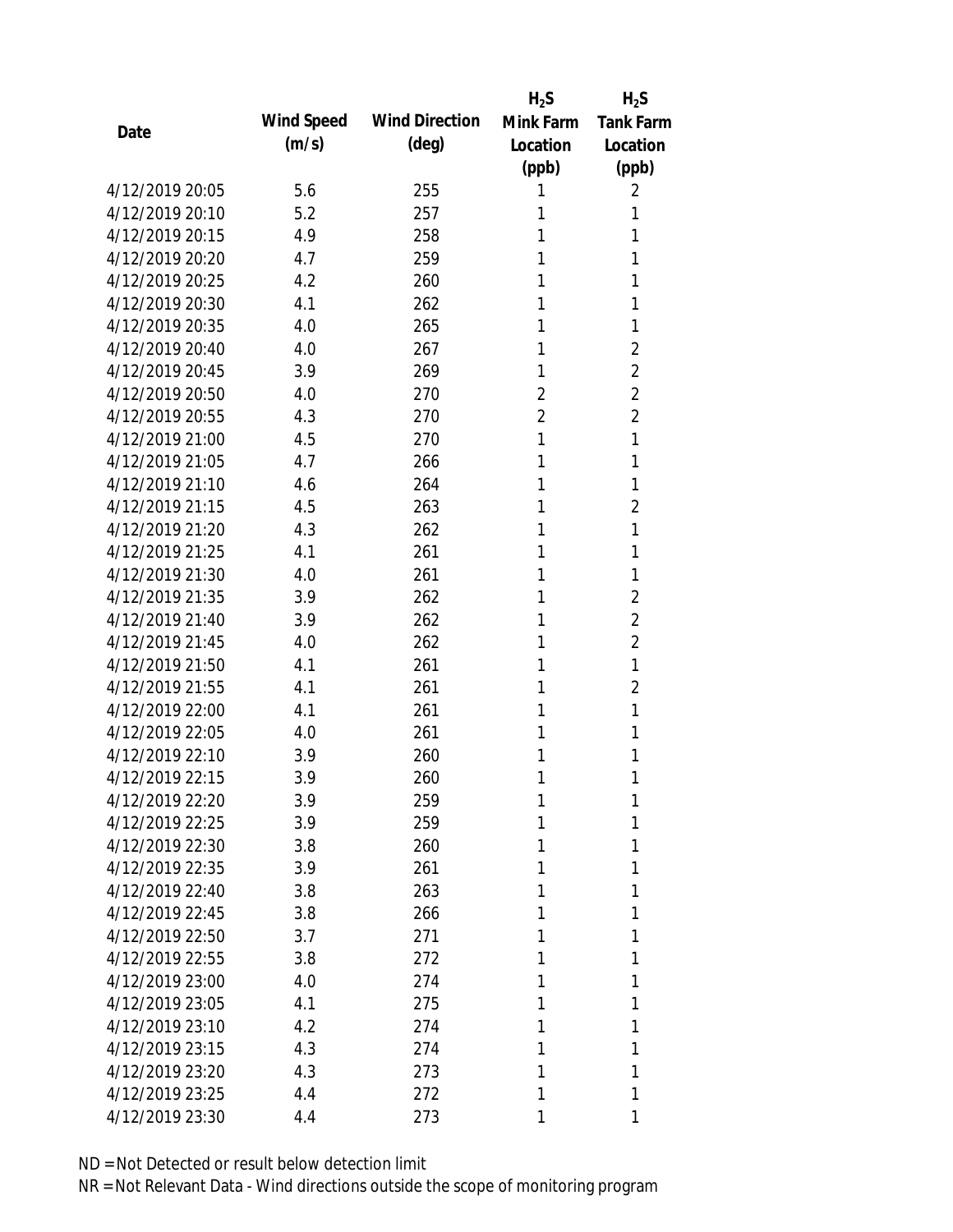|                 |            |                       | $H_2S$         | $H_2S$           |
|-----------------|------------|-----------------------|----------------|------------------|
| Date            | Wind Speed | <b>Wind Direction</b> | Mink Farm      | <b>Tank Farm</b> |
|                 | (m/s)      | $(\text{deg})$        | Location       | Location         |
|                 |            |                       | (ppb)          | (ppb)            |
| 4/12/2019 23:35 | 4.3        | 273                   | 1              | 1                |
| 4/12/2019 23:40 | 4.1        | 273                   | 1              | 1                |
| 4/12/2019 23:45 | 4.0        | 271                   | 1              | 1                |
| 4/12/2019 23:50 | 3.8        | 270                   | 1              | 1                |
| 4/12/2019 23:55 | 3.6        | 268                   | $\overline{2}$ | 1                |
| 4/12/2019 24:00 | 3.3        | 266                   | $\overline{2}$ | 1                |
| 4/13/2019 00:05 | 3.2        | 264                   | 2              | 1                |
| 4/13/2019 00:10 | 3.3        | 262                   | 2              | 1                |
| 4/13/2019 00:15 | 3.2        | 261                   | $\overline{2}$ | 1                |
| 4/13/2019 00:20 | 3.2        | 259                   | $\overline{2}$ | $\overline{2}$   |
| 4/13/2019 00:25 | 3.3        | 258                   | 2              | $\overline{2}$   |
| 4/13/2019 00:30 | 3.4        | 256                   | $\overline{2}$ | $\overline{2}$   |
| 4/13/2019 00:35 | 3.5        | 255                   | 2              | $\overline{2}$   |
| 4/13/2019 00:40 | 3.6        | 254                   | 1              | $\overline{2}$   |
| 4/13/2019 00:45 | 3.8        | 254                   | 1              | $\overline{2}$   |
| 4/13/2019 00:50 | 3.8        | 254                   | 1              | $\overline{2}$   |
| 4/13/2019 00:55 | 3.9        | 254                   | 1              | 1                |
| 4/13/2019 01:00 | 4.0        | 255                   | 1              | 1                |
| 4/13/2019 01:05 | 4.0        | 254                   | 1              | 1                |
| 4/13/2019 01:10 | 4.0        | 255                   | 1              | 1                |
| 4/13/2019 01:15 | 3.9        | 255                   | 1              | 1                |
| 4/13/2019 01:20 | 3.9        | 254                   | 1              | 1                |
| 4/13/2019 01:25 | 3.9        | 254                   | 1              | 1                |
| 4/13/2019 01:30 | 4.0        | 254                   | 1              | <b>ND</b>        |
| 4/13/2019 01:35 | 4.0        | 254                   | 1              | 1                |
| 4/13/2019 01:40 | 4.1        | 255                   | 1              | 1                |
| 4/13/2019 01:45 | 4.2        | 255                   | $\overline{2}$ | 1                |
| 4/13/2019 01:50 | 4.2        | 256                   | $\overline{2}$ | <b>ND</b>        |
| 4/13/2019 01:55 | 4.3        | 255                   | $\overline{2}$ | 1                |
| 4/13/2019 02:00 | 4.2        | 255                   | 1              | 1                |
| 4/13/2019 02:05 | 4.2        | 254                   | 1              | 1                |
| 4/13/2019 02:10 | 4.3        | 253                   | 1              | 1                |
| 4/13/2019 02:15 | 4.4        | 251                   | 1              | 1                |
| 4/13/2019 02:20 | 4.5        | 250                   | 1              | 1                |
| 4/13/2019 02:25 | 4.8        | 251                   | 1              | 1                |
| 4/13/2019 02:30 | 5.1        | 250                   | 1              | 1                |
| 4/13/2019 02:35 | 5.4        | 250                   | 1              | 1                |
| 4/13/2019 02:40 | 5.5        | 250                   | 1              | 1                |
| 4/13/2019 02:45 | 5.8        | 250                   | 1              | 1                |
| 4/13/2019 02:50 | 6.0        | 250                   | 1              | 1                |
| 4/13/2019 02:55 | 6.1        | 249                   | 1              | 1                |
| 4/13/2019 03:00 | 6.2        | 249                   | 1              | 1                |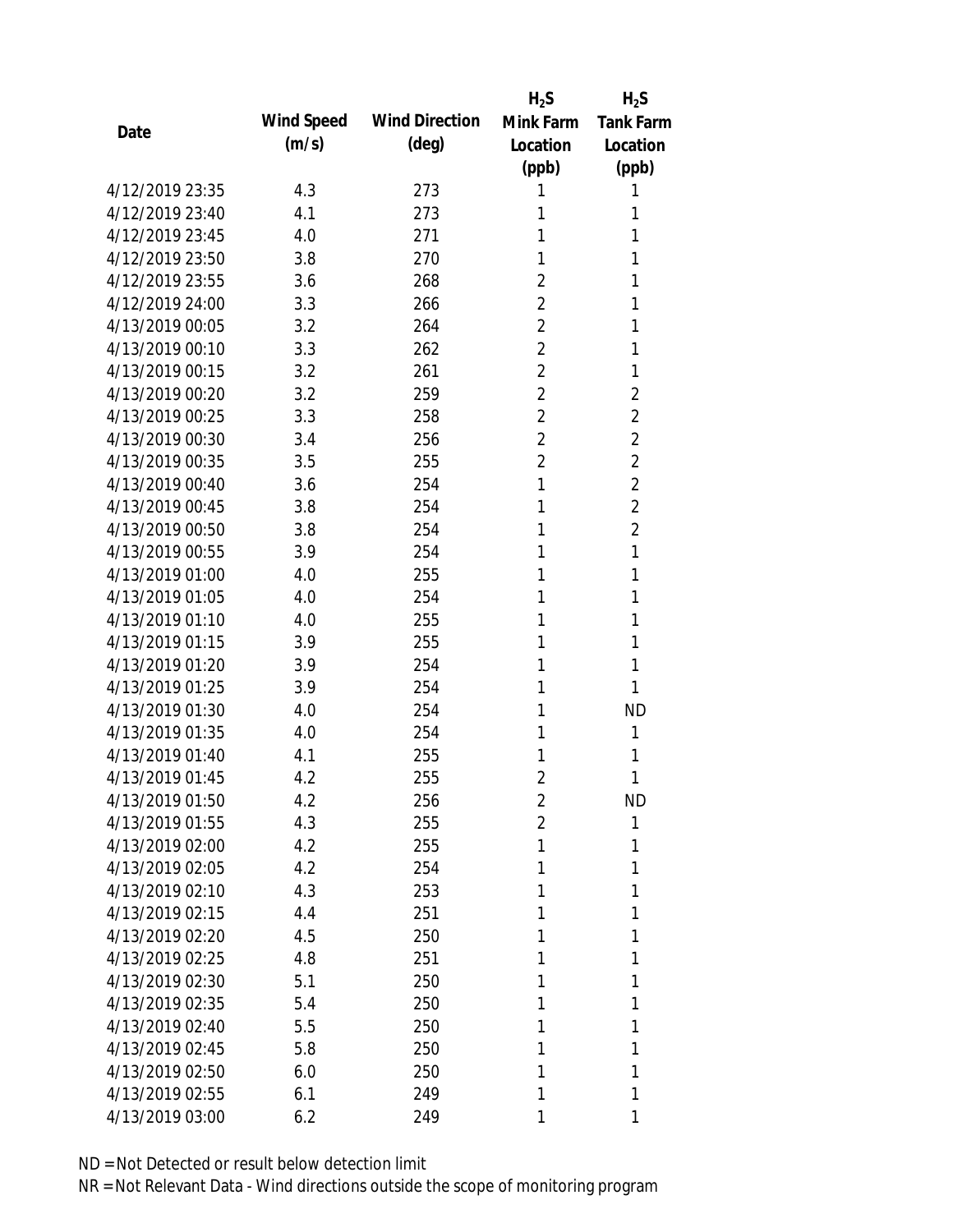|                 |            |                       | $H_2S$         | $H_2S$           |
|-----------------|------------|-----------------------|----------------|------------------|
| Date            | Wind Speed | <b>Wind Direction</b> | Mink Farm      | <b>Tank Farm</b> |
|                 | (m/s)      | $(\text{deg})$        | Location       | Location         |
|                 |            |                       | (ppb)          | (ppb)            |
| 4/13/2019 03:05 | 6.3        | 249                   | 1              | 1                |
| 4/13/2019 03:10 | 6.4        | 249                   | 1              | 1                |
| 4/13/2019 03:15 | 6.4        | 249                   | 1              | 1                |
| 4/13/2019 03:20 | 6.4        | 249                   | 1              | $\overline{2}$   |
| 4/13/2019 03:25 | 6.1        | 248                   | 1              | $\overline{2}$   |
| 4/13/2019 03:30 | 6.0        | 249                   | 1              | $\overline{2}$   |
| 4/13/2019 03:35 | 5.9        | 248                   | 1              | $\overline{2}$   |
| 4/13/2019 03:40 | 5.9        | 249                   | 1              | $\overline{2}$   |
| 4/13/2019 03:45 | 6.0        | 249                   | 1              | $\overline{2}$   |
| 4/13/2019 03:50 | 6.0        | 249                   | 1              | $\overline{2}$   |
| 4/13/2019 03:55 | 6.1        | 249                   | 1              | 1                |
| 4/13/2019 04:00 | 5.8        | 246                   | 1              | 1                |
| 4/13/2019 04:05 | 5.5        | 244                   | 2              | 2                |
| 4/13/2019 04:10 | 5.1        | 240                   | $\overline{2}$ | 1                |
| 4/13/2019 04:15 | 4.8        | 237                   | $\overline{2}$ | 1                |
| 4/13/2019 04:20 | 4.6        | 234                   | 1              | 1                |
| 4/13/2019 04:25 | 4.6        | 234                   | 1              | 1                |
| 4/13/2019 04:30 | 5.1        | 236                   | 1              | 1                |
| 4/13/2019 04:35 | 5.5        | 238                   | 1              | $\overline{2}$   |
| 4/13/2019 04:40 | 5.7        | 241                   | 1              | $\overline{2}$   |
| 4/13/2019 04:45 | 5.7        | 243                   | 1              | $\overline{2}$   |
| 4/13/2019 04:50 | 5.6        | 242                   | 1              | $\overline{2}$   |
| 4/13/2019 04:55 | 5.5        | 239                   | 1              | 1                |
| 4/13/2019 05:00 | 5.1        | 235                   | 1              | 1                |
| 4/13/2019 05:05 | 4.8        | 232                   | 1              | 1                |
| 4/13/2019 05:10 | 4.5        | 228                   | <b>NR</b>      | $\overline{2}$   |
| 4/13/2019 05:15 | 4.6        | 226                   | <b>NR</b>      | 1                |
| 4/13/2019 05:20 | 4.7        | 226                   | NR             | 1                |
| 4/13/2019 05:25 | 4.7        | 226                   | <b>NR</b>      | 1                |
| 4/13/2019 05:30 | 4.6        | 227                   | <b>NR</b>      | 1                |
| 4/13/2019 05:35 | 4.4        | 228                   | <b>NR</b>      | 1                |
| 4/13/2019 05:40 | 4.5        | 230                   | 2              | 1                |
| 4/13/2019 05:45 | 4.4        | 233                   | 2              | 1                |
| 4/13/2019 05:50 | 4.6        | 238                   | 1              | 1                |
| 4/13/2019 05:55 | 4.9        | 243                   | 1              | 1                |
| 4/13/2019 06:00 | 5.5        | 246                   | 1              | 1                |
| 4/13/2019 06:05 | 6.0        | 248                   | 1              | 2                |
| 4/13/2019 06:10 | 6.4        | 250                   | 1              | $\overline{2}$   |
| 4/13/2019 06:15 | 6.7        | 251                   | 1              | $\overline{2}$   |
| 4/13/2019 06:20 | 6.9        | 250                   | 2              | 3                |
| 4/13/2019 06:25 | 6.8        | 249                   | $\overline{2}$ | 3                |
| 4/13/2019 06:30 | 6.6        | 249                   | 2              | 3                |
|                 |            |                       |                |                  |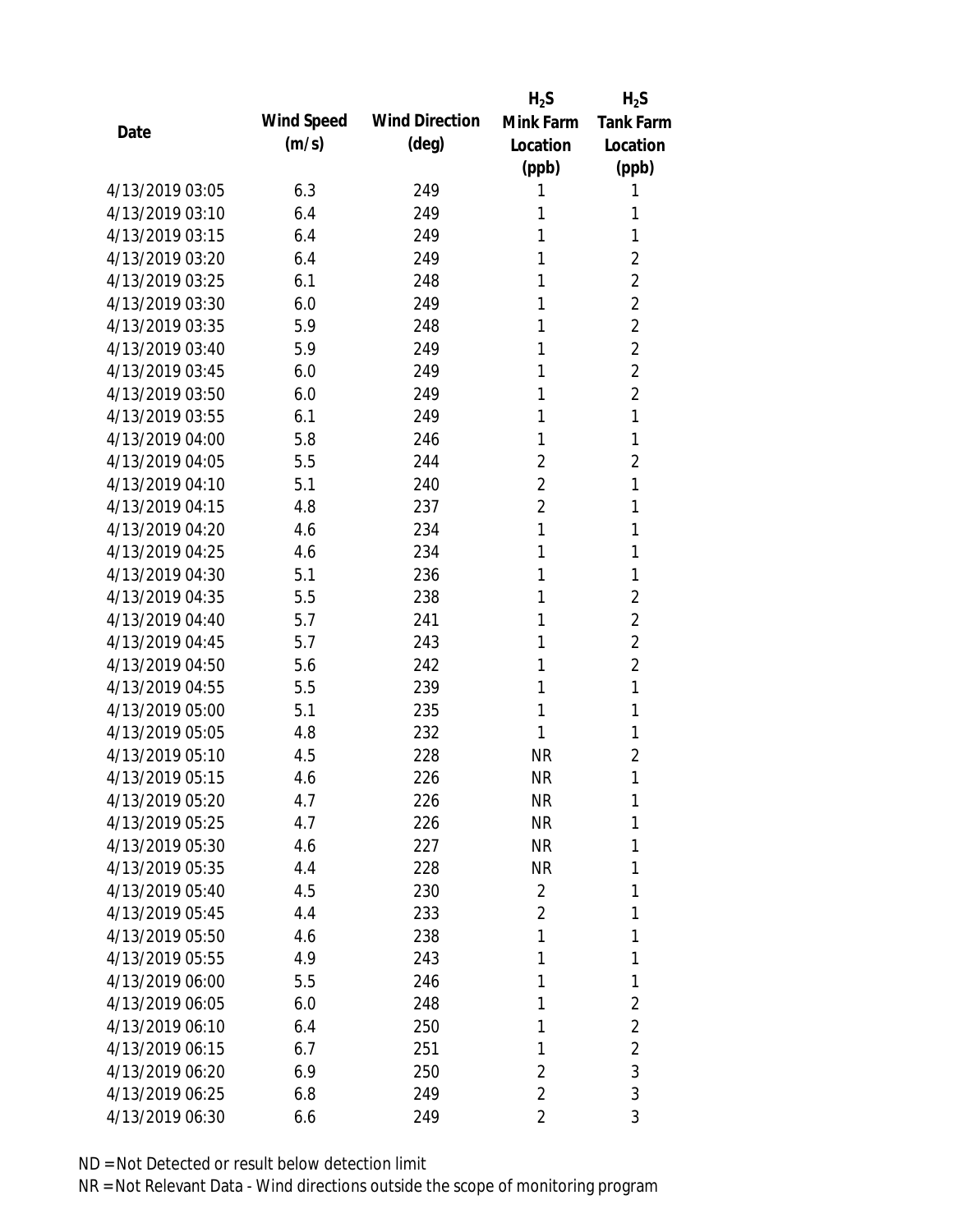|                 |            |                       | $H_2S$         | $H_2S$           |
|-----------------|------------|-----------------------|----------------|------------------|
| Date            | Wind Speed | <b>Wind Direction</b> | Mink Farm      | <b>Tank Farm</b> |
|                 | (m/s)      | $(\text{deg})$        | Location       | Location         |
|                 |            |                       | (ppb)          | (ppb)            |
| 4/13/2019 06:35 | 6.6        | 250                   | 2              | 3                |
| 4/13/2019 06:40 | 6.1        | 246                   | 2              | 2                |
| 4/13/2019 06:45 | 5.7        | 245                   | 2              | $\overline{2}$   |
| 4/13/2019 06:50 | 5.6        | 245                   | $\overline{2}$ | $\overline{2}$   |
| 4/13/2019 06:55 | 5.5        | 245                   | 1              | $\overline{2}$   |
| 4/13/2019 07:00 | 5.5        | 245                   | 1              | $\mathbf{1}$     |
| 4/13/2019 07:05 | 5.5        | 245                   | 1              | 1                |
| 4/13/2019 07:10 | 5.6        | 248                   | 1              | 1                |
| 4/13/2019 07:15 | 5.5        | 247                   | 1              | 1                |
| 4/13/2019 07:20 | 5.2        | 246                   | 1              | 1                |
| 4/13/2019 07:25 | 5.1        | 247                   | 1              | 1                |
| 4/13/2019 07:30 | 5.0        | 247                   | 1              | 1                |
| 4/13/2019 07:35 | 5.1        | 247                   | 1              | 1                |
| 4/13/2019 07:40 | 5.3        | 247                   | 1              | $\overline{2}$   |
| 4/13/2019 07:45 | 5.7        | 250                   | 1              | $\overline{2}$   |
| 4/13/2019 07:50 | 5.9        | 250                   | 1              | $\overline{2}$   |
| 4/13/2019 07:55 | 6.0        | 250                   | 1              | $\overline{2}$   |
| 4/13/2019 08:00 | 6.0        | 250                   | 1              | $\overline{2}$   |
| 4/13/2019 08:05 | 6.0        | 249                   | 1              | 1                |
| 4/13/2019 08:10 | 5.8        | 249                   | 1              | 1                |
| 4/13/2019 08:15 | 5.7        | 249                   | 1              | 1                |
| 4/13/2019 08:20 | 5.5        | 251                   | 1              | 1                |
| 4/13/2019 08:25 | 5.4        | 250                   | 1              | 1                |
| 4/13/2019 08:30 | 5.5        | 249                   | $\overline{2}$ | 1                |
| 4/13/2019 08:35 | 5.5        | 250                   | 2              | $\overline{2}$   |
| 4/13/2019 08:40 | 5.6        | 253                   | 1              | 2                |
| 4/13/2019 08:45 | 5.6        | 254                   | $\overline{2}$ | 1                |
| 4/13/2019 08:50 | 5.8        | 254                   | 2              | 1                |
| 4/13/2019 08:55 | 5.8        | 257                   | 1              | 1                |
| 4/13/2019 09:00 | 5.6        | 258                   | 1              | $\overline{2}$   |
| 4/13/2019 09:05 | 5.5        | 257                   | 1              | 1                |
| 4/13/2019 09:10 | 5.4        | 255                   | 1              | 1                |
| 4/13/2019 09:15 | 5.2        | 255                   | 1              | 1                |
| 4/13/2019 09:20 | 5.0        | 254                   | 1              | 1                |
| 4/13/2019 09:25 | 5.0        | 254                   | 1              | 1                |
| 4/13/2019 09:30 | 5.1        | 252                   | 1              | 1                |
| 4/13/2019 09:35 | 5.1        | 255                   | 1              | 1                |
| 4/13/2019 09:40 | 5.1        | 257                   | 1              | 1                |
| 4/13/2019 09:45 | 5.3        | 255                   | 1              | 1                |
| 4/13/2019 09:50 | 5.5        | 254                   | 1              | 1                |
| 4/13/2019 09:55 | 5.5        | 253                   | 1              | 1                |
| 4/13/2019 10:00 | 5.4        | 256                   | 1              | 1                |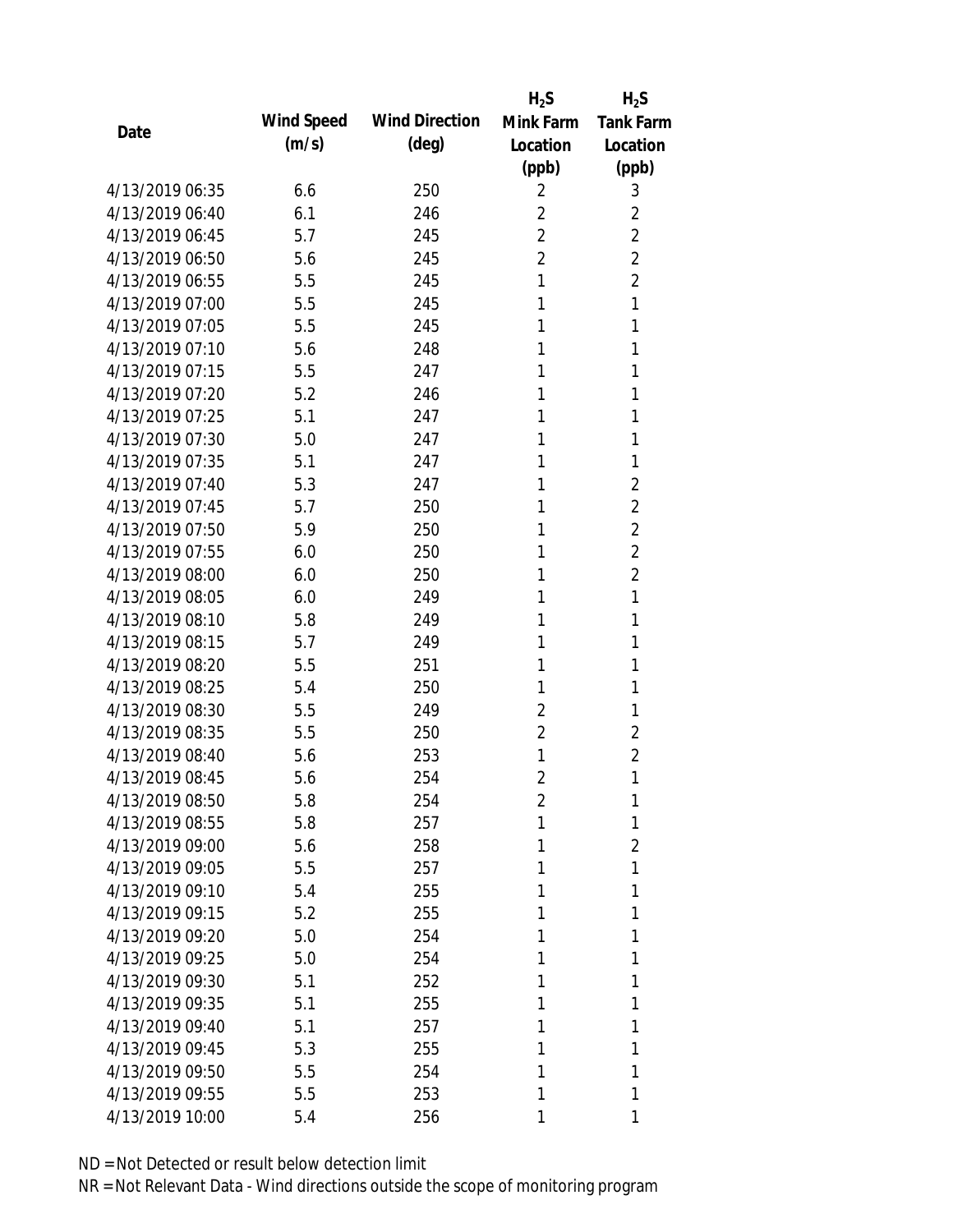|                 |            |                       | $H_2S$         | $H_2S$           |
|-----------------|------------|-----------------------|----------------|------------------|
| Date            | Wind Speed | <b>Wind Direction</b> | Mink Farm      | <b>Tank Farm</b> |
|                 | (m/s)      | $(\text{deg})$        | Location       | Location         |
|                 |            |                       | (ppb)          | (ppb)            |
| 4/13/2019 10:05 | 5.4        | 254                   | 1              | 1                |
| 4/13/2019 10:10 | 5.3        | 251                   | 1              | 1                |
| 4/13/2019 10:15 | 5.6        | 251                   | 1              | 1                |
| 4/13/2019 10:20 | 5.6        | 250                   | 1              | 1                |
| 4/13/2019 10:25 | 5.8        | 251                   | 1              | 1                |
| 4/13/2019 10:30 | 5.9        | 254                   | 1              | 1                |
| 4/13/2019 10:35 | 5.8        | 257                   | 1              | 1                |
| 4/13/2019 10:40 | 5.9        | 258                   | 1              | 1                |
| 4/13/2019 10:45 | 5.7        | 260                   | 1              | 1                |
| 4/13/2019 10:50 | 5.8        | 259                   | 1              | 1                |
| 4/13/2019 10:55 | 5.7        | 258                   | 1              | 1                |
| 4/13/2019 11:00 | 5.8        | 255                   | 1              | 1                |
| 4/13/2019 11:05 | 6.0        | 255                   | 1              | 1                |
| 4/13/2019 11:10 | 6.0        | 254                   | 1              | 1                |
| 4/13/2019 11:15 | 6.1        | 253                   | 1              | 1                |
| 4/13/2019 11:20 | 6.1        | 257                   | 1              | 1                |
| 4/13/2019 11:25 | 6.2        | 257                   | 1              | 1                |
| 4/13/2019 11:30 | 6.2        | 258                   | 1              | 1                |
| 4/13/2019 11:35 | 6.1        | 258                   | 1              | 1                |
| 4/13/2019 11:40 | 6.0        | 260                   | 1              | 1                |
| 4/13/2019 11:45 | 5.9        | 260                   | 1              | 1                |
| 4/13/2019 11:50 | 5.8        | 258                   | 1              | 1                |
| 4/13/2019 11:55 | 6.0        | 257                   | $\overline{2}$ | 1                |
| 4/13/2019 12:00 | 5.9        | 260                   | 2              | 1                |
| 4/13/2019 12:05 | 5.9        | 262                   | $\overline{2}$ | 1                |
| 4/13/2019 12:10 | 6.0        | 261                   | $\overline{2}$ | 1                |
| 4/13/2019 12:15 | 5.8        | 261                   | $\overline{2}$ | 1                |
| 4/13/2019 12:20 | 5.9        | 265                   | $\overline{2}$ | 1                |
| 4/13/2019 12:25 | 5.6        | 267                   | $\overline{2}$ | 1                |
| 4/13/2019 12:30 | 5.6        | 264                   | 1              | 1                |
| 4/13/2019 12:35 | 5.5        | 262                   | 1              | 1                |
| 4/13/2019 12:40 | 5.3        | 264                   | 1              | $\overline{2}$   |
| 4/13/2019 12:45 | 5.5        | 270                   | 1              | $\overline{2}$   |
| 4/13/2019 12:50 | 5.4        | 269                   | 1              | $\overline{2}$   |
| 4/13/2019 12:55 | 5.4        | 272                   | 1              | 1                |
| 4/13/2019 13:00 | 5.4        | 276                   | 1              | <b>NR</b>        |
| 4/13/2019 13:05 | 5.5        | 274                   | 1              | 1                |
| 4/13/2019 13:10 | 5.5        | 275                   | 1              | 1                |
| 4/13/2019 13:15 | 5.3        | 274                   | 1              | 1                |
| 4/13/2019 13:20 | 5.2        | 275                   | 1              | 1                |
| 4/13/2019 13:25 | 5.2        | 271                   | 1              | 1                |
| 4/13/2019 13:30 | 5.2        | 270                   | 2              | 1                |
|                 |            |                       |                |                  |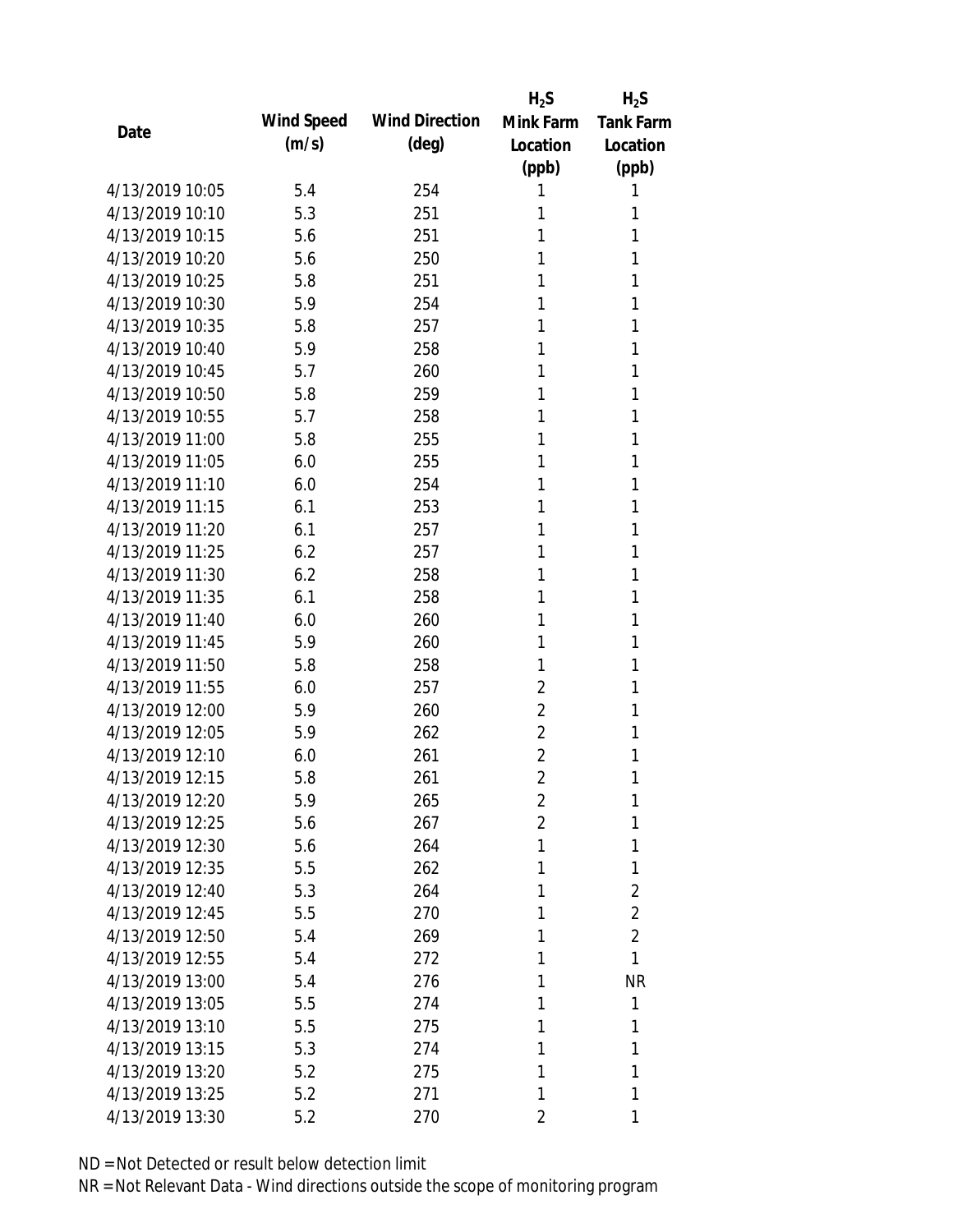|                 |            |                       | $H_2S$         | $H_2S$           |
|-----------------|------------|-----------------------|----------------|------------------|
| Date            | Wind Speed | <b>Wind Direction</b> | Mink Farm      | <b>Tank Farm</b> |
|                 | (m/s)      | $(\text{deg})$        | Location       | Location         |
|                 |            |                       | (ppb)          | (ppb)            |
| 4/13/2019 13:35 | 5.3        | 272                   | 2              | 1                |
| 4/13/2019 13:40 | 5.2        | 275                   | $\overline{2}$ | 1                |
| 4/13/2019 13:45 | 5.2        | 276                   | 1              | <b>NR</b>        |
| 4/13/2019 13:50 | 5.2        | 276                   | 1              | <b>NR</b>        |
| 4/13/2019 13:55 | 5.1        | 279                   | 1              | <b>NR</b>        |
| 4/13/2019 14:00 | 5.1        | 281                   | 2              | <b>NR</b>        |
| 4/13/2019 14:05 | 4.9        | 278                   | 1              | <b>NR</b>        |
| 4/13/2019 14:10 | 5.1        | 272                   | 1              | 1                |
| 4/13/2019 14:15 | 5.0        | 270                   | 1              | 1                |
| 4/13/2019 14:20 | 5.2        | 272                   | 1              | 1                |
| 4/13/2019 14:25 | 5.4        | 275                   | 1              | 1                |
| 4/13/2019 14:30 | 5.2        | 274                   | 1              | 1                |
| 4/13/2019 14:35 | 5.2        | 277                   | 1              | <b>NR</b>        |
| 4/13/2019 14:40 | 5.2        | 281                   | 1              | <b>NR</b>        |
| 4/13/2019 14:45 | 5.3        | 279                   | 1              | <b>NR</b>        |
| 4/13/2019 14:50 | 5.1        | 272                   | 1              | $\overline{2}$   |
| 4/13/2019 14:55 | 5.0        | 268                   | 1              | $\overline{2}$   |
| 4/13/2019 15:00 | 5.1        | 269                   | 1              | $\overline{2}$   |
| 4/13/2019 15:05 | 5.2        | 272                   | 1              | $\overline{2}$   |
| 4/13/2019 15:10 | 5.2        | 277                   | 1              | <b>NR</b>        |
| 4/13/2019 15:15 | 5.2        | 282                   | 1              | <b>NR</b>        |
| 4/13/2019 15:20 | 5.3        | 290                   | 1              | <b>NR</b>        |
| 4/13/2019 15:25 | 5.1        | 294                   | 1              | <b>NR</b>        |
| 4/13/2019 15:30 | 5.3        | 290                   | 1              | <b>NR</b>        |
| 4/13/2019 15:35 | 5.0        | 287                   | 1              | <b>NR</b>        |
| 4/13/2019 15:40 | 4.7        | 280                   | 1              | <b>NR</b>        |
| 4/13/2019 15:45 | 4.6        | 281                   | 1              | <b>NR</b>        |
| 4/13/2019 15:50 | 4.3        | 280                   | 1              | <b>NR</b>        |
| 4/13/2019 15:55 | 4.3        | 280                   | 1              | <b>NR</b>        |
| 4/13/2019 16:00 | 4.0        | 284                   | 1              | <b>NR</b>        |
| 4/13/2019 16:05 | 4.2        | 284                   | 1              | <b>NR</b>        |
| 4/13/2019 16:10 | 4.4        | 284                   | 1              | NR               |
| 4/13/2019 16:15 | 4.4        | 280                   | 1              | <b>NR</b>        |
| 4/13/2019 16:20 | 4.4        | 274                   | 1              | 1                |
| 4/13/2019 16:25 | 4.4        | 274                   | 1              | 1                |
| 4/13/2019 16:30 | 4.3        | 274                   | 1              | 1                |
| 4/13/2019 16:35 | 4.2        | 276                   | 1              | <b>NR</b>        |
| 4/13/2019 16:40 | 4.2        | 277                   | 1              | <b>NR</b>        |
| 4/13/2019 16:45 | 4.2        | 277                   | 1              | NR               |
| 4/13/2019 16:50 | 4.4        | 280                   | 1              | NR               |
| 4/13/2019 16:55 | 4.5        | 280                   | 1              | <b>NR</b>        |
| 4/13/2019 17:00 | 4.5        | 285                   | 1              | <b>NR</b>        |
|                 |            |                       |                |                  |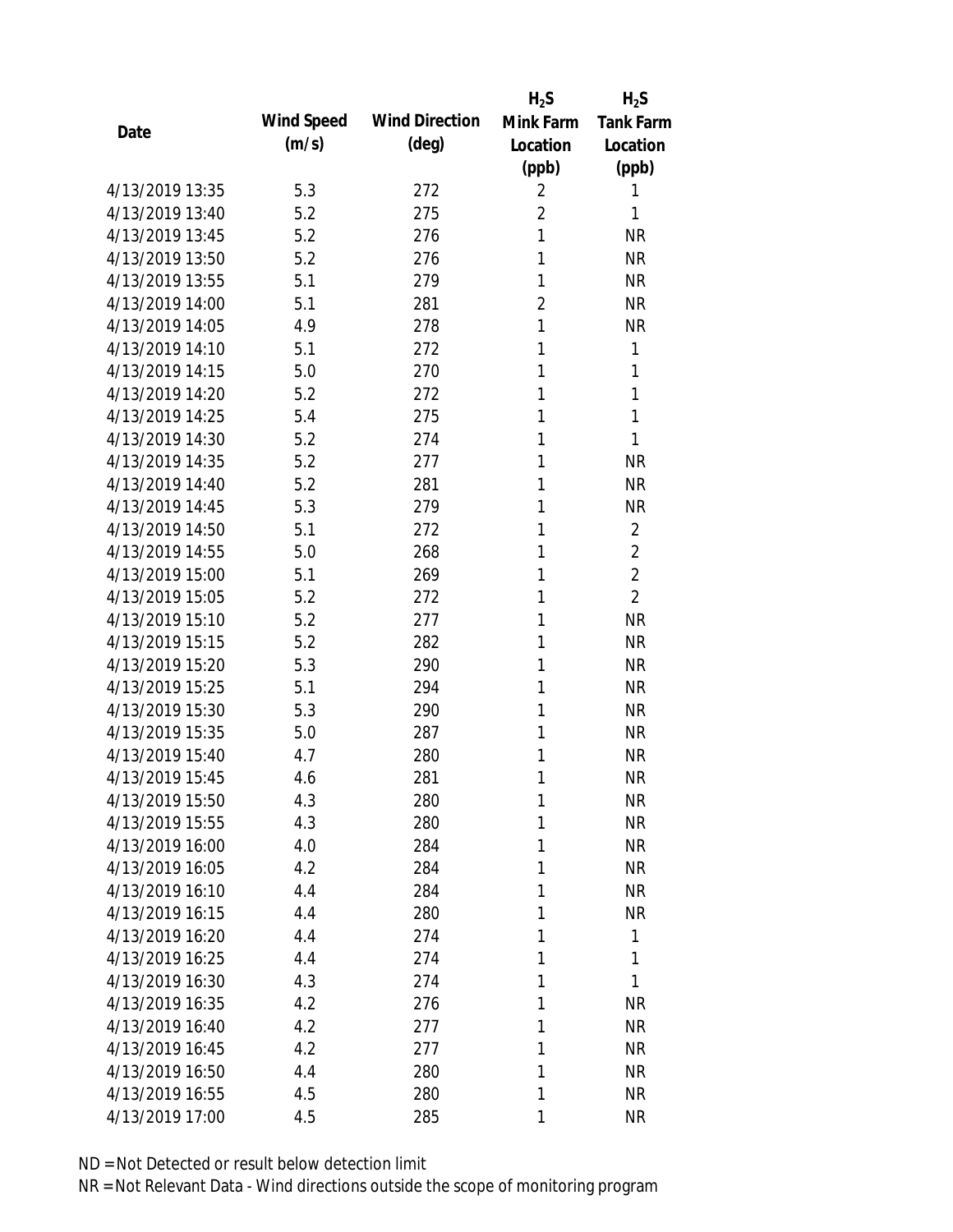|                 |            |                       | $H_2S$         | $H_2S$           |
|-----------------|------------|-----------------------|----------------|------------------|
| Date            | Wind Speed | <b>Wind Direction</b> | Mink Farm      | <b>Tank Farm</b> |
|                 | (m/s)      | $(\text{deg})$        | Location       | Location         |
|                 |            |                       | (ppb)          | (ppb)            |
| 4/13/2019 17:05 | 4.2        | 292                   | 1              | <b>NR</b>        |
| 4/13/2019 17:10 | 4.1        | 296                   | 1              | <b>NR</b>        |
| 4/13/2019 17:15 | 4.0        | 304                   | 1              | <b>NR</b>        |
| 4/13/2019 17:20 | 3.8        | 305                   | 1              | <b>NR</b>        |
| 4/13/2019 17:25 | 3.5        | 303                   | 1              | <b>NR</b>        |
| 4/13/2019 17:30 | 3.5        | 297                   | 1              | <b>NR</b>        |
| 4/13/2019 17:35 | 3.6        | 292                   | 1              | <b>NR</b>        |
| 4/13/2019 17:40 | 3.6        | 290                   | 1              | <b>NR</b>        |
| 4/13/2019 17:45 | 3.3        | 285                   | 1              | <b>NR</b>        |
| 4/13/2019 17:50 | 3.3        | 278                   | 1              | <b>NR</b>        |
| 4/13/2019 17:55 | 3.3        | 282                   | 1              | <b>NR</b>        |
| 4/13/2019 18:00 | 3.4        | 286                   | 1              | <b>NR</b>        |
| 4/13/2019 18:05 | 3.4        | 288                   | 1              | <b>NR</b>        |
| 4/13/2019 18:10 | 3.6        | 292                   | $\overline{2}$ | <b>NR</b>        |
| 4/13/2019 18:15 | 3.8        | 303                   | $\mathbf{1}$   | <b>NR</b>        |
| 4/13/2019 18:20 | 3.9        | 316                   | 1              | <b>NR</b>        |
| 4/13/2019 18:25 | 3.9        | 324                   | 2              | <b>NR</b>        |
| 4/13/2019 18:30 | 3.8        | 329                   | $\overline{2}$ | <b>NR</b>        |
| 4/13/2019 18:35 | 3.8        | 334                   | $\mathbf{1}$   | <b>NR</b>        |
| 4/13/2019 18:40 | 3.5        | 337                   | 1              | <b>NR</b>        |
| 4/13/2019 18:45 | 3.5        | 338                   | 1              | <b>NR</b>        |
| 4/13/2019 18:50 | 3.6        | 339                   | 1              | <b>NR</b>        |
| 4/13/2019 18:55 | 3.7        | 337                   | 1              | <b>NR</b>        |
| 4/13/2019 19:00 | 3.7        | 338                   | 1              | <b>NR</b>        |
| 4/13/2019 19:05 | 3.8        | 338                   | 1              | <b>NR</b>        |
| 4/13/2019 19:10 | 4.0        | 337                   | 1              | <b>NR</b>        |
| 4/13/2019 19:15 | 4.2        | 335                   | 1              | <b>NR</b>        |
| 4/13/2019 19:20 | 4.0        | 335                   | 1              | <b>NR</b>        |
| 4/13/2019 19:25 | 3.7        | 335                   | 1              | <b>NR</b>        |
| 4/13/2019 19:30 | 3.5        | 334                   | $\overline{2}$ | <b>NR</b>        |
| 4/13/2019 19:35 | 3.5        | 334                   | $\overline{2}$ | <b>NR</b>        |
| 4/13/2019 19:40 | 3.3        | 335                   | $\overline{2}$ | <b>NR</b>        |
| 4/13/2019 19:45 | 2.9        | 337                   | $\overline{2}$ | <b>NR</b>        |
| 4/13/2019 19:50 | 2.8        | 338                   | $\overline{2}$ | <b>NR</b>        |
| 4/13/2019 19:55 | 2.9        | 340                   | $\overline{2}$ | <b>NR</b>        |
| 4/13/2019 20:00 | 3.0        | 341                   | 1              | <b>NR</b>        |
| 4/13/2019 20:05 | 2.8        | 344                   | 1              | <b>NR</b>        |
| 4/13/2019 20:10 | 2.7        | 347                   | 1              | <b>NR</b>        |
| 4/13/2019 20:15 | 2.7        | 350                   | 1              | <b>NR</b>        |
| 4/13/2019 20:20 | 2.5        | 353                   | 2              | <b>NR</b>        |
| 4/13/2019 20:25 | 2.6        | 355                   | $\overline{2}$ | <b>NR</b>        |
| 4/13/2019 20:30 | 2.5        | 356                   | 1              | <b>NR</b>        |